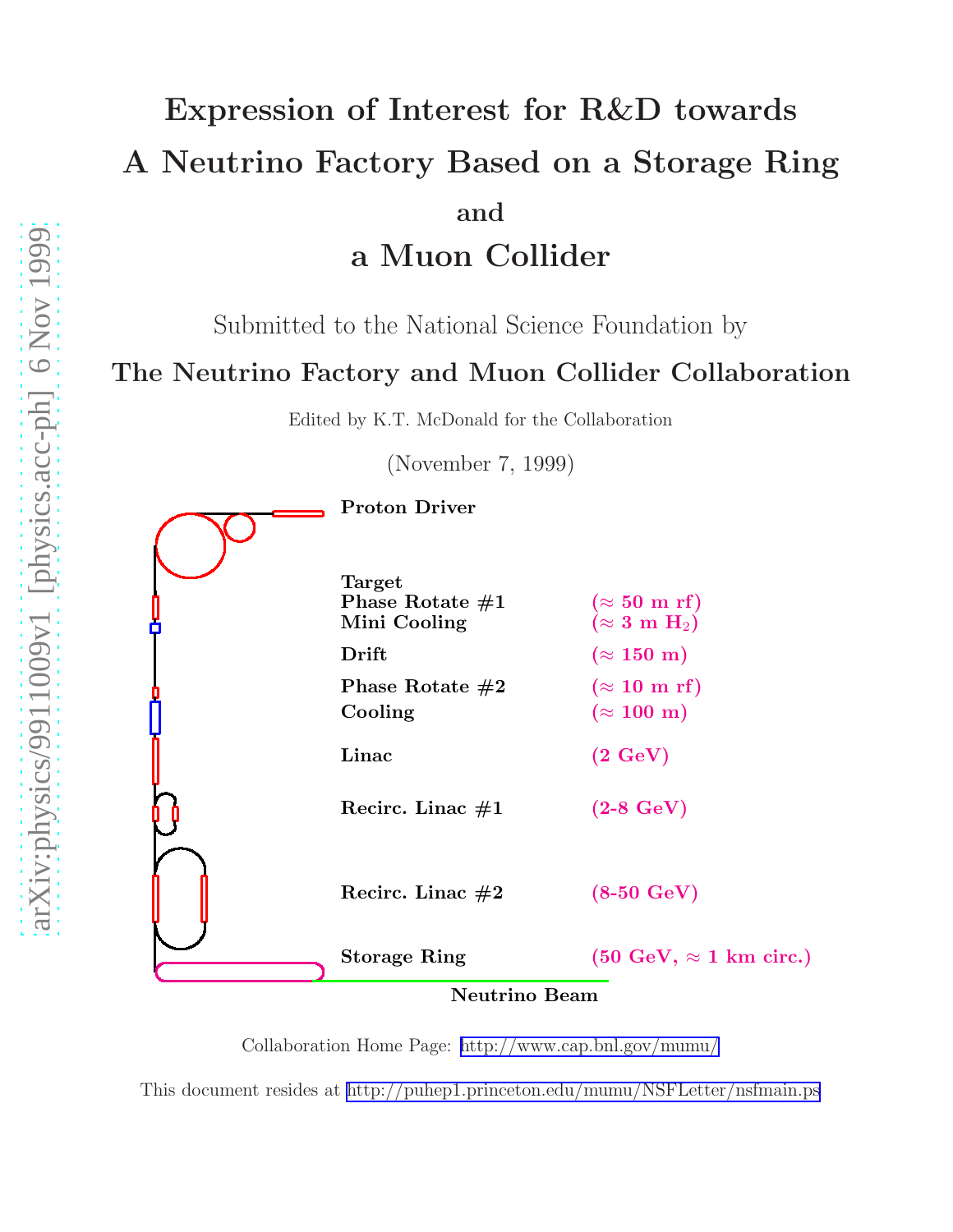# Executive Summary

Recent evidence from atmospheric, solar, and accelerator neutrinos suggests that neutrinos have mass, and mix among the flavors  $\nu_e$ ,  $\nu_\mu$  and  $\nu_\tau$ . Neutrino mass is evidence for physics beyond the Standard Model, and has cosmological implications.

Because neutrinos interact so weakly, unusual efforts are required to detect them. Although many of the recent, exciting results in neutrino physics have been obtained by non-accelerator techniques, the neutrino mass and mixing parameters appear to be such that a new generation of accelerator experiments with long baseline distance to the detectors can perform detailed measurements. For this, a new source of well-characterized neutrinos is needed.

We are exploring the feasibility of a neutrino factory based on a muon storage ring. In this, beams of  $\nu_{\mu}$  and  $\overline{\nu}_{e}$  arise from the decay of  $\mu^{-}$  particles (or alternatively,  $\overline{\nu}_{\mu}$  and  $\nu_e$  from  $\mu^+$ ). The muons come from the decay of low-energy pions produced by a megawatt proton beam incident on a nuclear target. The muons are captured into a magnetic channel, "cooled" by ionization in liquid hydrogen, accelerated to energy of order 50 GeV, and injected into a storage ring. A nonhorizontal ring can deliver neutrino beams to an on-site detector, as well as to two off-site detectors separated by global distances.

Such a neutrino factory is a challenging extension of present accelerator technology. It is also a natural path to a muon collider, in that both facilities share many common elements upstream of their storage rings. Prior to a formal design study, R&D must be performed in several keys areas, such detailed simulations and actual targetry and cooling experiments. This in an excellent opportunity to advance the field of accelerator physics both at national laboratories and at universities.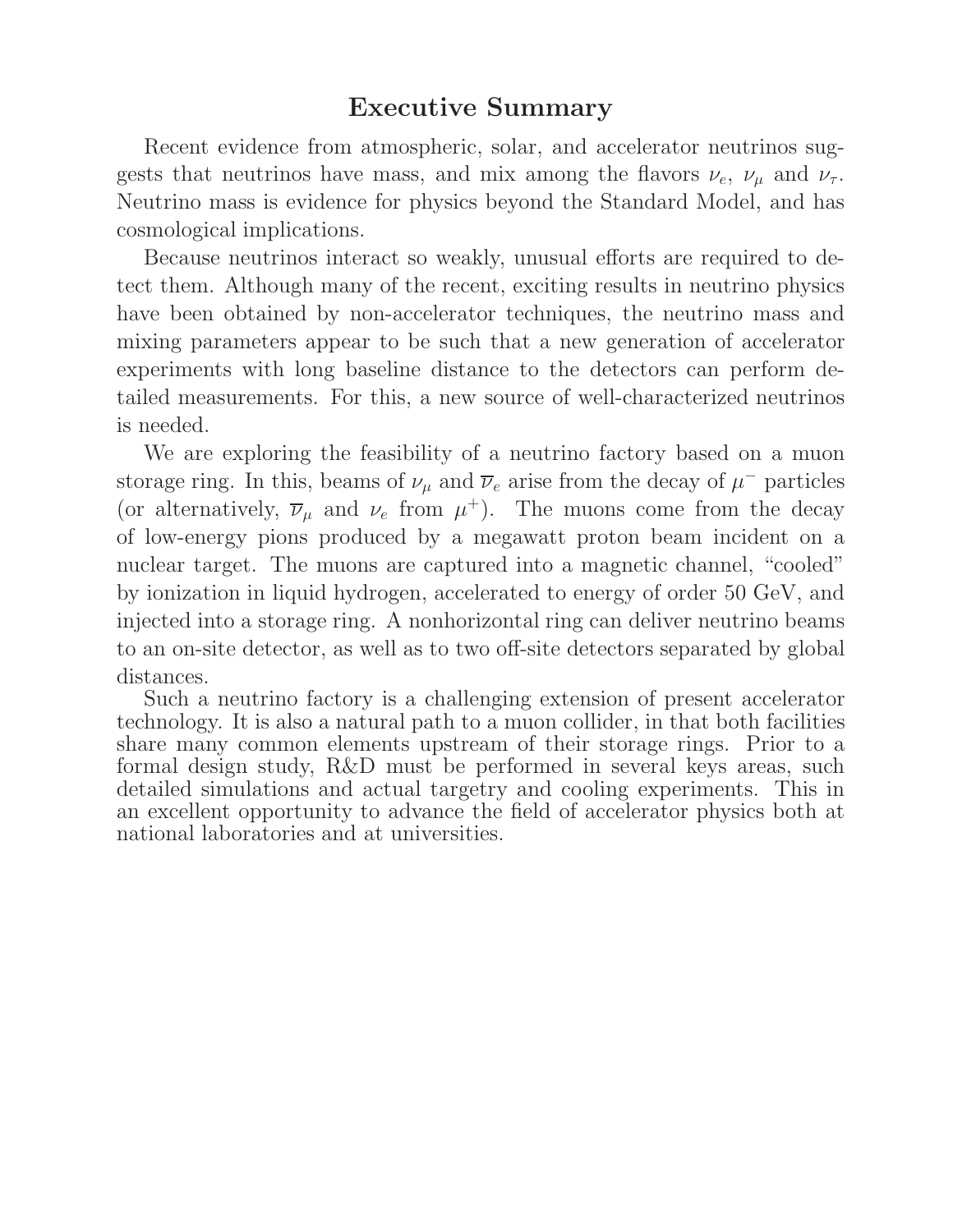#### The Neutrino Factory and Muon Collider Collaboration

D. Ayres,<sup>1</sup> M. Goodman,<sup>1</sup> A. Hassanein, T. Joffe-Minor,<sup>1</sup> D. Krakauer,<sup>1</sup> J.H. Norem, C.B. Reed, P. Schoessow,<sup>1</sup> D. Smith, R. Talaga,<sup>1</sup> J. Thron,<sup>1</sup> L.C. Teng, C. Wagner,<sup>1</sup> C.-X. Wang,  $^1$  ANL S. Berg, E.B. Blum,<sup>1</sup> M. Blaskiewicz,<sup>1</sup> R.C. Fernow, W. Fischer,<sup>1</sup> J.C. Gallardo, W.S. Graves,<sup>1</sup> R. Hackenburg,<sup>1</sup> H. Huang,<sup>1</sup> S.A. Kahn, J. Keane,<sup>1</sup> B.J. King, H.G. Kirk, D. Lissauer, L.S. Littenberg, V. Lodestro, D. Lowenstein,<sup>1</sup> W. Morse, R.B. Palmer,<sup>2</sup> Z. Parsa, F. Pilat,<sup>1</sup> P. Pile,<sup>1</sup> S. Protopopescu,<sup>1</sup> P. Rehak, J. Rose, T. Roser, A. Ruggiero,<sup>1</sup> N.P. Samios, Y. Semertzidis,<sup>1</sup> I. Stumer, M.J. Tannenbaum,<sup>1</sup> V. Tcherniatine, D. Trbojevic, H. Wang, R. Weggel, J. Wei,<sup>1</sup> W.-T. Weng, E.H. Willen, S.Y. Zhang,<sup>1</sup> Y. Zhao, BNL G.I. Silvestrov, A.N. Skrinsky, T.A. Vsevolozhskaya, Budker Inst. Nuclear Physics E.-S. Kim, G. Penn, J. Wurtele, UC Berkeley J.F. Gunion, UC Davis D.B. Cline, Y. Fukui, A.A. Garren, K. Lee, Y. Pischalnikov, UCLA K. Gounder,  $UC$  Riverside K.-J. Kim, R. Winston, $^1$  U. Chicago A. Caldwell, J. Conrad, M. Shaevitz, F. Sciulli, W.J. Willis, Columbia U. M. Tigner, Cornell U. A. Badertscher,<sup>1</sup> A. Bueno,<sup>1</sup> M. Campanelli,<sup>1</sup> C. Carpanese,<sup>1</sup> J. Rico,<sup>1</sup> A. Rubbia,<sup>1</sup> N. Sinanis,<sup>1</sup> ETH Zurich D.R. Winn, Fairfield U. C.M. Ankenbrandt, M. Atac, V.I. Balbekov, R. Bernstein,<sup>1</sup> D. Boehnlein,<sup>1</sup> E. Buckley-Geer, M. Carena,<sup>1</sup> W. Chou, F. deJongh, H.T. Diehl, A. Drozhdin, D.A. Finley, S.H. Geer, D.A. Harris,<sup>1</sup> N. Holtkamp, C. Johnstone, P. Lebrun, J.D. Lykken, F.E. Mills, N.V. Mokhov, J. Monroe, A. Moretti, D.V. Neuffer, K.-Y. Ng, R.J. Noble, M. Popovic, Z. Qian, R. Raja, A. Sery, P. Spentzouris, R. Stefanski, S. Striganov, A.V. Tollestrup,<sup>3</sup> A. Van Ginneken, S. Vejic, W. Wan, R.M. Yamamoto, J. Yu,<sup>1</sup> Fermilab M.S. Berger, G.G. Hanson, P. Schwandt, Indiana U. E.L. Black, D.M. Kaplan, IIT Y. Onel, U. Iowa S.A. Bogacz, Q.-S. Shu, Jefferson Lab T. Bolton, Kansas State U. R. Rossmanith, Research Center Karlsruhe Y. Kuno, Y. Mori, T. Yokoi, KEK S. Caspi, S. Chattopadhyay,<sup>1</sup> J. Corlett, M.A. Furman, M.A. Green, R. Gupta, C.H. Kim, D. Li, A.D. McInturff, R.M. Scanlan, A.M. Sessler,<sup>4</sup> W.C. Turner, M. Zisman, M.S. Zolorotorev, LBL I.F. Ginzburg, Inst. of Math., Novosibirsk M. Berz, R. York, A. Zeller, Michigan State U. J.K. Nelson,<sup>1</sup> E. Peterson,<sup>1</sup> U. Minnesota

<sup>1</sup>Adjunct Member

<sup>2</sup>Spokesperson

<sup>3</sup>Associate Spokesperson

<sup>4</sup>Associate and Acting Spokesperson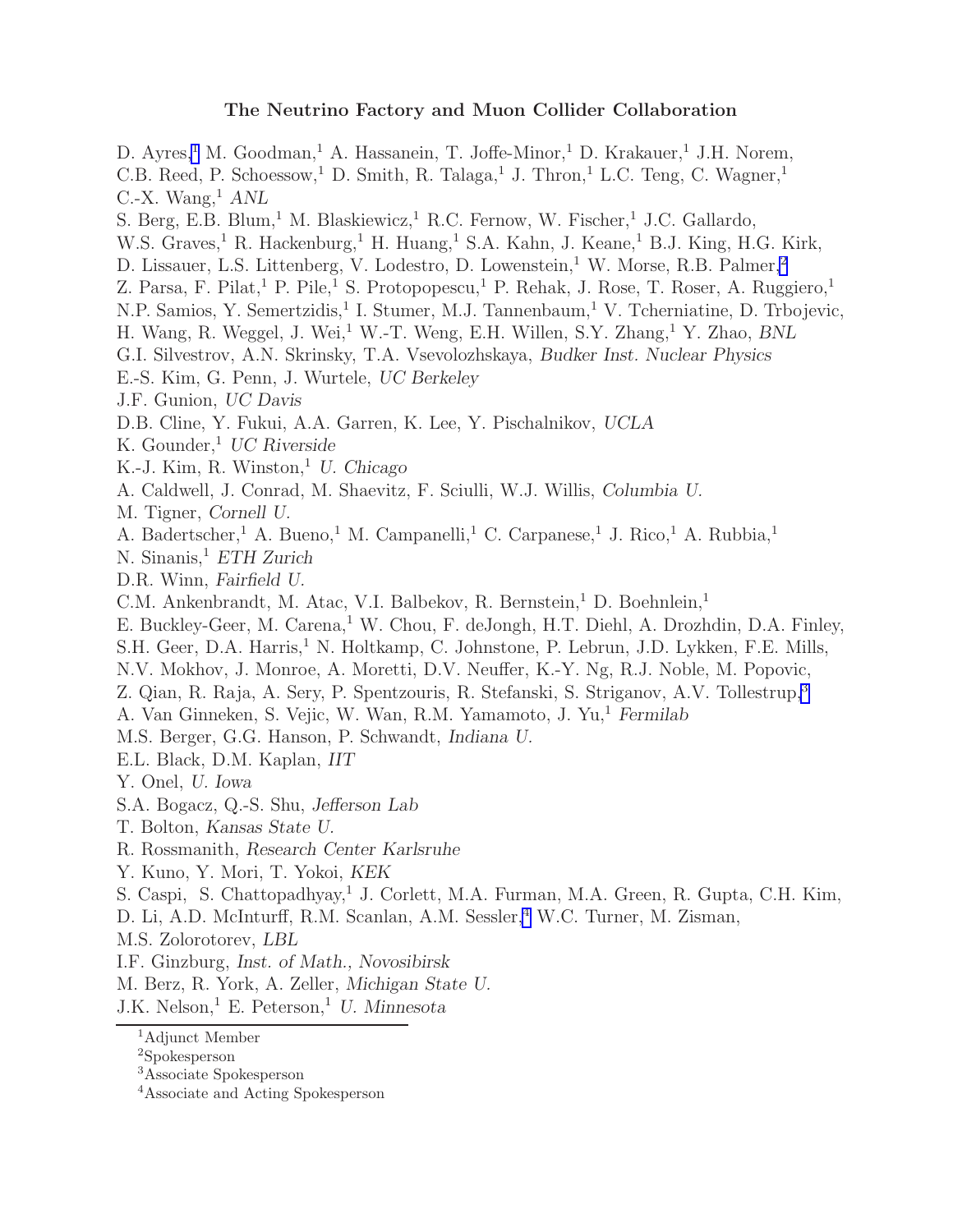- L. Cremaldi, D. Summers, U. Mississippi
- J.H. Miller, S. Prestemon, J. Van Sciver, Nat. High Magnetic Field Laboratory
- G. Blazey, M.A. Cummings, D. Hedin, Northern Illinois U.
- C.K. Jung,<sup>1</sup> R. Shrock,<sup>1</sup> Y. Torun, SUNY Stony Brook
- H. Schellman, Northwestern U.
- T. Gabriel, J. Haines, R. Taleyarkhan, ORNL
- J.  $Cobb$ <sup>1</sup>, Oxford U.
- A. Bazarko,<sup>1</sup> C. Lu, K.T. McDonald, P.D. Meyers,<sup>1</sup> E.J. Prebys, Princeton U.
- R. Bennett,<sup>1</sup> R. Edgecock,<sup>1</sup> D. Petyt,<sup>1</sup> RAL
- A. Bodek,<sup>1</sup> K.S. McFarland,<sup>1</sup> U. Rochester
- G. Apollinari,<sup>1</sup> E.J.N. Wilson, Rockefeller U.
- O. Benary, Tel-Aviv U.
- W.R. Leeson,<sup>1</sup> A. Mahmood,<sup>1</sup> U. Texas Pan American
- T. Patzak,<sup>1</sup> Tufts U.
- R.V. Kowalewski,<sup>1</sup> U. Victoria
- V.D. Barger, T. Han, U. Wisconsin

Industrial Partners:

- R. Meinke, M.W. Senti, Advanced Magnetic Laboratory
- D. Howard, LDH Business Systems
- R. True, Litton Systems, Electron Devices Division
- J.-P. Ichac, J. McVea, Thomson Tubes Electroniques
- W. Wang, Wang Magnetics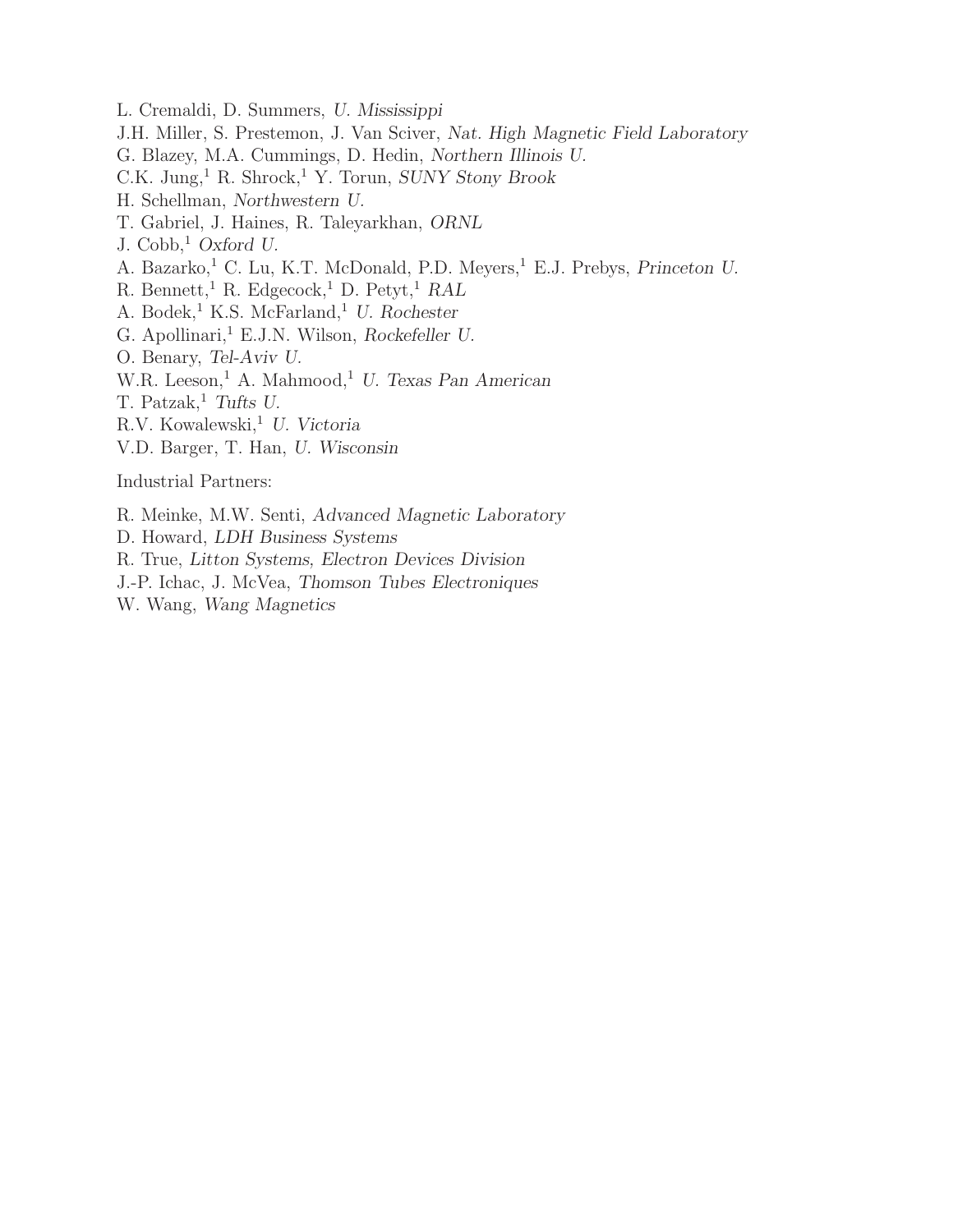# Contents

| 1              | Introduction                                                                                                                                                                                                                                                                                                                                                          | 1                                                                                   |  |  |  |  |
|----------------|-----------------------------------------------------------------------------------------------------------------------------------------------------------------------------------------------------------------------------------------------------------------------------------------------------------------------------------------------------------------------|-------------------------------------------------------------------------------------|--|--|--|--|
| $\overline{2}$ | <b>Neutrino Oscillations</b><br>2.1<br>2.2<br>The Next Generation of Neutrino Experiments<br>2.3<br>Measurements of Masses and Mixing Angles $\ldots \ldots \ldots \ldots \ldots$<br>2.3.1<br>2.3.2<br>2.3.3                                                                                                                                                          | $\overline{2}$<br>$\overline{2}$<br>$\overline{4}$<br>$\overline{5}$<br>6<br>6<br>8 |  |  |  |  |
| 3              | <b>Precision High-Rate Neutrino Physics</b>                                                                                                                                                                                                                                                                                                                           | 10                                                                                  |  |  |  |  |
| 4              | A Neutrino Factory<br>4.1<br>4.2<br>4.3<br>4.4<br>4.5<br>4.6<br>4.7<br>Cooling<br><u>. A series and a series and a series and a series and a series and a series and a series and a series and a se</u><br>4.8<br>Storage Ring<br>4.9<br>.<br>The contract of the contract of the contract of the contract of the contract of the contract of the contract of<br>4.10 | 10<br>10<br>12<br>13<br>14<br>15<br>15<br>16<br>20<br>20<br>22                      |  |  |  |  |
| $\overline{5}$ | <b>Muon Colliders</b>                                                                                                                                                                                                                                                                                                                                                 | 24                                                                                  |  |  |  |  |
| 6              | <b>Research and Development</b><br>28<br>28<br>6.1<br>29<br>6.2<br>The Potential of Muon-Beam-Based Particle Physics and the NSF-Supported<br>6.3<br>32<br>European R&D Activities on Muon Storage Rings and Neutrino Factories<br>34<br>6.4                                                                                                                          |                                                                                     |  |  |  |  |
| 7              | Acknowledgements                                                                                                                                                                                                                                                                                                                                                      | 35                                                                                  |  |  |  |  |
| 8              | References                                                                                                                                                                                                                                                                                                                                                            | 36                                                                                  |  |  |  |  |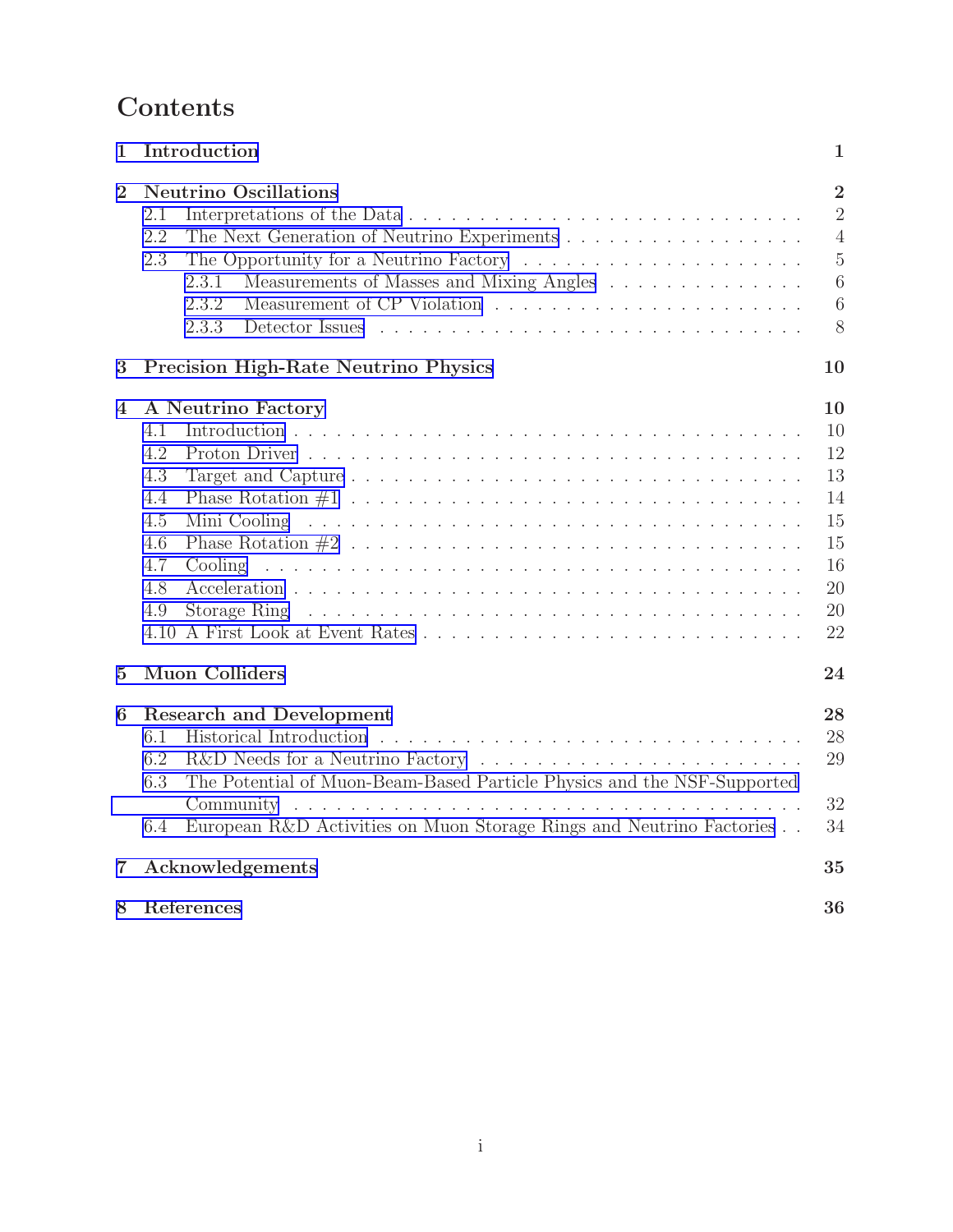# List of Figures

| 1              | Sensitivity reach in the $(\sin^2 \theta_{13}, \Delta m_{23}^2)$ plane.                    | $\overline{7}$ |
|----------------|--------------------------------------------------------------------------------------------|----------------|
| $\overline{2}$ | $CP$ violation signal over statistical uncertainties versus distance. $\ldots \ldots$      | 8              |
| 3              |                                                                                            | 11             |
| 4              | Targetry, pion capture, and beginning of phase rotation. $\ldots \ldots \ldots \ldots$     | 14             |
| $\overline{5}$ | The muon bunch at the end of the first phase rotation. $\dots \dots \dots \dots$           | 15             |
| 6              | The muon bunch after mini cooling. $\dots \dots \dots \dots \dots \dots \dots \dots \dots$ | 16             |
| 7              | The muon bunch before and after the induction linac.                                       | 17             |
| 8              | The muon polarization after the induction linac. $\ldots \ldots \ldots \ldots \ldots$      | 18             |
| 9              | The muon polarization <i>vs.</i> proton bunch length. $\ldots \ldots \ldots \ldots \ldots$ | 18             |
| 10             |                                                                                            | 19             |
| 11             |                                                                                            | 19             |
| 12             |                                                                                            | 20             |
| 13             |                                                                                            | 21             |
| 14             |                                                                                            | 25             |
| 15             |                                                                                            | 26             |
| 16             |                                                                                            | 26             |
| 17             |                                                                                            | 27             |

# List of Tables

| 3 Comparison of neutrino interaction rates with Minos and NGS 24 |  |  |  |  |
|------------------------------------------------------------------|--|--|--|--|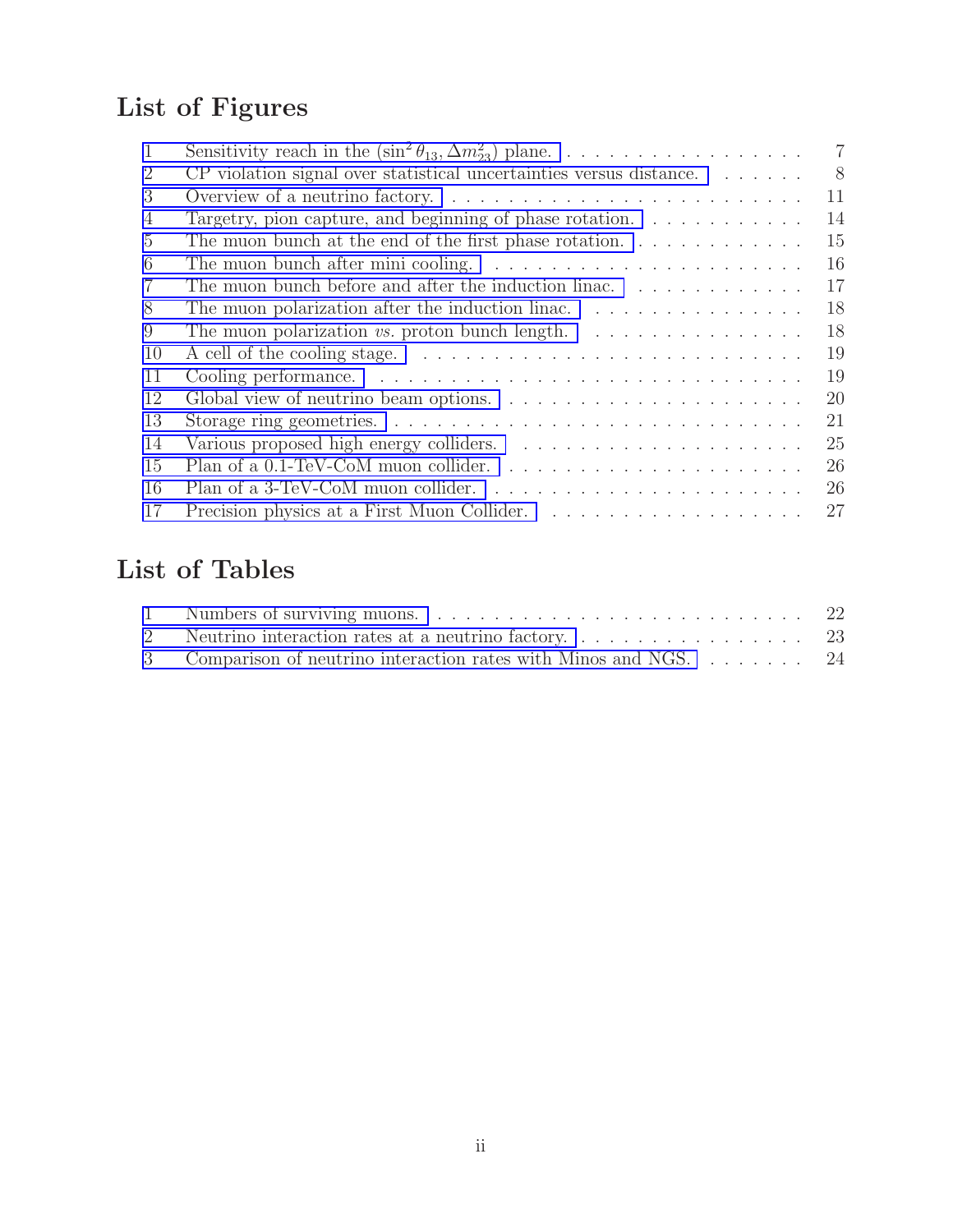## <span id="page-6-0"></span>1 Introduction

There is accumulating evidence for massive neutrinos that mix among flavors. The strongest indication is the atmospheric neutrino anomaly first observed by the Kamiokande [\[1](#page-41-0)] and IMB[[2\]](#page-41-0) detectors, confirmed by the Soudan-2 [\[3](#page-41-0)] and MACRO [\[4](#page-41-0)] detectors, and recently measured with high statistics by the Super-Kamiokande detector [\[5](#page-41-0)]. In addition, the longstanding deficiency of the solar neutrino flux measured by the Homestake chlorine experiment [\[6](#page-41-0)] is now supported by data from the Kamiokande [\[7](#page-41-0)], Super-Kamiokande[[8\]](#page-42-0), GALLEX[[9](#page-42-0)], and SAGE [\[10](#page-42-0)] detectors. These data suggest neutrino masses in the range  $\lesssim 0.1$  eV for the mass eigenstates  $\nu_i$ ,  $i = 1, 2, 3$  whose linear combinations comprise the neutrinos  $\nu_e$ ,  $\nu_\mu$ , and  $\nu_{\tau}$ . Such neutrinos would not be a significant part of the dark matter of the universe,

TheLSND experiment at Los Alamos has reported evidence of  $\nu_{\mu} - \nu_{e}$  oscillations [[11](#page-42-0)], although so far this has not been confirmed by a similar experiment, KARMEN, at Ruther-ford [\[12](#page-42-0)]. If confirmed, this results appears to require the existence of one or more light, sterile neutrinos which could be an important component of hot, dark matter.

The issue of neutrino mass has spawned a new "industry"[[13](#page-42-0)], resulting in about three new preprints per day [\[14](#page-42-0)], among other activities. Excitement is high in the accelerator physics community because the physics implied by the atmospheric-neutrino results is accessible to long-baseline accelerator experiments such as K2K [\[15](#page-42-0)], Minos[[16\]](#page-42-0) and NGS[[17](#page-42-0)]. Of course, the LSND experiment was conducted at a short-baseline accelerator facility, and can be confirmed by future accelerator experiments such as MiniBooNE [\[18](#page-42-0)], ORLanD[[19](#page-43-0)], and CERN P311 [\[20](#page-43-0)]. Moreover, even the physics associated with many of the interpretations of the solar-neutrino deficit is accessible to study in accelerator-based experiments if neutrino-beam fluxes can be improved by 1-2 orders of magnitude.

To obtain a factor of 100 improvement in neutrino flux in a cost-effect manner, a new approach is called for. The best prospect appears to be neutrino beams derived from a muon storage ring, rather than from pion and kaon decay, although the concept of muon-based neutrino beams needs considerable development before it can be realized in the laboratory.

Muon storage rings have been discussed since at least 1960 [\[21\]](#page-43-0), and their possible application to neutrino physics was considered as early as 1980[[22\]](#page-43-0). However, storage rings with enough circulating muons to provide more high-energy neutrinos than from horn beams have been only recently been considered in the context of muon colliders[[23\]](#page-43-0). Enthusiasm for muon-based neutrino beams has been fostered by a series of workshops and studies at Fermilab[[24\]](#page-43-0), BNL [\[25\]](#page-43-0), and CERN [\[26](#page-43-0)], resulting in a convergence of international interest at the NuFact'99 Workshop [\[27, 28\]](#page-43-0).

The neutrino fluxes from these proposed muon-based beams are higher than ever achieved before, with a better-understood flavor composition, and, since the neutrino beams from this source would be secondary beams rather than tertiary beams, they are more collimated than ever previously imaginable. Distances between production and detection can now span the globe, and using the known flavor composition of the beam, one can map out a plan to measure the neutrino oscillation mixing matrix including CP violating effects, much like that now underway to study the CKM quark mixing matrix.

We present a brief review of the physics of neutrino oscillations in sec. 2, also including detector issues most critical for neutrino oscillation measurements. As an example of how diverse a neutrino program at a storage ring could be, highlights of possible nucleon structure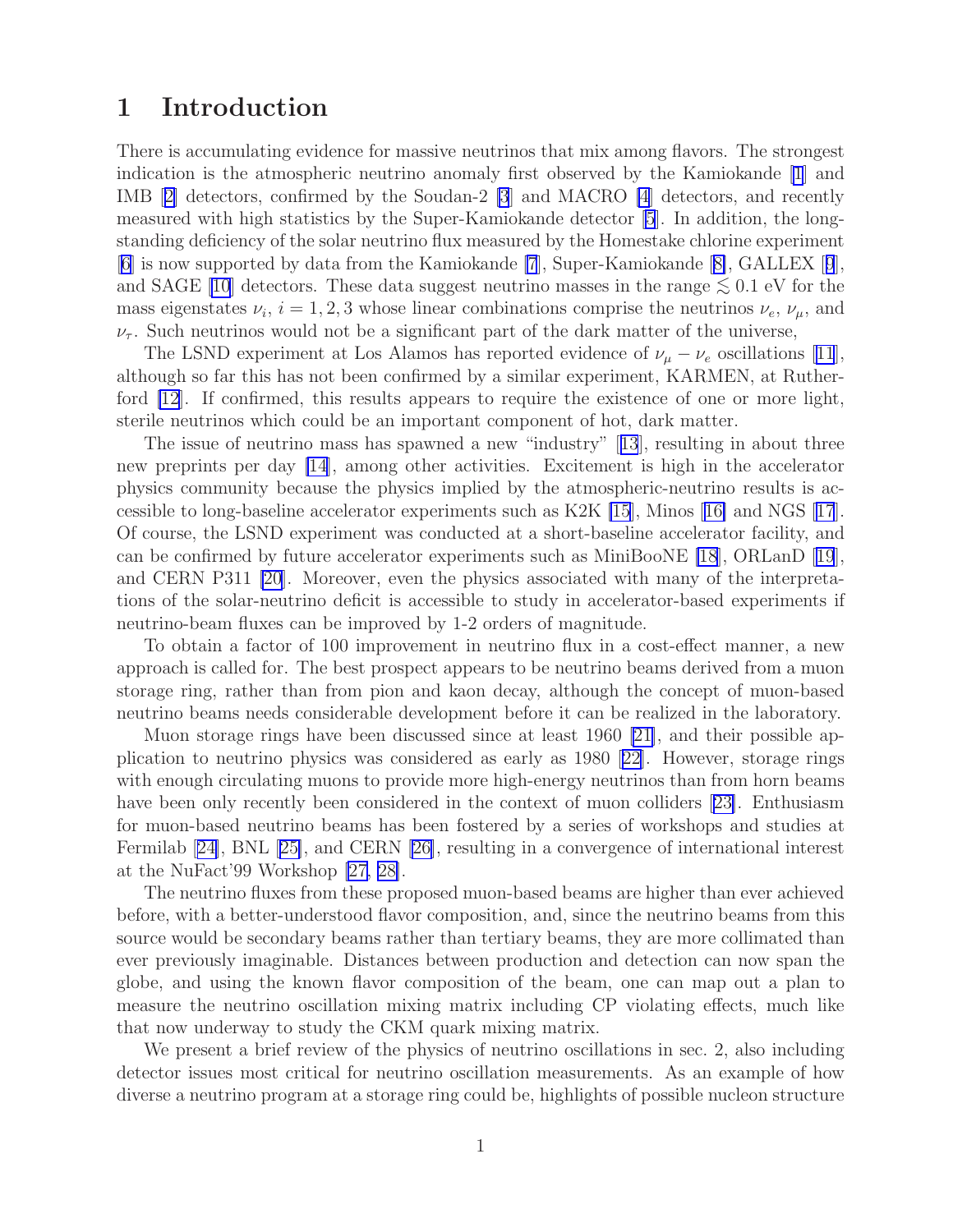<span id="page-7-0"></span>and other near-detector measurements are given in sec. 3. The machine itself is discussed in sec. 4, and its possible extension to a muon collider is considered in sec. 5. The active theme of this document, research and development towards the design of a neutrino factory, is discussed in sec. 6.

## 2 Neutrino Oscillations

#### 2.1 Interpretations of the Data

The concept of neutrino oscillation was introduced in 1957 [\[29](#page-43-0)] and has been extensively discussed in the literature [\[30\]](#page-43-0) and now on the internet[[31](#page-43-0)]. In the example of only two massive neutrinos, with mass eigenstates  $\nu_1$  and  $\nu_2$  with mass difference  $\Delta m$  and mixing angle  $\theta$ , the flavor eigenstates are

$$
\begin{pmatrix} \nu_a \\ \nu_b \end{pmatrix} = \begin{pmatrix} \cos \theta & \sin \theta \\ -\sin \theta & \cos \theta \end{pmatrix} \begin{pmatrix} \nu_1 \\ \nu_2 \end{pmatrix}.
$$
 (1)

The probability that a neutrino of flavor  $\nu_a$  and energy E appears as flavor  $\nu_b$  after traversing distance L in vacuum is

$$
P(\nu_a \to \nu_b) = \sin^2 2\theta \sin^2 \left(\frac{1.27 \Delta m^2 [\text{eV}^2] \ L[\text{km}]}{E[\text{GeV}]} \right). \tag{2}
$$

As the atmospheric neutrino data involves GeV muon neutrinos with distance scales of theEarth's diameter, this suggests  $\Delta m^2$  of order  $10^{-3}$  (eV)<sup>2</sup> for sin<sup>2</sup> 2 $\theta \approx 1$  [[32](#page-44-0)]. The solar neutrino data involves MeV electron neutrinos and distance scales of the radius of the Earth's orbit,suggesting  $\Delta m^2$  of order  $10^{-10}$  (eV)<sup>2</sup> with sin<sup>2</sup> 2 $\theta \approx 1$  for vacuum oscillations [[33](#page-44-0)]. The LSND result involves 30-MeV muon antineutrino and a distance scale of 30 m, suggesting  $\Delta m^2$  of order 1 (eV)<sup>2</sup>; large mixing angles are excluded by reactor data [\[34](#page-44-0)], so sin<sup>2</sup> 2 $\theta$  can only be of order  $10^{-2}$  in this case.

Clearly, four different massive neutrinos are required to accommodate all three results, given their disparate scales of  $\Delta m^2$ . The Standard Model presently includes only three neutrinos with standard electroweak couplings and  $m_{\nu} < m_Z/2$ , so a "sterile" neutrino is required if all the data are correct[[35\]](#page-44-0). Even discarding the LSND result, three massive neutrinos are required with a corresponding  $3 \times 3$  mixing matrix (MNS matrix) [\[36\]](#page-44-0), one of whose representations is, where  $c_{12} = \cos \theta_{12}$ , etc.,

$$
\begin{pmatrix}\n\nu_e \\
\nu_\mu \\
\nu_\tau\n\end{pmatrix} = \begin{pmatrix}\n\text{c}_{12}\text{c}_{13} & \text{s}_{12}\text{c}_{13} & \text{s}_{13}e^{-i\delta} \\
-\text{s}_{12}\text{c}_{23} - \text{c}_{12}\text{s}_{13}\text{s}_{23}e^{i\delta} & \text{c}_{12}\text{c}_{23} - \text{s}_{12}\text{s}_{13}\text{s}_{23}e^{i\delta} & \text{c}_{13}\text{s}_{23} \\
\text{s}_{12}\text{s}_{23} - \text{c}_{12}\text{s}_{13}\text{c}_{23}e^{i\delta} & -\text{c}_{12}\text{s}_{23} - \text{s}_{12}\text{s}_{13}\text{c}_{23}e^{i\delta} & \text{c}_{13}\text{c}_{23}\n\end{pmatrix}\n\begin{pmatrix}\n\nu_1 \\
\nu_2 \\
\nu_3\n\end{pmatrix}.\n\tag{3}
$$

In the model of three massive neutrinos, the neutrino oscillation probabilities of interest depend on six measurable parameters: three mixing angles  $(\theta_{12}, \theta_{13}, \theta_{23})$ , and a phase  $\delta$  related to CP violation as indicated in eq. (3); and two differences of the squares of the neutrino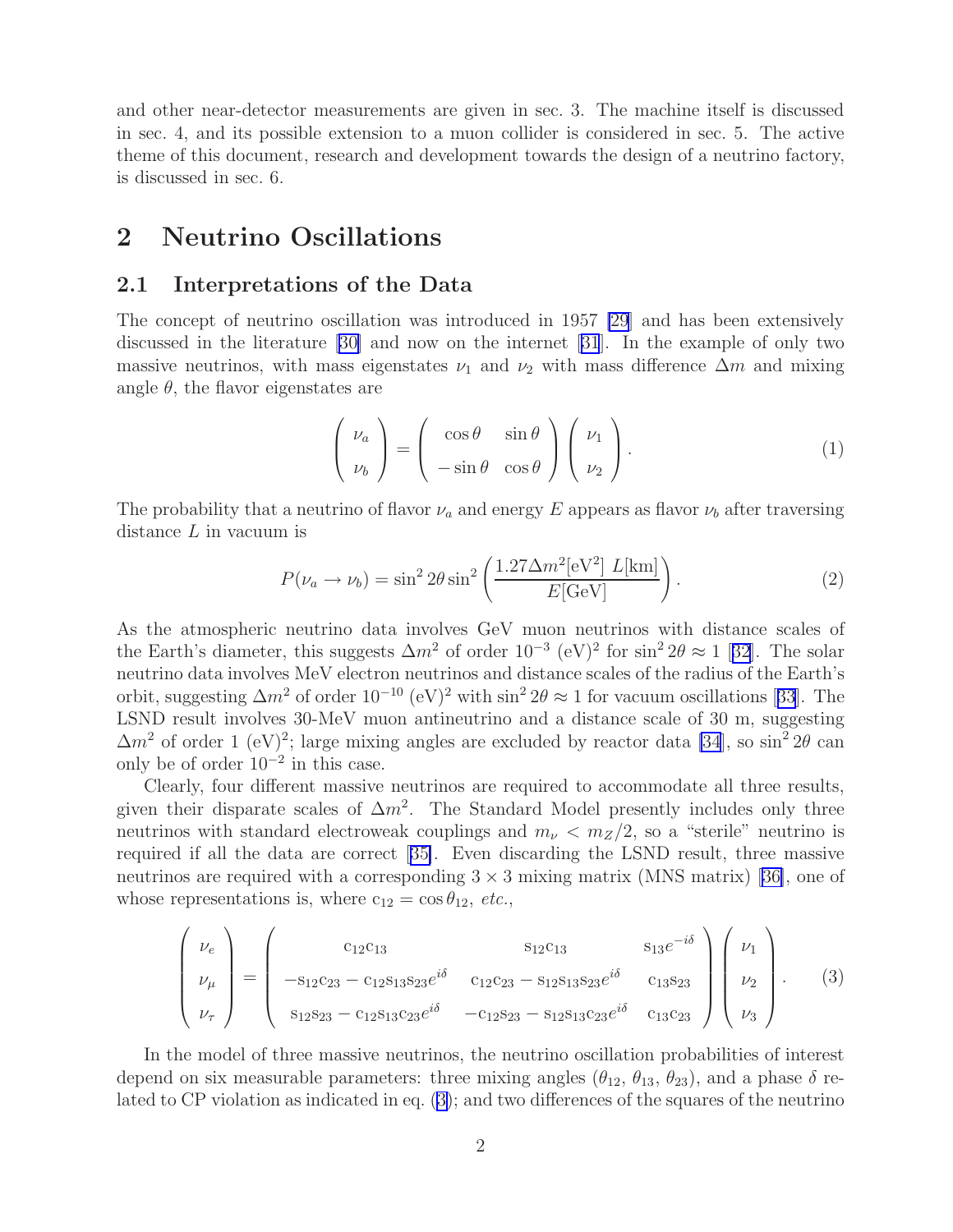<span id="page-8-0"></span>masses ( $\Delta m_{12}^2$  and  $\Delta m_{23}^2$  for instance). The interpretation of the solar and atmospheric neutrino data in terms of the three-neutrino oscillation hypothesis suggests  $|\Delta m_{12}^2| \ll |\Delta m_{23}^2|$ , with  $\Delta m_{12}^2$  and  $\Delta m_{23}^2$  being responsible for the transitions and/or oscillations of the solar and atmospheric neutrinos, respectively. Then,  $|\Delta m_{13}^2| \approx |\Delta m_{23}^2|$ .

The description of the atmospheric neutrino data requires  $\Delta m_{23}^2 \approx (2-6) \times 10^{-3} \text{ eV}^2$ and large mixing angle  $\theta_{23}$ :  $\sin^2 2\theta_{23} \approx (0.9 - 1.0)$ . For  $|\Delta m_{12}^2| \ll |\Delta m_{23}^2|$  and with  $\Delta m_{23}^2$ having a value in the above range, the nonobservation of oscillations of the reactor electron antineutrinos in the CHOOZ experiment [\[38](#page-44-0)] implies a limit on the angle  $\theta_{13}$ :  $\sin^2 \theta_{13}$  < 0.05. Given these constraints, the transitions/oscillations of the solar neutrinos in the threeneutrino mixing scheme under discussion depend largely on just two parameters:  $\Delta m_{12}^2$  and  $\sin^2 2\theta_{12}$ .

The presence of matter can strongly modify the oscillations of electron neutrinos due to their charged-current interaction (MSW effect[[37](#page-44-0)]): in particular, the oscillations can be resonantly enhanced by the matter effects even when the oscillation probabilities are small in vacuum. This leads to additional interpretations of the solar neutrino data in which  $\Delta m_{12}^2$  can be of order  $10^{-5}$  (eV)<sup>2</sup> [\[39\]](#page-44-0). Indeed, there are four presently viable interpretations of the solar neutrino data:

- Vacuum oscillation (VO) solution with  $\Delta m_{12}^2 \approx (0.5-5.0) \times 10^{-10} \text{ eV}^2$  and  $\sin^2 2\theta_{12} \approx$  $(0.7 - 1.0),$
- Low MSW solution corresponding to  $\Delta m_{12}^2 \approx (0.5 2.0) \times 10^{-7}$  eV<sup>2</sup> and sin<sup>2</sup> 2 $\theta_{12} \approx$  $(0.9 - 1.0),$
- Small mixing angle (SMA) MSW solution with  $\Delta m_{12}^2 \approx (4.0 9.0) \times 10^{-6}$  eV<sup>2</sup> and  $\sin^2 2\theta_{12} \approx (0.001 - 0.01),$
- Large mixing angle (LMA) MSW solution,  $\Delta m_{12}^2 \approx (0.2-2.0) \times 10^{-4} \text{ eV}^2$  and  $\sin^2 \theta_{12} \approx$  $(0.65 - 0.96).$

For the VO, Low, and SMA MSW solutions, the expressions for the various transition/oscillation probabilities at distances which can be reached on earth simplify: they reduce essentially to the two-neutrino mixing expressions. Neglecting the possible matter effects for simplicity, we can write them in the form

$$
P(\nu_e \to \nu_\mu) = \sin^2(2\theta_{13})\sin^2(\theta_{23})\sin^2\left(\frac{1.27\Delta m_{23}^2 L}{E_\nu}\right),\tag{4}
$$

$$
P(\nu_e \to \nu_\tau) = \sin^2(2\theta_{13}) \cos^2(\theta_{23}) \sin^2\left(\frac{1.27\Delta m_{23}^2 L}{E_\nu}\right),\tag{5}
$$

$$
P(\nu_{\mu} \to \nu_{\tau}) = \cos^4(\theta_{13}) \sin^2(2\theta_{23}) \sin^2\left(\frac{1.27\Delta m_{23}^2 L}{E_{\nu}}\right). \tag{6}
$$

In the case of the large-mixing-angle (LMA) MSW solution there is a known small but non-negligible correction in the above expressions due to the  $\Delta m_{12}^2$ .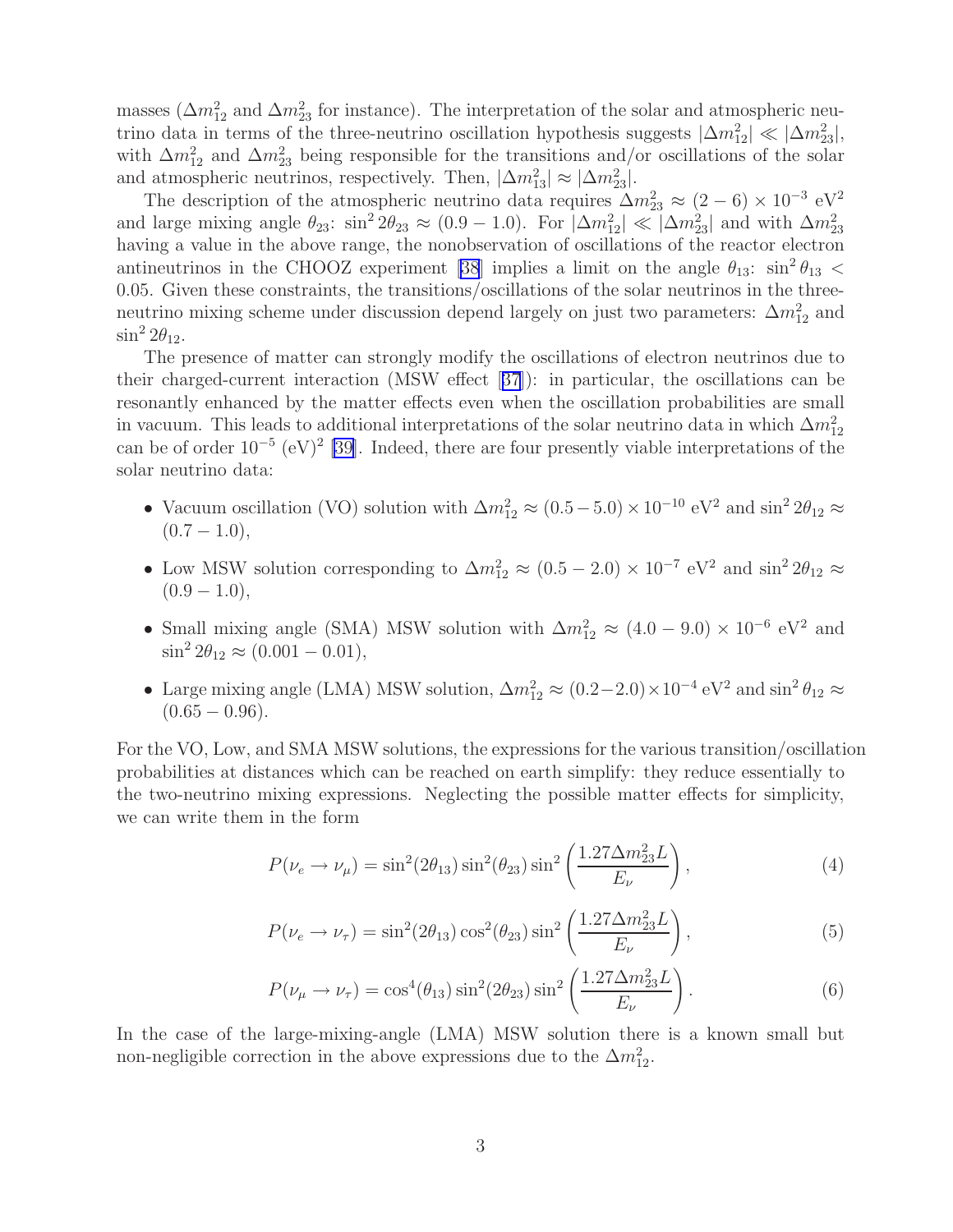<span id="page-9-0"></span>Another type of interpretation is often made of these data, in which the mass  $m$  of a light neutrino is related to an intermediate mass scale  $m_I$  and an heavy mass scale  $m_H$  according to the "seesaw" mechanism [\[40\]](#page-45-0) which predicts

$$
m = \frac{m_I^2}{m_H}.\tag{7}
$$

There remains considerable flexibility in the choice of these mass scales, but a particularly suggestive version[[41\]](#page-45-0) invokes the vacuum expectation value, 250 GeV, of the Higgs field as the intermediate mass, so that estimating  $m \approx \sqrt{\Delta m^2(\text{atmospheric})} \approx 0.06$  eV yields  $m_H \approx$  $5 \times 10^{15}$  GeV. This scale is commonly associated with the supersymmetric unification scale in SO(10) models. Hence, there is optimism that neutrino mass is evidence that supersymmetry exists at the GUT scale. Only a small additional dose of optimism is required to expect that the supersymmetric partners of known particles have masses near the intermediate scale,  $m<sub>I</sub> \approx 250$  GeV, and will be found during the next decade.

### 2.2 The Next Generation of Neutrino Experiments

With four interpretations of the solar neutrino data, and the two interpretations of the LSND data as either right or wrong, there are a total of eight scenarios for explanations of the data. The experimental challenge is to reduce these to a unique scenario, and to make accurate measurements of the parameters of that scenario.

It is likely that the next generation of short-baseline accelerator neutrino experiments mentioned previously [\[18,](#page-42-0) [19, 20](#page-43-0)] will clarify the status of the LSND result within 5 years.

Continued operation of Super-Kamiokande, plus the new long-baseline mentioned previously[[15](#page-42-0), [16, 17\]](#page-42-0) will firm up the physics closely associated with the atmospheric neutrino anomaly over the next decade, but will have limited ability to explore more than a twoneutrino interpretation.

The solar neutrino spectrum is complex, and all interpretations of the solar neutrino deficit invoke fortuitous energy dependence in the models. This should permit new critical tests of these models as new detectors come into operation with different energy sensitivities.

Super-Kamiokande and the SNO experiment[[42](#page-45-0)] (which has just started operation) have good sensitivity to higher-energy solar neutrinos, whose flux is predicted to rise with energy in the "just-so" models. However, precise interpretation may be elusive here even with improved statistics, due to uncertainties in the production rate of hep neutrinos in the Sun.

These high-statistics experiments will also provide more-significant tests of the dependence of oscillation rates on varying path length (seasonal variation) implied in the "just-so" models, and on traversal of varying amounts of matter (day/night effect) which affect some of the MSW solutions.

At the other end of the energy spectrum, the BOREXino liquid scintillator experiment [\[43\]](#page-45-0) should be sensitive to the 0.8-MeV <sup>7</sup>B neutrinos.

Even more ambitious projects, HELLAZ[[45\]](#page-45-0) and HERON [\[44\]](#page-45-0), plan to use cryogenic techniques to lower their sensitivities to below the 0.4-MeV maximum of the pp neutrinos whose numbers dominate the solar neutrino spectrum.

A qualitatively different phenomenon accessible to the SNO experiment is the comparison of the rates of the reactions  $\nu+^2H \to p+p+e$  and  $\nu+^2H \to p+n+\nu$ . The first reaction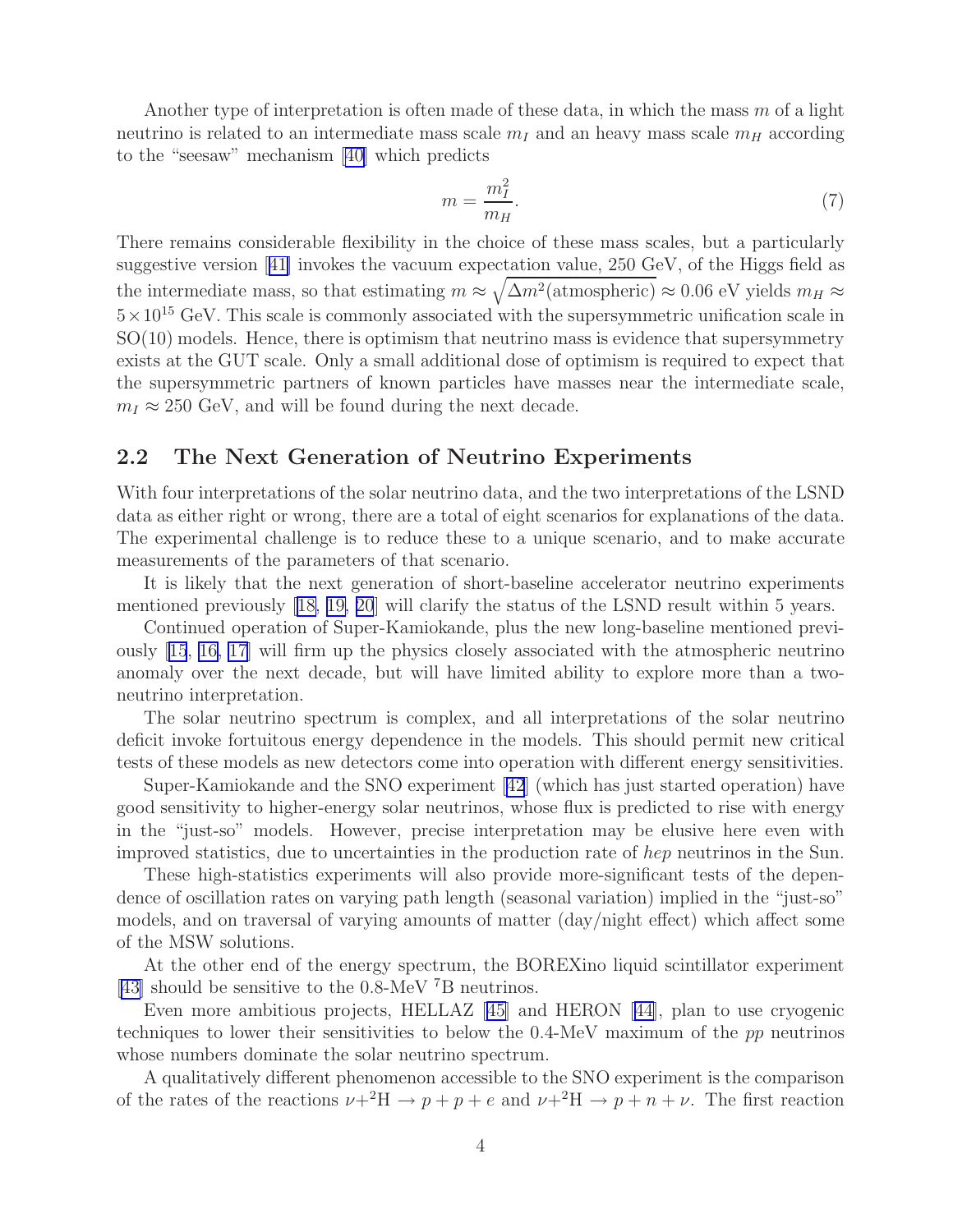<span id="page-10-0"></span>can only proceed via an electron neutrino, while any neutrino flavor can initiate the second. Hence, if solar electron neutrinos have indeed transformed to other flavors, the ratio of reaction rates will be less than one. Such a result will be unambiguous evidence for neutrino oscillations by itself.

This extensive program of solar neutrino experiments will certainly greatly constrain the four present interpretations of the solar neutrino data over the next decade, although one cannot predict with certainty that only a single interpretation will then remain.

None of the experiments discussed thus far addresses the long-standing question of whether neutrinos, if massive, are Dirac neutrinos (with particles and antiparticles being different:  $\nu \neq \overline{\nu}$ ) or Majorana neutrinos (with particles and antiparticles the same, as for photons: $\nu = \overline{\nu}$  [[46](#page-45-0)]. Theoretically, Majorana neutrinos are more "natural", but the question should be settled experimentally. This is extremely difficult because neutrinos are always (thus far) produced in weak interactions with a unique helicity, which provides a practical distinction between neutrino and antineutrino even if there is none in principle. Instead, experimental resolution of the question is based on the search for neutrinoless double beta decay,  $(A,Z \rightarrow (A,Z + 2) + 2e^{-}$ , which can proceed via annihilation of virtual  $\nu_e$  and  $\overline{\nu}_e$  as permitted for Majorana, but not for Dirac, neutrinos. The present (model dependent) limit based on nonobservation of such a decay of  $^{76}$ Ge is that  $m < 0.1$  eV for Majorana neutrinos. This limit may be pushed as low as 0.001 eV in the next decade.

### 2.3 The Opportunity for a Neutrino Factory

Now that there are rough experimental guidelines as to the parameters of neutrino masses and mixings, one can begin to plan for more extensive studies than those described in the previous section. Two prominent features of such a plan are the need for more neutrinos, and that accelerator experiments with GeV-energy neutrinos can probe a large fraction of the relevant parameter space.

The need for more GeV-energy neutrinos leads to a need for GeV proton sources in the megawatt power range. Such power sources, when available, could be used to produce neutrinos via horn beams in the conventional manner. However, an option has emerged with greater physics flexibility while maintaining a comparable or even larger  $\nu/p$  ratio than that from horn beams. Namely, neutrino beams derived from the decay of muons in a storage ring. Technical aspects of muon-based neutrino beams are discussed in sec. 4. Here, we review the physics opportunities with such beams.

Both  $\mu^-$  and  $\mu^+$  can be stored in the ring, but only one sign will be used at a time. When, say,  $\mu^-$  are stored their decay,

$$
\mu^- \to e^- \nu_\mu \overline{\nu}_e,\tag{8}
$$

leads to beams that contain nearly equal numbers of  $\nu_{\mu}$  and  $\overline{\nu}_{e}$  with spectra that are extremely well known.

At the detectors, the neutrino and the antineutrino may or may not have changed their flavor, leading to the appearance of a different flavor or the disappearance of the initial flavor, respectively. When detected by a charged-current interaction, there are 6 classes of signatures in a three-neutrino model:

$$
\nu_{\mu} \to \nu_{e} \to e^{-} \qquad \text{(appearance)}, \tag{9}
$$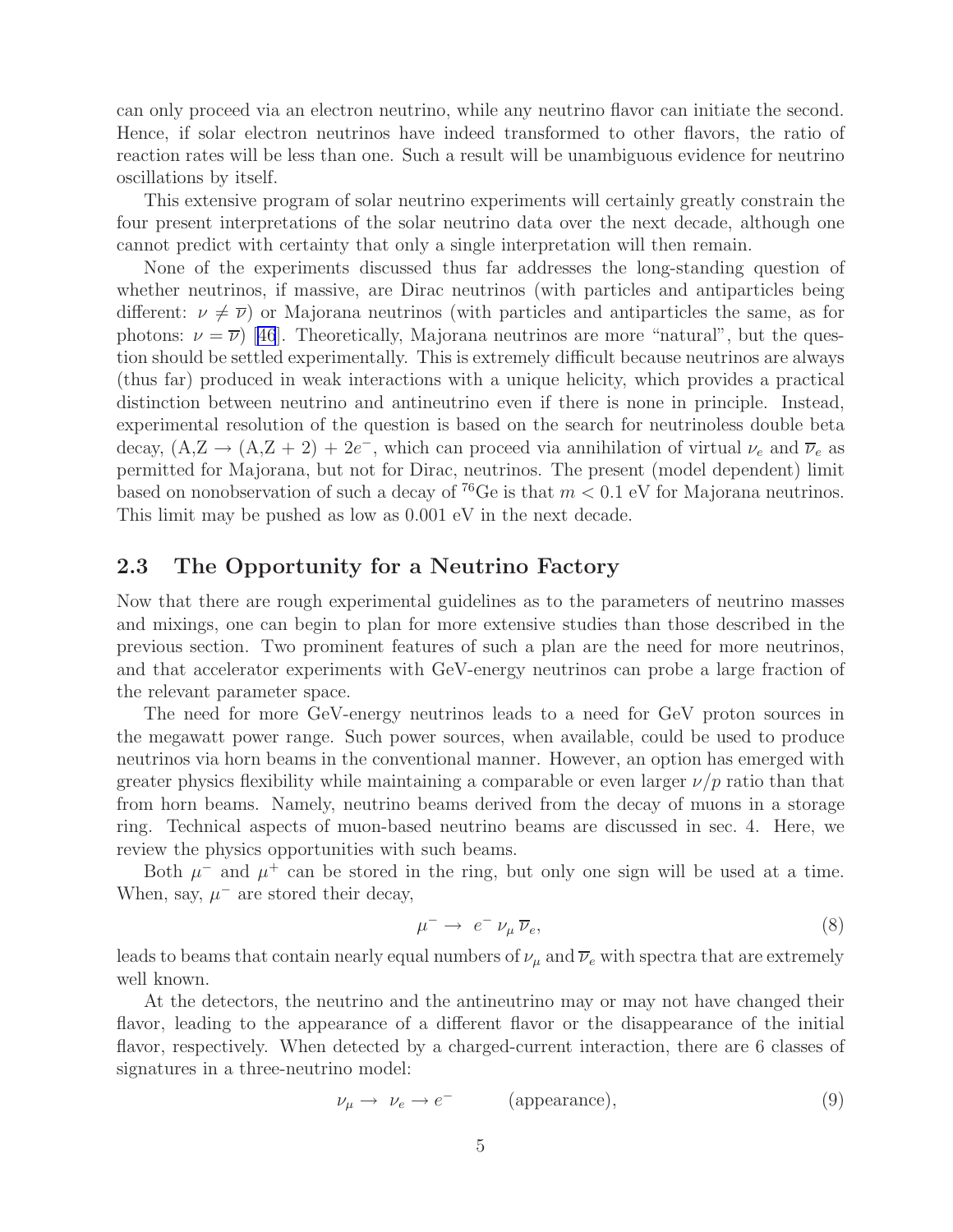|                                                   |                  | (10) |
|---------------------------------------------------|------------------|------|
| $\nu_{\mu} \rightarrow \nu_{\mu} \rightarrow \mu$ | (disappearance), |      |

 $\nu_\mu \rightarrow \nu_\tau \rightarrow \tau^ (a \text{ppearance})$ ,  $(11)$ 

 $\overline{\nu}_e \rightarrow \overline{\nu}_e \rightarrow e^+$  $(disappearance),$  (12)

 $\overline{\nu}_e \rightarrow \overline{\nu}_\mu \rightarrow \mu^+$  $(\text{appearance}),$  (13)

$$
\overline{\nu}_e \to \overline{\nu}_\tau \to \tau^+ \qquad \text{(appearance)}.\tag{14}
$$

<span id="page-11-0"></span>A similar list of processes can be written for operation with positive muons.

Of special interest is process ([13](#page-10-0)) where a muon of sign different from the parent muon appears. This is a unique feature of the neutrino factories based on muon beams since they are the only sources of intense high energy electron (anti)neutrino beams.

The cases [\(11](#page-10-0)) and ([14\)](#page-10-0) of  $\tau$  appearance are only practical for neutrino beams with 10's of GeV energy.

#### 2.3.1 Measurements of Masses and Mixing Angles

First, the high flux of neutrinos coming from the decay ring is ideal to measure precisely the various neutrino cross sections and to explore scenarios with more than three massive neutrinos, using a compact detector located at a short distance.

By the time a muon storage ring would be built it is expected that two angles  $\theta_{23}$  and  $\theta_{12}$ , and the magnitudes of two mass squared differences  $\Delta m^2_{23}$  and  $\Delta m^2_{12}$  would be known. This knowledge would come from the solar and atmospheric neutrino measurements which would have been verified by long baseline and reactor experiments, for example, MINOS and KamLAND. The remaining pieces of the puzzle would be  $\theta_{13}$ , the CP-violating phase δ and the signs of the  $\Delta m_{ij}^2$ . In addition, the indicated long-baseline experiments will not be sensitive to the matter effects in neutrino oscillations because the distances between the sources and detectors are not sufficiently large. It would be of fundamental importance to verify experimentally the existence of matter effects in neutrino oscillations by observing directly the modification of the neutrino oscillation probabilities by these effects.

The third mixing angle  $\theta_{13}$  can be measured in several channels at a neutrino factory [\[47\]](#page-45-0), as can be seen from the expressions [\(4](#page-8-0))-[\(6](#page-8-0)) for various transition probabilities. The detector must be far to avoid background but not too far (< 1000 km) so that the effects of  $\Delta m_{12}^2$  remain negligible and thus  $\delta$  can formally be set to zero. Figure [1](#page-12-0) shows the achievable sensitivity to the yet-unknown value of  $\theta_{13}$ .

#### 2.3.2 Measurement of CP Violation

The measurement of  $\delta$  in a three-neutrino scenario [\[48\]](#page-45-0) relies either on CP violation through the expression

$$
A_{\rm CP} = \frac{P(\nu_e \to \nu_\mu) - P(\overline{\nu}_e \to \overline{\nu}_\mu)}{P(\nu_e \to \nu_\mu) + P(\overline{\nu}_e \to \overline{\nu}_\mu)},\tag{15}
$$

or on time-reversal violation using

$$
A_{\rm T} = \frac{P(\nu_e \to \nu_\mu) - P(\nu_\mu \to \nu_e)}{P(\nu_e \to \nu_\mu) + P(\nu_\mu \to \nu_e)}.
$$
\n(16)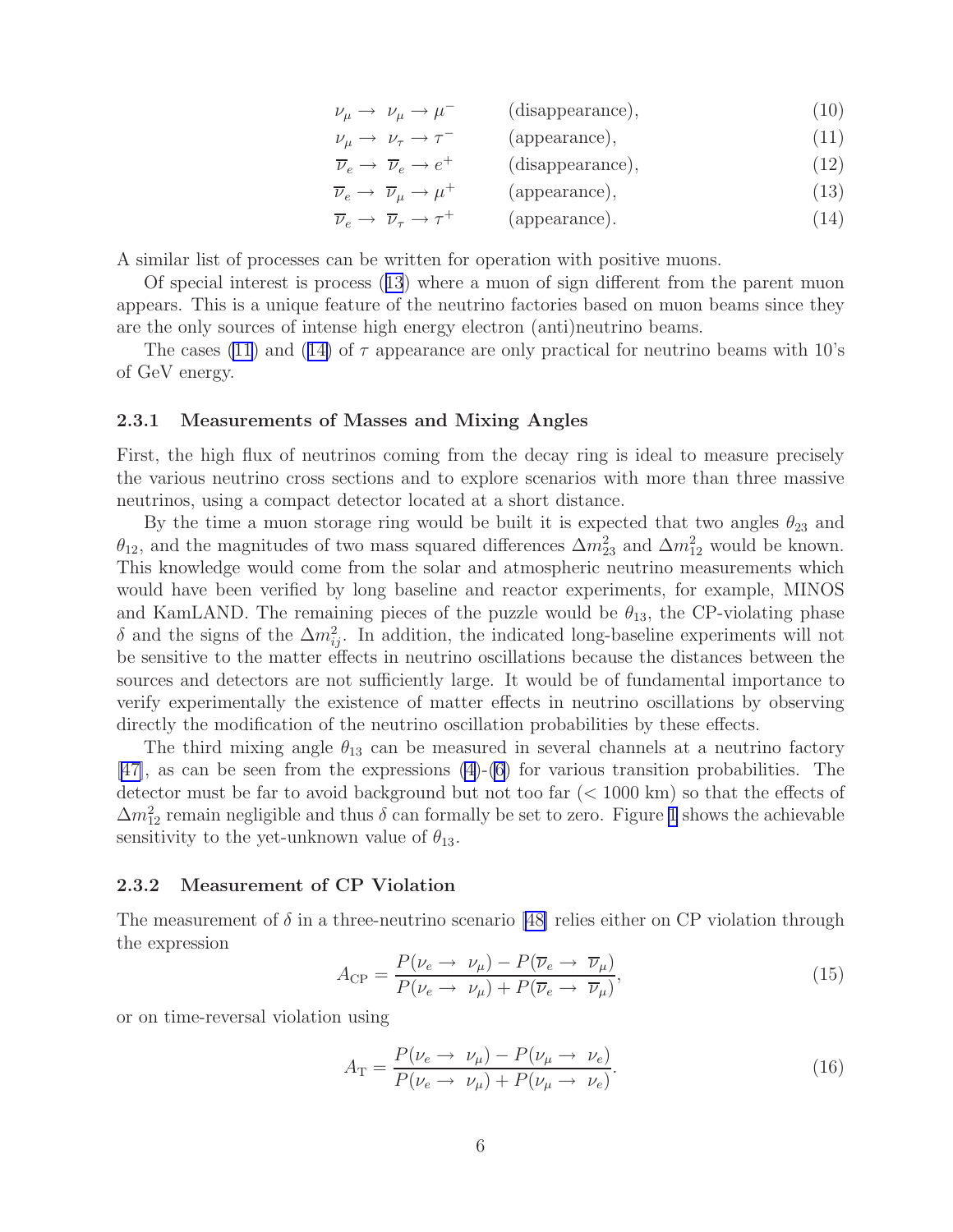<span id="page-12-0"></span>

Figure 1: Sensitivity reach in the  $(\sin^2 \theta_{13}, \Delta m_{23}^2)$  plane for a 10 kton detector and a neutrino beam from  $2 \times 10^{20}$  decays of 20 GeV muons in a storage ring at distance 732 km. The appearance process  $\overline{\nu}_e \to \overline{\nu}_\mu \to \mu^+$ , shown by the lines on the left, has much greater sensitivity than the disappearance process  $\nu_{\mu} \rightarrow \nu_{\mu} \rightarrow \mu^{-}$ , shown by the lines on the right. The interior of the box is the approximate region allowed by Super-Kamiokande data ([hep-ph/9811390\)](http://arXiv.org/abs/hep-ph/9811390).

The asymmetry ([15](#page-11-0)) can be measured using wrong-sign muons and the two polarities of the muon beam. However, the genuine CP violating contribution to [\(15](#page-11-0)) due to a nonvanishing phase  $\delta$  competes with terms related to matter effects, *i.e.*, to the different rates of scattering of  $\nu_e$  and  $\overline{\nu}_e$  between source and detector. The relative strength of the matter-induced asymmetry increases quadratically with distance, and dilutes the signal of CP violation in a far detector.

If the solution of the solar neutrinos problem is that involving large mixing angles and matter enhancement (LMA MSW,  $\sin^2 2\theta_{12} \approx \sin^2 2\theta_{23} \approx 1$ ), then there is a possibility of measuring the CP violating asymmetry ([15\)](#page-11-0), whose value is then

$$
A_{\rm CP} \approx \left| \frac{2 \sin \delta}{\sin 2\theta_{13}} \sin \left( \frac{1.27 \Delta m_{12}^2 L}{E} \right) \right|,\tag{17}
$$

provided the detector is located sufficiently far and high statistics ( $> 10^{21}$  muons per year) are available. For all the other solar neutrino solutions  $A_{\rm CP}$  is extremely small, being suppressed by a factor of either  $\sin^2 2\theta_{12}$  $\sin^2 2\theta_{12}$  $\sin^2 2\theta_{12}$  or  $\Delta m_{12}^2$ . Figure 2 illustrates the experimental sensitivity to in a large angle MSW scenario.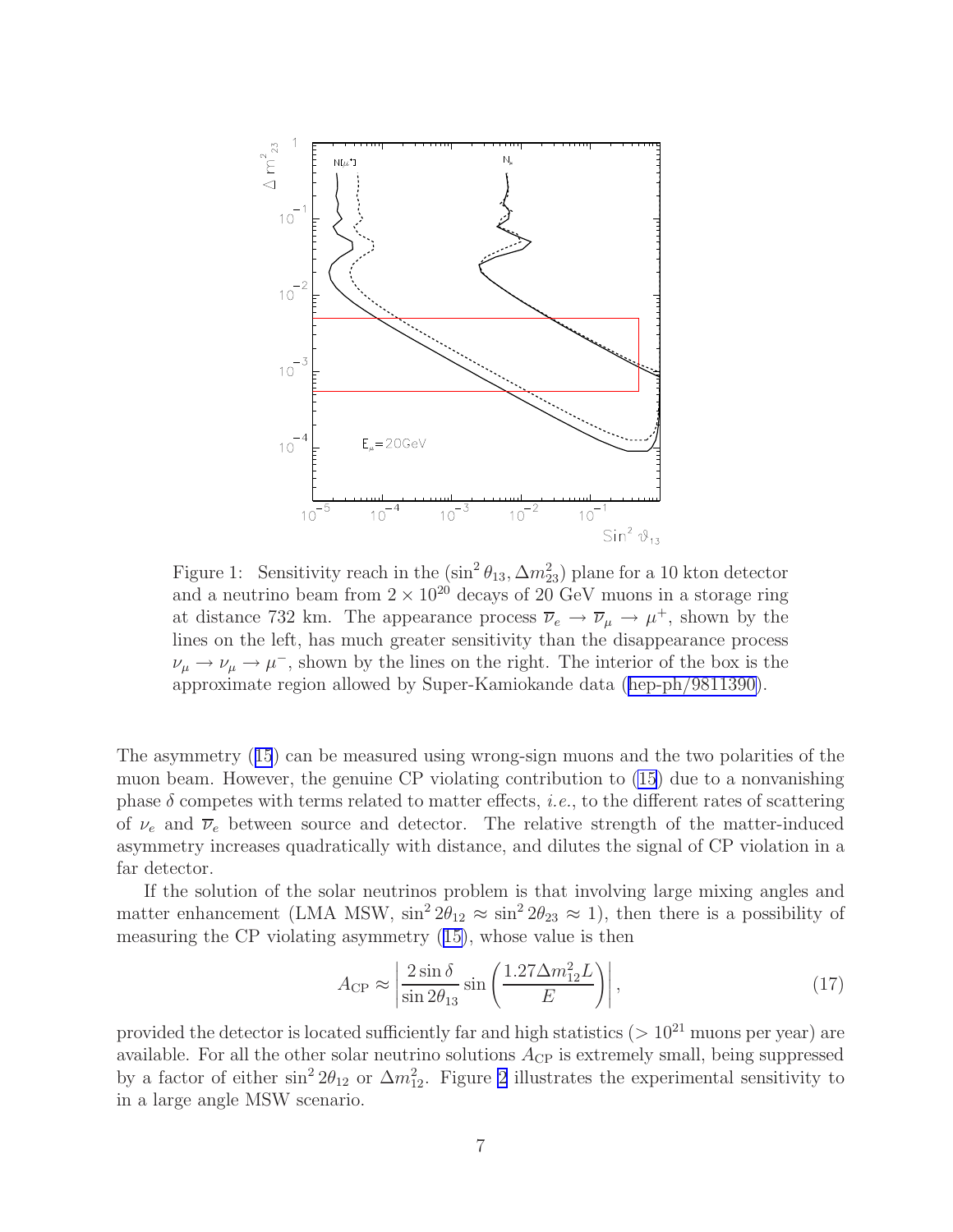<span id="page-13-0"></span>

Figure 2: The CP violating asymmetry [\(15\)](#page-11-0) divided by statistical uncertainties vs. distance L for a 10 kton detector in a beam from  $2 \times 10^{21}$  muon decays. A large angle MSW scenario is supposed, with  $\Delta m_{12}^2 = 10^{-4} \text{ eV}^2$ ,  $\Delta m_{23}^2 = 2.8 \times 10^{-3} \text{ eV}^2$ ,  $\theta_{12} = 22.5^\circ$ ,  $\theta_{13} = 13^\circ$ ,  $\theta_{23} = 45^\circ$ , and  $\delta = -90^\circ$ (corresponding to maximal CP violation). The dashed curves ignore matter effects, while the solid curves include them; the matter effects dominate the asymmetry for distances beyond 1000 km. The lower (upper) curves are for  $E_{\mu} = 20$  (50) GeV. From [hep-ph/9909254](http://arXiv.org/abs/hep-ph/9909254).

The asymmetry [\(16](#page-11-0)) is not sensitive to matter effects, but relies on distinguishing the process  $\nu_{\mu} \to \nu_{e} \to e^{-}$  from  $\overline{\nu}_{e} \to \overline{\nu}_{e} \to e^{+}$ . It will be very difficult to distinguish electrons from positrons in the detector, but the relative  $\nu_{\mu}$  and  $\overline{\nu}_{e}$  fluxes can be varied by varying the polarization of the muons in the storage ring [\[49](#page-46-0)].

If future experiments confirm the interpretation of the LSND data that more than three massive neutrinos exist, then the use of the flavor-rich beams of a neutrino factory is even more of an imperative because the parameter space for CP/T violating effects is considerably enlarged and can be successfully explored in experiments with such beams [\[50\]](#page-46-0).

#### 2.3.3 Detector Issues

In view of the various experimental signatures  $(9)-(14)$  $(9)-(14)$  $(9)-(14)$  $(9)-(14)$ , an ideal detector would provide identification of both flavor and charge of all three leptons  $e, \mu$ , and  $\tau$ . Muons are the easiest to identify,  $\tau$ 's are the next easiest if only because of their decay to muons, and finally electrons are the most difficult. Fortunately, there is a very rich program for detectors that only measure the charge of muons, and hence the oscillation processes [\(10](#page-10-0)) and ([13\)](#page-10-0) and their conjugates.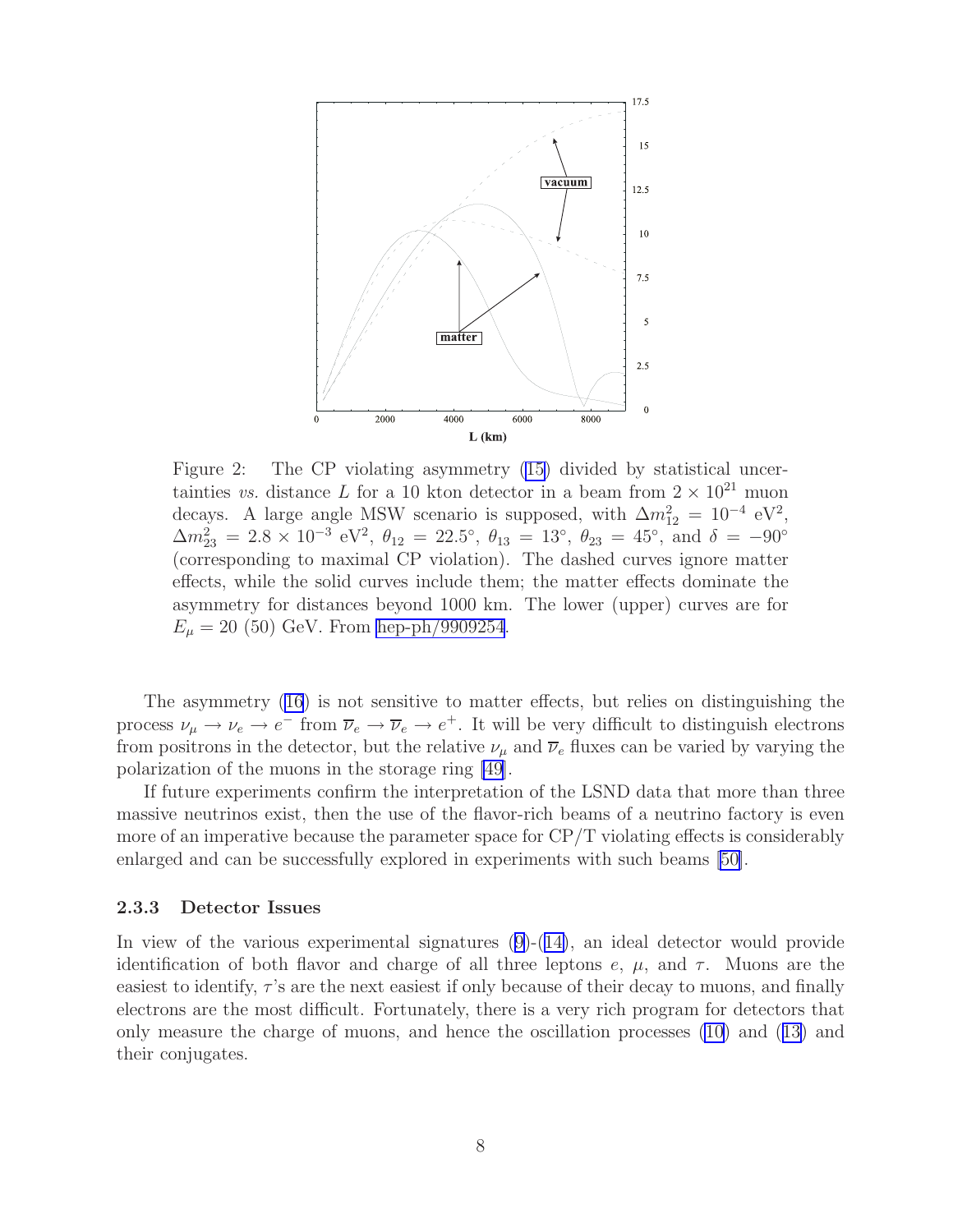#### Baseline Detector Capability

A magnetized steel/scintillator sampling calorimeter would be one of the far detectors at a muon storage ring experiment. It could have a hadron energy resolution of  $0.76/\sqrt{E_{\text{had}}[\text{GeV}]}$ , a hadron angular resolution of  $17/\sqrt{E_{\text{had}}[\text{GeV}]}+12/E_{\text{had}}[\text{GeV}],$  and much better muon energy and angular resolution.

The largest forseeable background in such a detector is charm production. The appearance signal for process [\(13](#page-10-0)) is a "wrong-sign" muon. However, if there is enough energy for charm production in process [\(10\)](#page-10-0), the charmed particle produced will decay 10% of the time to a wrong-sign muon in the final state. There is a chance that the associated muon from the neutrino interaction vertex is low energy and/or undetected. With kinematic cuts on the muon momentum and its component transverse to the hadronic shower, the signal efficiency would be reduced by 25 to 30%, but the backgrounds would be reduced by a factor of  $10^{-5}$ to  $10^{-6}$  depending on the neutrino energy. The rejection rate improves faster with energy than does the background, favoring the use of higher energy muons in the storage ring.

Thus, such a baseline detector would be sufficient for measurements of  $\theta_{13}$  via process  $(13)$  $(13)$ , and the CP-violating phase  $\delta$  via the asymmetry  $(15)$  $(15)$ , both of which are unlikely to be measured elsewhere and would contribute enormously to the field.

Measurement of the T-violating asymmetry ([16](#page-11-0)) requires separation of process ([9\)](#page-10-0) from [\(12](#page-10-0)), ideally performed by measuring the sign of the electron, and both of these from neutralcurrent scattering off electrons. Depending on the transverse and longitudinal segmentation of the scintillator, electron identification is possible, although not on an event-by-event basis. Electron-neutrino charged-current interactions would be distinguished on average by an energy deposition that was much closer to the neutrino interaction vertex, and at an angle with respect to the outgoing hadronic shower. Charge identification would not be possible, although from varying the polarization of the muon beam one could see how many electron-likeevents were from  $\overline{\nu}_e$ 's, and how many were from  $\nu_\mu$ 's [[49](#page-46-0)].

Since a muon-based neutrino factory is a pulsed device with a small duty factor, cosmicray backgrounds will be relatively unimportant. Hence, there is the option to locate the detectors at the surface of the Earth, where available infrastructure is more favorable for very large devices.

Finally, such a baseline detector would have modest detection efficiency for  $\tau$ 's via their decay to  $\mu$ 's, permitting study of process ([11\)](#page-10-0) and [\(14](#page-10-0)) if sufficiently large numbers of neutrinos are available.

#### Beyond the Baseline Detector

Additional technologies must be employed to achieve electron and  $\tau$  identification and charge measurement on an event-by-event basis.

One category of new detectors uses thin ( $\sim 100 \,\mu$ m) sheets of emulsion combined with thin ( $\sim 300 \,\mu$ m) lead or steel spacers to measure kinks that occur when a  $\tau$  decays. MINOS is studying the performance of this geometry combined with steel for  $\tau$  appearance measurements and is likely to install such a device if they do see oscillations. By comparing the change in slope between a few hundred of these sheets, one could make a  $4-\sigma$  event-by-event measurement on electron or  $\tau$  charge. This technique is practical only in relatively small volumes, and is perhaps best suited for the near detector, or for the extraordinarily well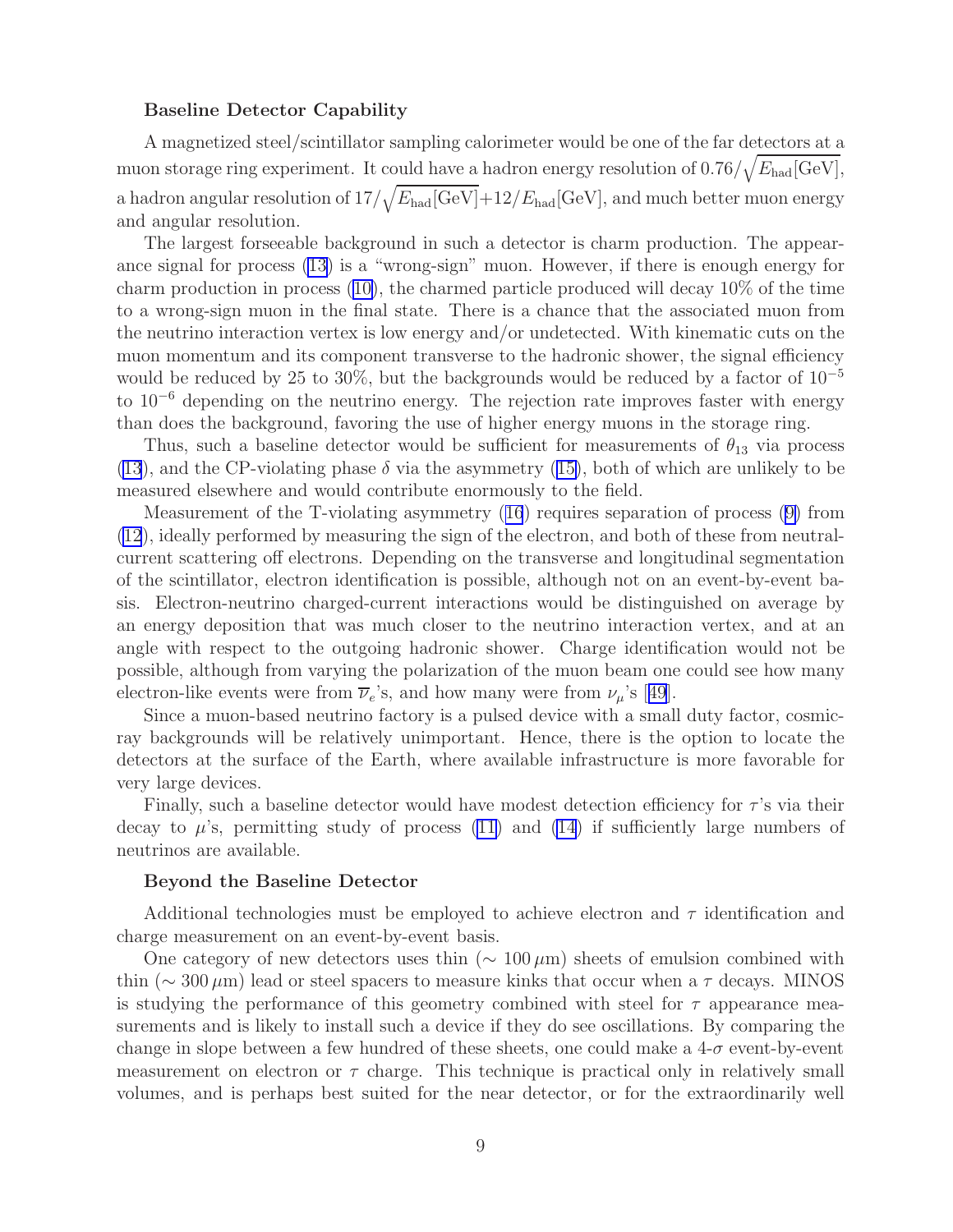<span id="page-15-0"></span>collimated neutrino beams from a TeV muon collider.

Detectors which have slightly more promise for use on the 10-kton scale identify  $\tau \to \mu$ decays by their difference in kinematics, although they don't see the kink from the decay itself. ICARUS, which uses a Liquid Argon TPC detector, has the necessary charged track resolution to measure the acoplanarity of an event and determine the likelihood of its being a  $\tau$  candidate.

## 3 Precision High-Rate Neutrino Physics

The advent of a muon storage ring would not only bring about new neutrino oscillation measurements, but would also usher in a new era for high-precision neutrino scattering experiments[[51](#page-46-0)]. For example, with a detector located 30 m from a 150 m straight section of a 50-GeV,  $10^{21}$ - $\mu$ /yr muon storage ring, the event rate is 40 million events per kilogram per year over a 10 cm radius.

To assist in the interpretation of oscillation-related measurements, precision measurements would be made of the total neutrino and antineutrino cross sections, as well as of the beam divergence.

The neutrinos would also be used as precision probes of nuclear and nucleon structure, providing additional information to that obtained in related study using charged lepton beams. As is well known, neutrino scattering allows a clean separation of the valence and sea quark distributions, and use of a polarized target permits characterization of the spin dependence of these distributions. The near detector is thus the natural successor to nucleon structure measurements now underway at HERA, HERMES, Jefferson Lab, RHIC and elsewhere.

Combined analysis of the scattering of the four neutrino types  $\nu_{\mu}$ ,  $\overline{\nu}_{\mu}$ ,  $\nu_{e}$ , and  $\overline{\nu}_{e}$  off electrons should permit measurement of the Weinberg angle ten times better than presently known.

A high-flux multi-GeV neutrino beam is also a charm factory, in which a  $\nu_{\mu}$  beam leads only to c quarks that are tagged by a final-state  $\mu^ (\nu_\mu d \to \mu^- c)$ , while  $\overline{\nu}_\mu$  beam leads only to tagged  $\bar{c}$  quarks. For the beam parameters described above, there would be  $10^7$  leptonic tagged charm decays in only 40 kg-years (not kton-years!), permitting measurements of  $V_{cd}$ to fraction of a percent, and perhaps even direct observation of  $D^0 - \overline{D}^0$  mixing.

## 4 A Neutrino Factory

Relatively complete sketches of a neutrino factory based on a muon storage ring have emerged only recently via a convergence of earlier visions during the NuFact'99 workshop[[27, 28](#page-43-0)]. Here, we present recent scenarios that consider BNL and FNAL sites as examples[[52\]](#page-46-0), but note that the conceptual details of a neutrino factory are evolving rapidly.

#### 4.1 Introduction

Conventional neutrino beams employ a proton beam on a target to generate pions, which are focused and allowed to decay into neutrinos and, incidentally, muons [\[53\]](#page-46-0). The muons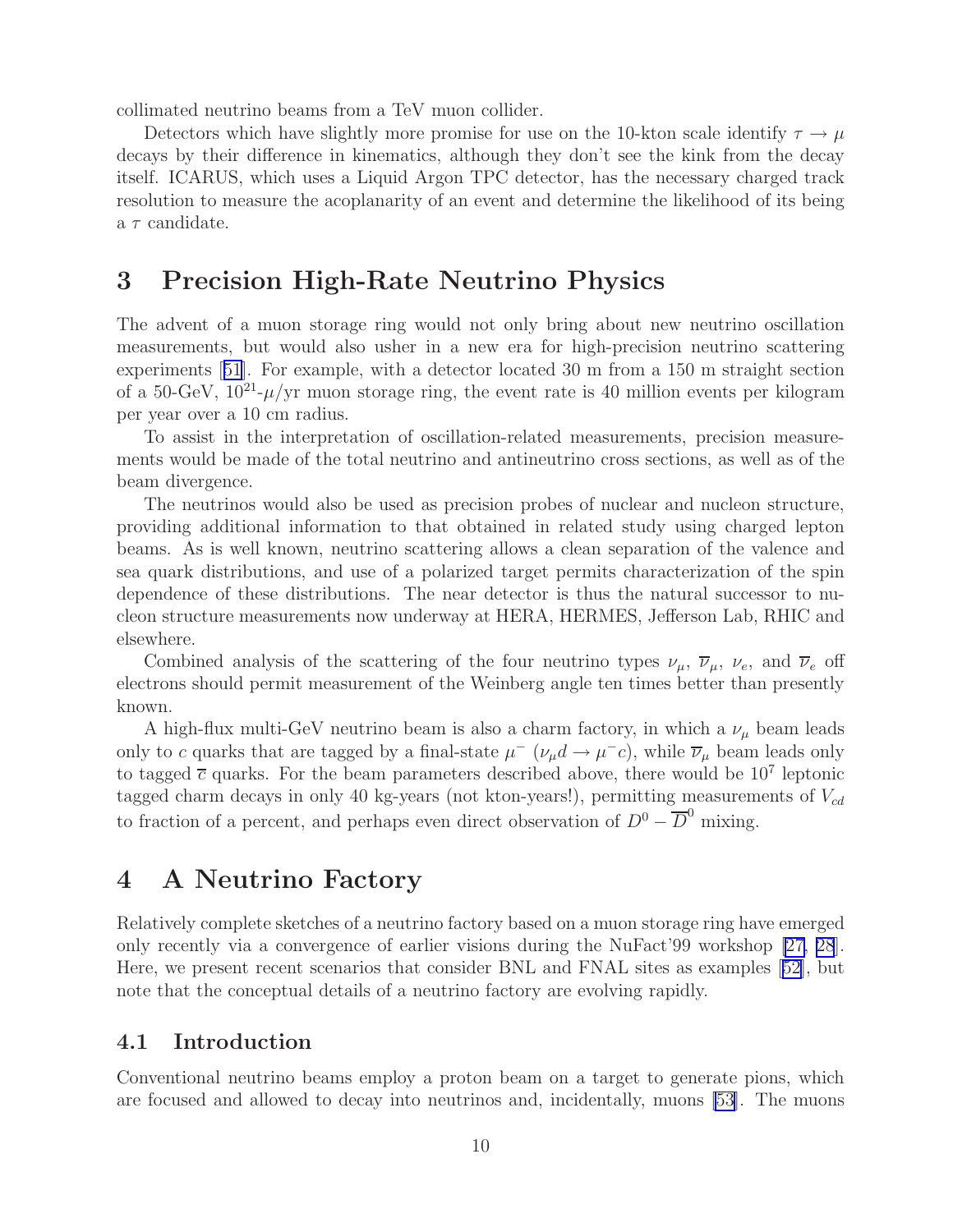<span id="page-16-0"></span>are discarded (stopped in shielding) and the neutrinos  $(\nu_{\mu})$  are directed to the detector. In a neutrino factory, pions are made the same way and allowed to decay, but it is the decay muons that are captured and used. The initial neutrinos from pion decay are discarded, or used in a parasitic low-energy neutrino experiment. The muons are accelerated and allowed to decay in a storage ring with long straight sections. It is the neutrinos from the decaying muons (both  $\nu_{\mu}$  and  $\overline{\nu}_{e}$ ) that are directed to the detectors.



Figure 3: Overview of a neutrino factory based on a muon storage ring.

The main components of the scenario described here are shown in Fig. 3, and are:

- A proton driver of moderate energy (< 50 GeV) and high average power (1-4 MW) similar to that needed for a muon collider, but with less stringent requirements on the charge per bunch and somewhat less need for power.
- A target and pion capture system that can be identical to that for a muon collider.
- Reduction of the muon energy spread at the expense of spreading them out over a longer time interval (longitudinal phase rotation). The system can be designed to correlate the muon polarization with time, allowing control of the relative intensity of  $\nu_{\mu}$  and  $\overline{\nu}_{e}$  in a forward beam. All this could probably be identical to that for a muon collider.
- A limited amount of cooling: about a factor of 50 in six phase-space dimensions, compared with the factor of  $10^6$  needed for a muon collider.
- Fast muon acceleration to 50 GeV in a system of an induction linac and two recirculating linear accelerators (RLA's). This could probably be identical to that for a muon collider designed for Higgs production (Higgs Factory).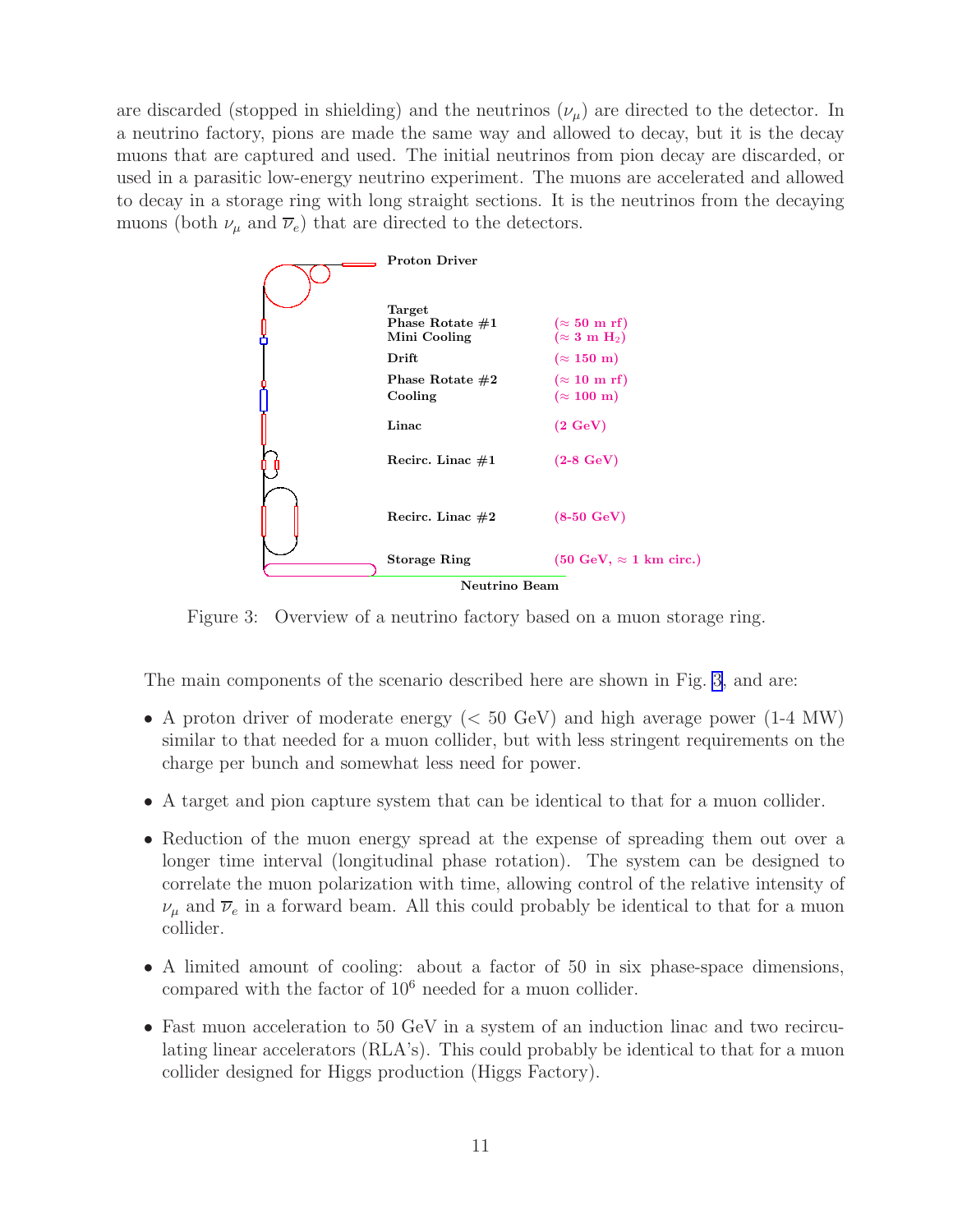<span id="page-17-0"></span>• A collider ring with long straight sections that could point to one or more distant neutrino detectors for oscillation studies, and to one or more near detectors for high intensity studies. This ring is rather different from one that maximizes luminosity of muon-muon collisions.

Advantages of a neutrino factory are:

- The spectrum of the neutrinos from muon decay are very well defined, particularly compared to conventional neutrino beams from pion decay where proton beam size and position, horn current and timing, and the condition of the target and horn can all affect the fluxes and backgrounds.
- There are almost equal electron and muon neutrino types made, and both neutrinos and antineutrinos can be obtained. In beams from pion decay, only 6muon neutrinos are available with small backgrounds of the other types.
- The numbers of neutrinos per initial proton are comparable in the two schemes, and for low energy neutrinos there is no flux advantage in the factory. But for high energy neutrinos, the conventional approach requires high energy protons, of which, for a given power, there will be fewer. The neutrino factory can, in principle, use the same relatively low energy protons to produce the same number of neutrinos at any energy independent of the neutrino energies, and the number can remain high. For 50 GeV neutrinos, the gain is between one and two orders of magnitude over conventional beams.
- The intensities are sufficiently high that one can use oscillation baselines of the order of the Earth's diameter. One could build a neutrino factory in the US and detect neutrino oscillations in the Gran Sasso detector in Italy, or build the factory in Europe and direct a beam to the US. Such intensities and distances also allow the study of the neutrino-matter interaction (MSW effect). Measurements at multiple distances would, in principle, allow the complete determination of the neutrino mass matrix (the equivalent of the CKM matrix), including CP violations, while also addressing the possible existence of sterile neutrinos.
- A neutrino factory is also a first step towards a muon collider. It would be simpler build than a muon collider, would demonstrate most of the components of a collider, and might be upgradable to a collider.

In the remainder of this section, we discuss the various components of a neutrino factory in greater detail.

## 4.2 Proton Driver

The number of pions per proton produced with an optimized system varies linearly with the proton energy [\[54\]](#page-46-0). Thus, the number of pions, and the number of muons into which they decay, is proportional to the proton beam power. This might suggest that the proton energy could be selected arbitrarily, but the situation is more complicated.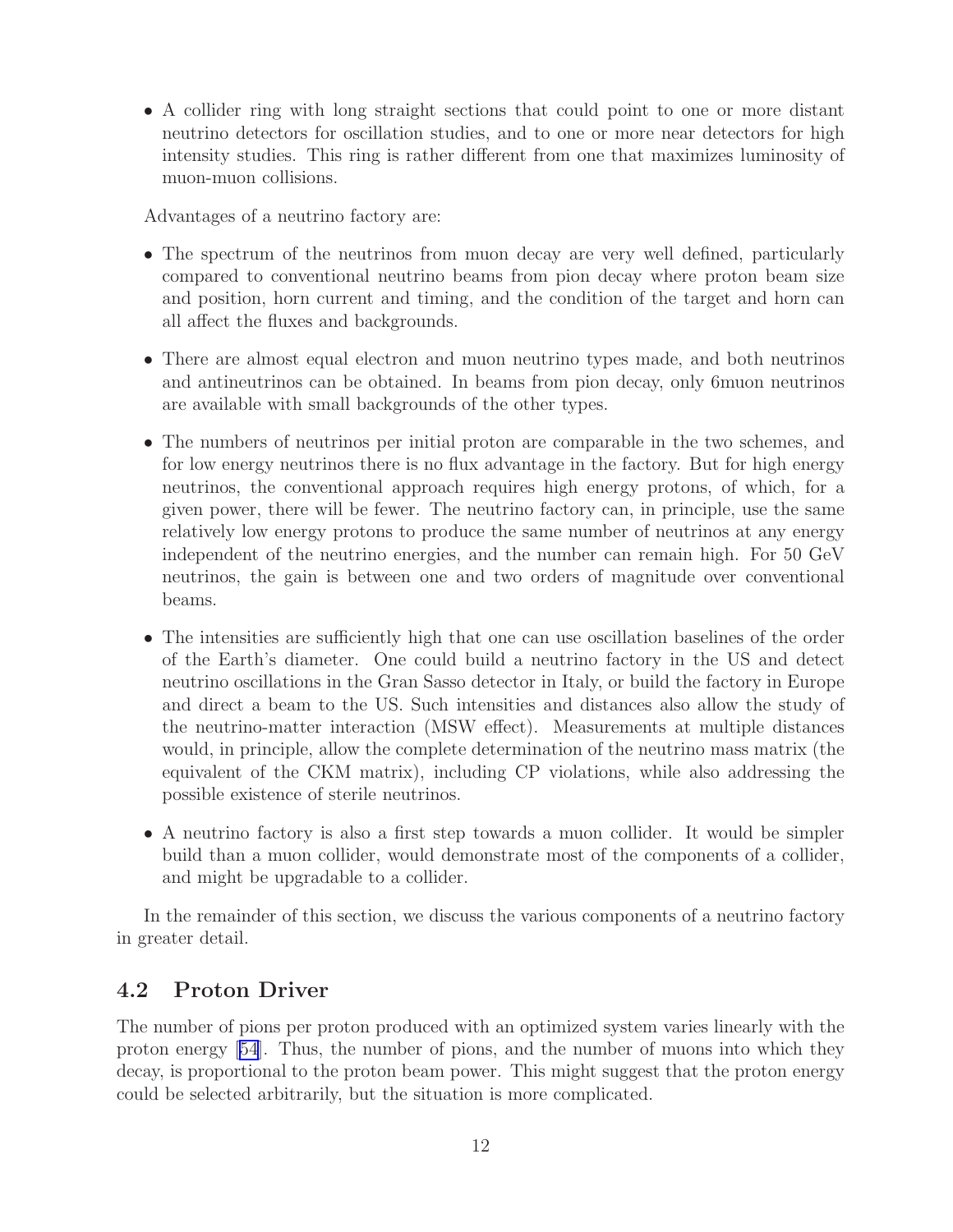<span id="page-18-0"></span>The total six-dimensional emittance of the produced muons depends on, among other things, the pion bunch length, and thus on the rms proton bunch length  $\sigma_p$  if that length is longer than a length  $c \tau_{\text{decay}}$  that is characteristic to the decay process:

$$
\tau_{\text{decay}} = \frac{(m_{\pi} - m_{\mu})}{m_{\pi}} \frac{1}{\gamma_{\pi}^2} \tau_{\pi},\tag{18}
$$

where  $\tau_{\pi}$  is the pion lifetime and  $\gamma_{\pi} m_{\pi}$  is the pion energy. The pion yield peaks at  $E_{\pi} \approx 300$ MeV, which gives  $\tau_{\text{decay}} \approx 1$  nsec. This, if the proton energy is low, can imply a large tune shift in the proton ring prior to extraction:

$$
\Delta \nu \propto \frac{n_p C}{\sigma_t \epsilon_{\perp} \gamma_p^2} \propto \frac{n_p}{\langle B \rangle \sigma_t \epsilon_{\perp} \gamma_p},\tag{19}
$$

where  $n_p$  is the number of protons in a bunch, C is the circumference of the proton driver,  $\langle B \rangle$  is the average bending field, and  $\epsilon_{\perp}$  is the transverse emittance of the protons. The above dependency favors a higher proton energy.

It also favors a high repetition rate with relatively fewer protons per bunch, but once again the situation is complicated. The total six-dimensional emittance of the produced pions depends also on the number of proton bunches employed to fill the storage ring. This favors a small number of large proton bunches in the driver, and thus a larger tune shift.

However, a high driver repetition rate with smaller numbers of protons per fill would not increase the emittance per fill and would still reduce the tune shift. The difficulty with this approach is that the higher repetition rate increases the wall power required for the pulsed rf needed for acceleration and cooling.

These considerations favor a proton driver of 15-25 GeV energy, 1-4 MW power, with a ring cycling at 5-15 Hz, and a bunch length of order 1 nsec. Each cycle accelerates about  $10^{14}$  protons in 4-6 bunches space about 150 m apart. Such a proton driver has significantly higher power than any in present use in the high energy community, and is comparable to those under design for neutron spallation sources.

## 4.3 Target and Capture

To maximize the muon yield from pion decay, pions are captured from the peak of their production spectrum at around 300 MeV/c longitudinal momentum. The corresponding transverse momenta extend to beyond 200 MeV/ $c$ , so a rather diffuse cloud of pions must be captured. This is best done with a solenoidal magnetic field, whose acceptance of particles at large angles is much superior to that of a sequence of quadrupoles. Indeed, solenoid magnets must be used to contain the pion/muon beam over much of its length. The target is surrounded by a 20-T hybrid solenoid magnet[[55](#page-46-0)], followed by an adiabatic transition to the 1-T field of the decay and phase rotation channel.

The large pulse of energy deposited by the 1-4 MW proton beam in the target on nsec time scales lead to transient pressure waves that are problematic for the long-term survival of solid targets. Therefore, a target based on a free mercury jet is under serious study[[54](#page-46-0)], with a moving belt target as a backup concept [\[56\]](#page-46-0). At lower beam powers, a radiatively cooled carbon target may be viable. However, the yield of pions per proton is higher for a high-Z target material.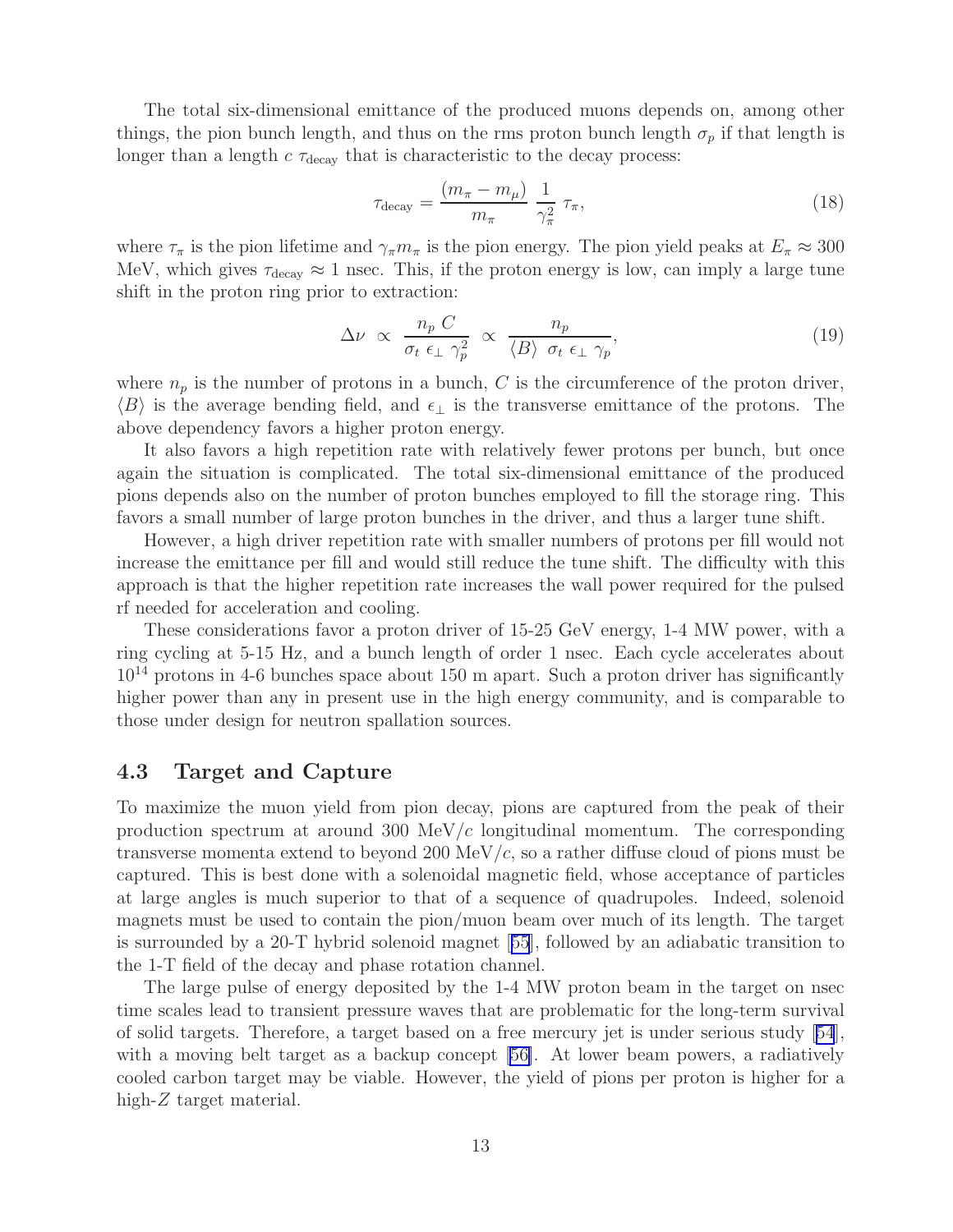<span id="page-19-0"></span>The target and proton beam are at an angle to the axis of the capture system to minimize re-absorption of the spiralling pions in the target, and to permit dumping of the proton beam to the side of the system, perhaps in a pool of mercury. Figure 4 sketches the main features of the target and capture apparatus, along with the beginning of the phase rotation channel. The capture system is very similar to that considered for a muon collider source [\[23](#page-43-0)].



Figure 4: Targetry, pion capture, and beginning of phase rotation.

## 4.4 Phase Rotation #1

An early, high-gradient phase rotation is required if muon polarization is to be selected without particle loss. Forward decays, having one polarization, yield higher energy muons than backward decays, which have the other. If full phase rotation occurred before decay, then polarization and final energy are fully correlated, but significant correlation is obtained even with partial rotation before decay. The essential requirement is that significant energy changes occur before the decay. Phase rotation after decay cannot distinguish energy changes due to decay kinematics from the energy spread of the initial pions, so there is no way to separate the different polarizations.

The first phase rotation is accomplished by a sequence of low-frequency rf cavities that reside inside a solenoid magnet which contains the beam transversely. The first cells of this are sketched in Fig. 4. At the end of this first phase rotation stage, the bunch length has increased by a factor of 6 and the energy spread has decreased by the same amount. Figure [5](#page-20-0) shows a simulation of the bunch at the end of the first phase rotation.

Alternative scenarios without this first stage of phase rotation are under study[[58](#page-46-0)], always with the result that the polarization separation will be lost.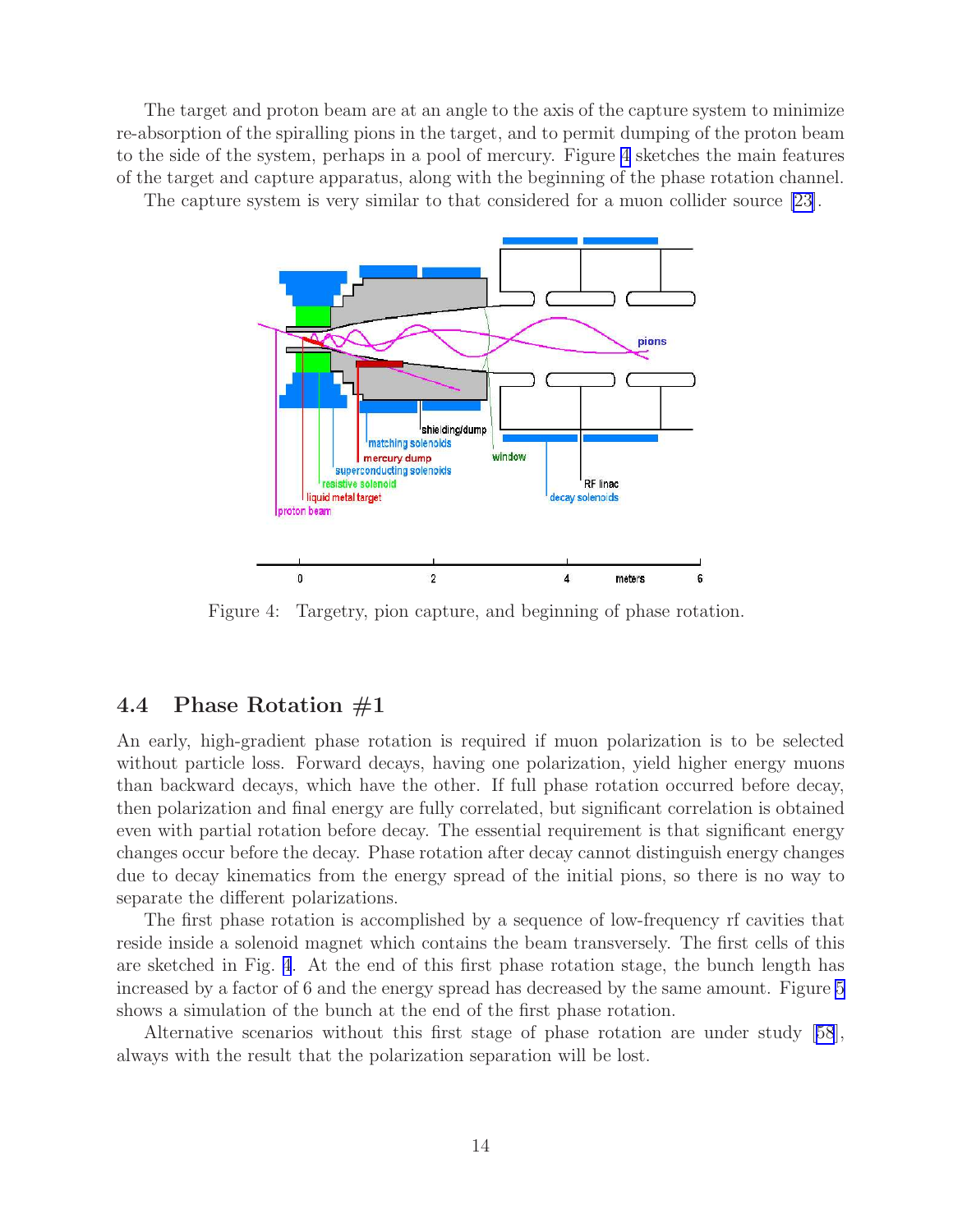<span id="page-20-0"></span>

Figure 5: The longitudinal-phase-space distribution of the muon bunch at the end of the first phase rotation. Color and symbols indicate polarization P: + (red):  $P > 0.3$ , o (green):  $0.3 > P > -0.3$ , – (black):  $-0.3 < P$ .

#### 4.5 Mini Cooling

Reduction of the phase volume of the muon beam must be accomplished before the muons decay, which limits the applicability of stochastic cooling and electron cooling. Rather, we propose to use the technique of ionization cooling [\[59](#page-46-0)] in which the muons lose both transverse and longitudinal momentum while passing through bulk matter, and only longitudinal momentum is restored via rf acceleration. This technique is uniquely applicable to muons because of their minimal interaction with matter, and can be performed in less than a microsecond.

The first stage of cooling at a neutrino factory, called mini cooling, consists simply of a hydrogen absorber in a solenoidal field, and serves two purposes. It reduces the muon energies so that the subsequent drift length for a second phase rotation could be kept short. It also lowers the transverse emittance by almost a factor of two.

In a current simulation[[52\]](#page-46-0), the mini cooling was done in a single hydrogen absorber placed in a fixed magnetic field of 1.25 T, with simulated results as shown in Fig. [6.](#page-21-0) Such cooling introduces canonical angular momentum and it will probably be desirable to do the mini cooling in two stages with a field reversal between them.

### 4.6 Phase Rotation #2

The purpose of phase rotation is to minimize the muon momentum spread, which can be done at the expense of lengthening the bunch up to a distance approaching the initial proton bunch spacing ( $\approx 150$  m in the example discussed here). The very long resulting bunch is then rebunched at a higher frequency ( $\approx 175$  MHz), yielding a train of about 30 individual muon bunches for every initial proton one.

In addition, this phase rotation results in the polarization being correlated with time, *i.e.*, bunch number, instead of energy. This correlation can, in principle, be preserved thereafter.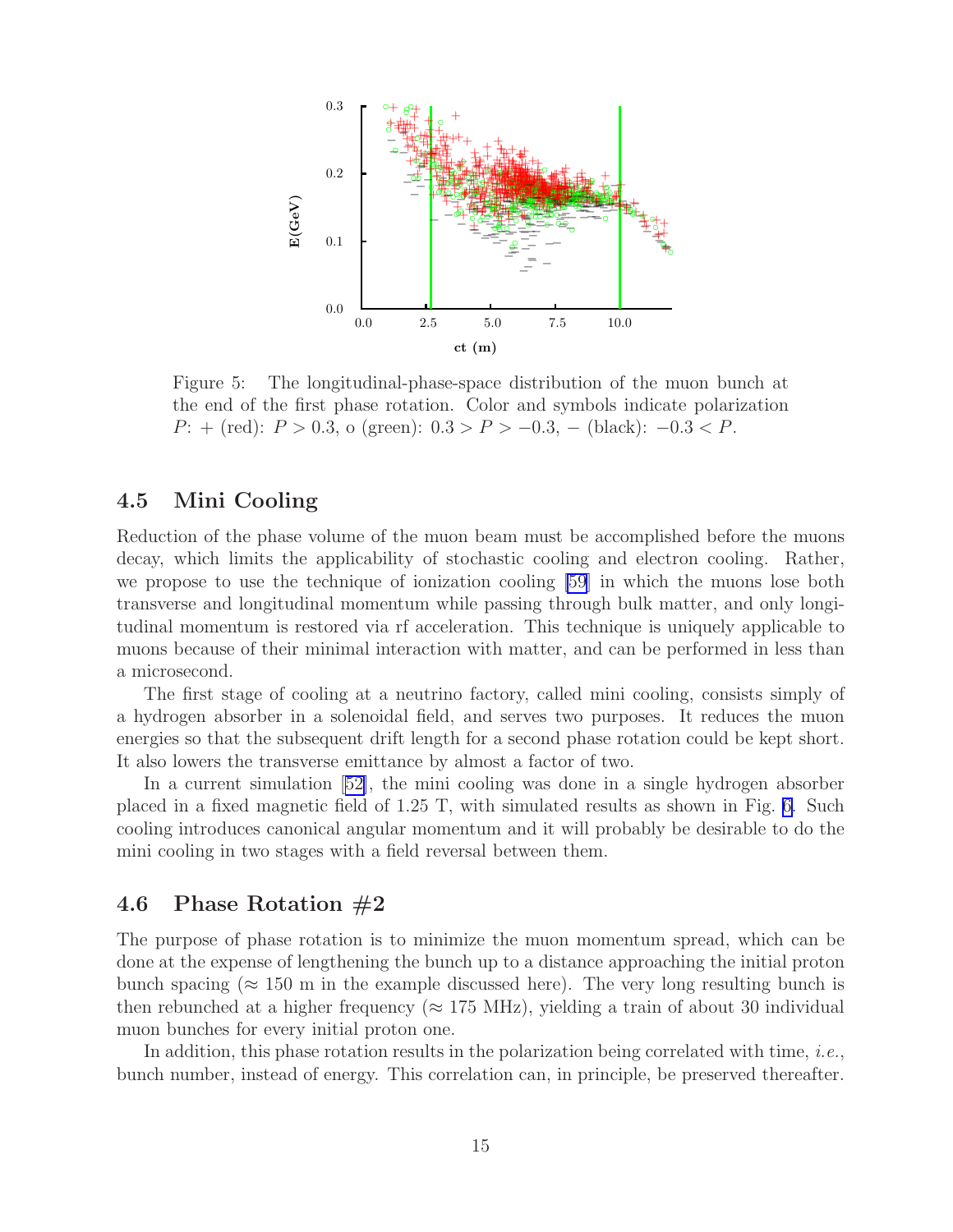<span id="page-21-0"></span>

Figure 6: The longitudinal-phase-space distribution of the muon bunch after the mini cooling by liquid hydrogen. Color and symbols indicate polarization P: + (red):  $P > 0.3$ , o (green):  $0.3 > P > -0.3$ , – (black):  $-0.3 < P$ .

The second phase rotation is performed by a drift ( $\approx 150$  m), followed by energy correction, followed by bunching.

In the present example, an induction linac ( $\approx 100$  MeV acceleration) is used in which the pulse shape is tailored to correct the time-energy correlation generated by the drift. The induction linac must supply a rapid train of accelerations, spaced by the proton bunch spacing, and equal in number to the number of proton bunches.

Figure [7](#page-22-0) shows the simulated energy vs. time distributions after the drift, and and after the energy correction in the induction linac. The simulated final polarizations  $vs.$  bunch position are shown in Fig. [8.](#page-23-0) The maximum muon polarization is a rapid function of the initial proton bunch length, as shown in Fig. [9.](#page-23-0) In the simulation, the average muon polarization at the end of the induction linac is 0.37, and the momentum spread is  $dp/p \approx 2\%$ . If only 20% of the muons are kept, the polarization could be 0.6.

Bunching can be done either before or after the energy correction. The bunching frequency considered here is a multiple of 350 MHZ, the frequency of the superconducting cavities that are assumed to be used in the later acceleration.

More efficient bunching may be possible if the initial energy is lower and the bunching is done together with acceleration [\[58](#page-46-0)]. This suggests that a second mini cooling with about 1 m of hydrogen could be used to lower the muon energies to about 25 MeV, followed by the bunching and acceleration back to 100 MeV. The addition of the second mini cooling would further reduce the required conventional cooling to follow [\[60\]](#page-47-0).

#### 4.7 Cooling

A simple comparison of the total produced six-dimensional emittance and the total acceptance of a plausible storage ring indicates that cooling should not be needed. But without cooling, the muon accelerator would have to have a transverse rms acceptance of  $\approx 20 \pi$ mm-rad (full acceptance  $\approx 0.2 \pi$  m-rad). This we have shown is possible with large-aperture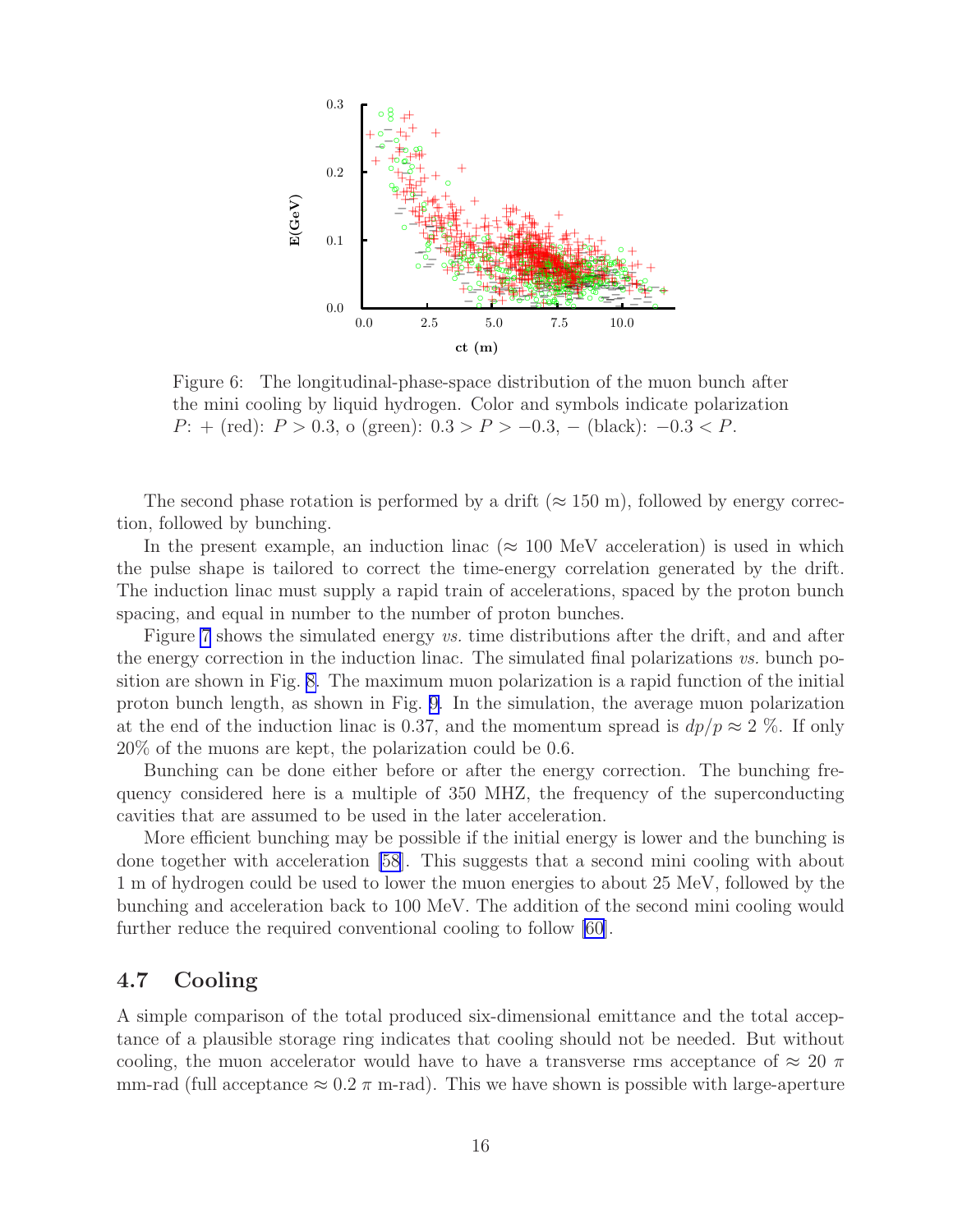<span id="page-22-0"></span>

After Acc to 100 MeV



Figure 7: The longitudinal-phase-space distribution of the muon bunch after the second phase rotation (top), and after the induction linac (bottom). Color and symbols indicate polarization  $P:$  + (red):  $P > 0.3$ , o (green):  $0.3 > P >$  $-0.3, -$  (black):  $-0.3 < P$ .

solenoid focusing and low-frequency rf, but would be expensive.

A more reasonable acceleration scheme considers an rms transverse acceptance of  $\approx 1.5 \pi$ mm-radians. A cooling scenario based on the so-called super-FOFO [\[61\]](#page-47-0) lattice of confining magnets (Fig. [10](#page-24-0)) is under study. The current simulation, using a fixed lattice and operating at a central momentum of 185 MeV/c cools to below  $3 \pi$  mm-radians, as shown in Fig. [11.](#page-24-0) It does not achieve the required 1.5  $\pi$  mm-radians because of Coulomb scattering at the end. Other lattices, with stronger fields easily reach the required final emittance, but do not accept the full initial emittance. More work is needed here.

In a bunched beam, particles with large transverse amplitude must have higher total velocity (higher energy) so that their longitudinal velocity,  $v_z$ , remains matched to that of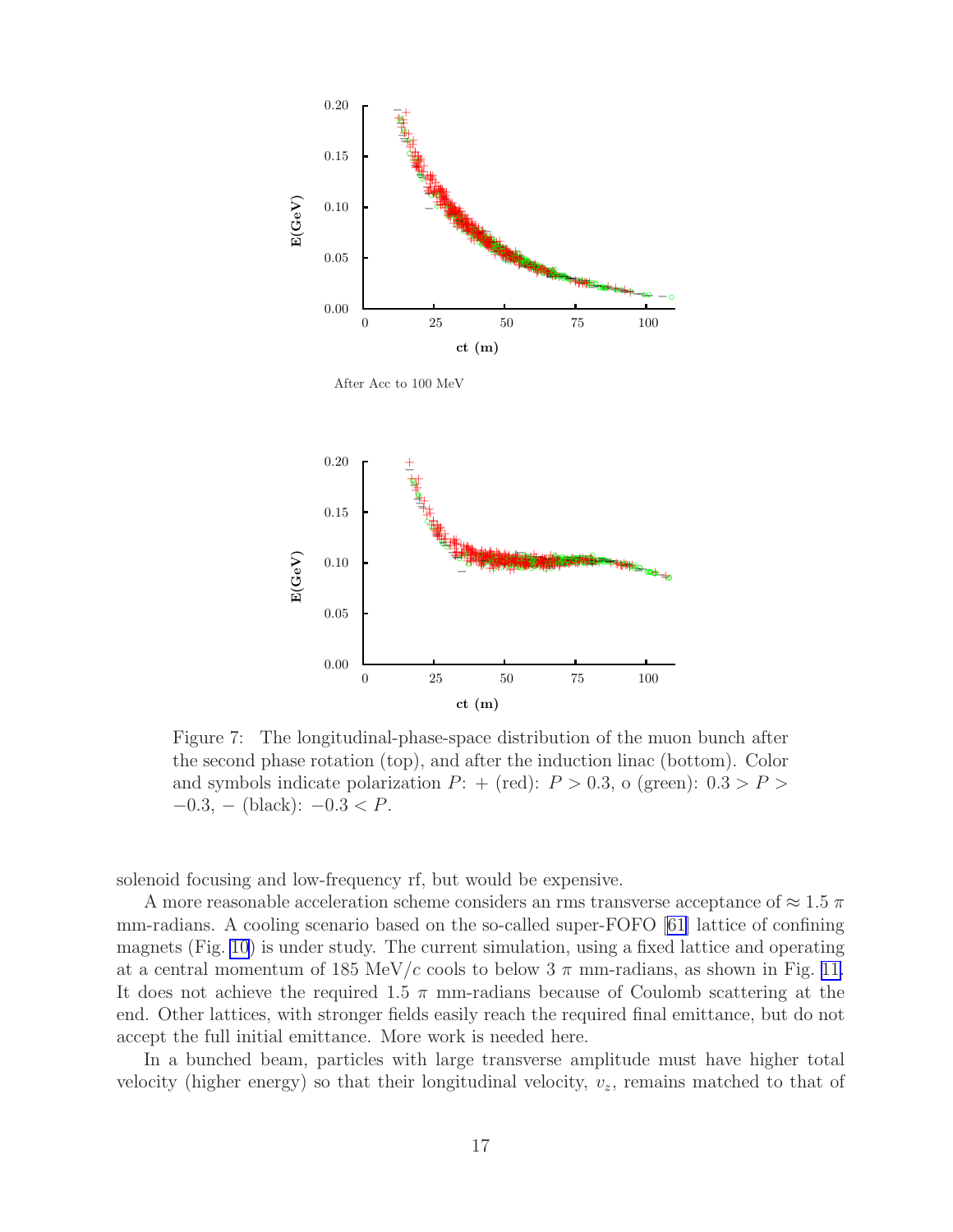<span id="page-23-0"></span>

Figure 8: The muon polarization and intensity as a function of position in the bunch train after the induction linac.



Figure 9: The muon polarization after the induction linac as a function of the proton driver bunch length.

the bunch. This is not practical for relativistic beams, but can be arranged for nonrelativistic beams such as considered here.

If the phase-rotation drift and buncher have a lattice with the same amplitude- $v_z$  properties as the cooling lattice, then the correlation is automatically generated. Remember: the drift sorts particles by  $v_z$ , not energy. After the drift, their longitudinal position is a function of that  $v_z$  which is the required correlated combination of energy and amplitude. The bunching, done in the same lattice (or one with the same properties) is also a bunching by  $v_z$ , not energy, so the correlation is preserved. And so into the cooling.

Note that a simple solenoid will NOT do for the drift or bunching, since  $v<sub>z</sub>$  is a function not only of amplitude, but also of angular momentum. A solenoid of one sign gives a higher  $v<sub>z</sub>$  for one angular momentum sign than the other. Both drift and bunching must done with alternating fields of some kind that maintain the canonical angular momentum near zero. The super-FOFO lattice satisfies this requirement.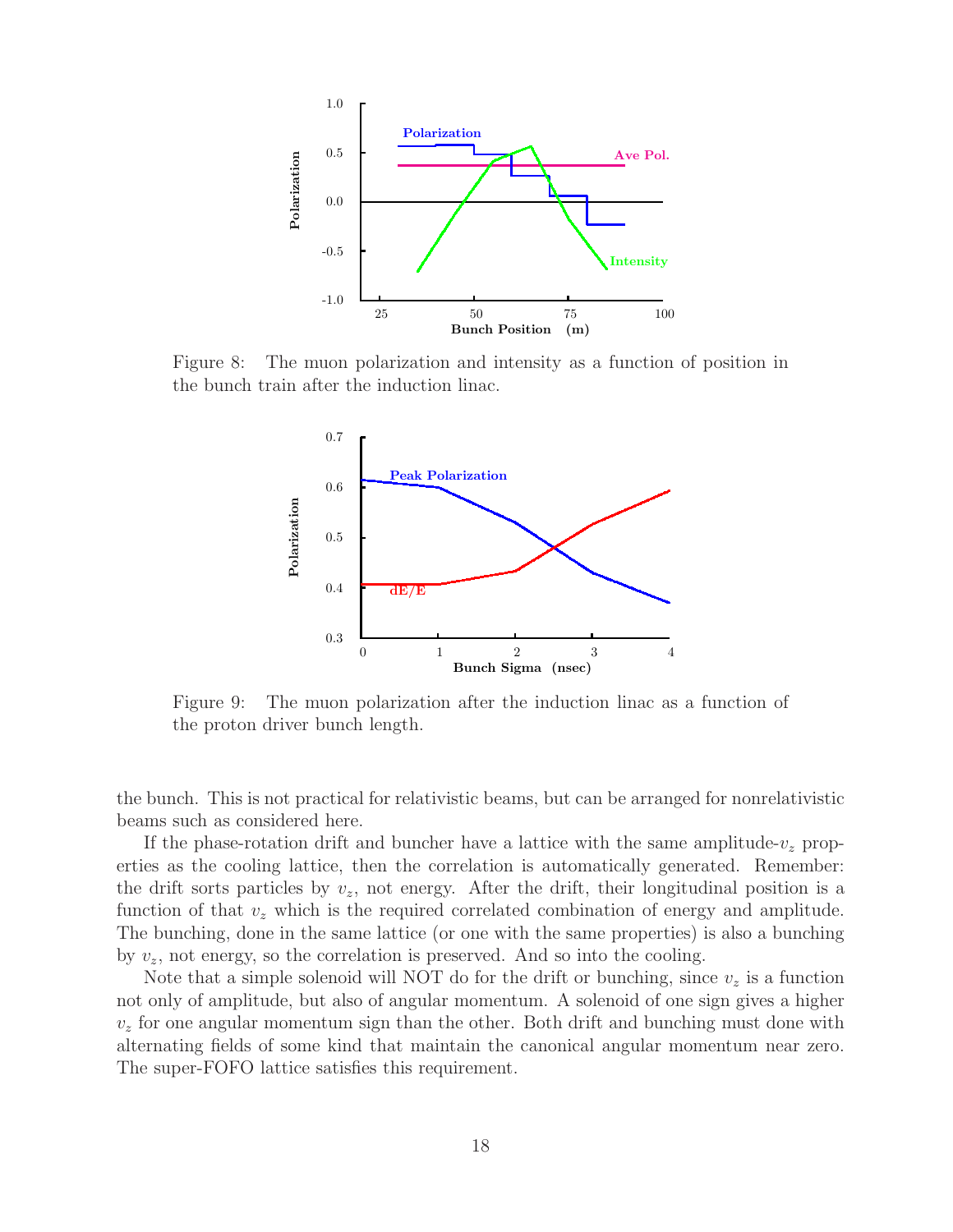<span id="page-24-0"></span>

Figure 10: Top: half section through a super-FOFO cell of the cooling apparatus, showing the coil configurations, rf cells, and hydrogen absorbers. Bottom: the axial magnetic field vs. position.



Figure 11: Transverse emittance (top left), longitudinal emittance (top right), 6-d emittance (bottom left), and particle loss (bottom right)  $vs.$  position during cooling.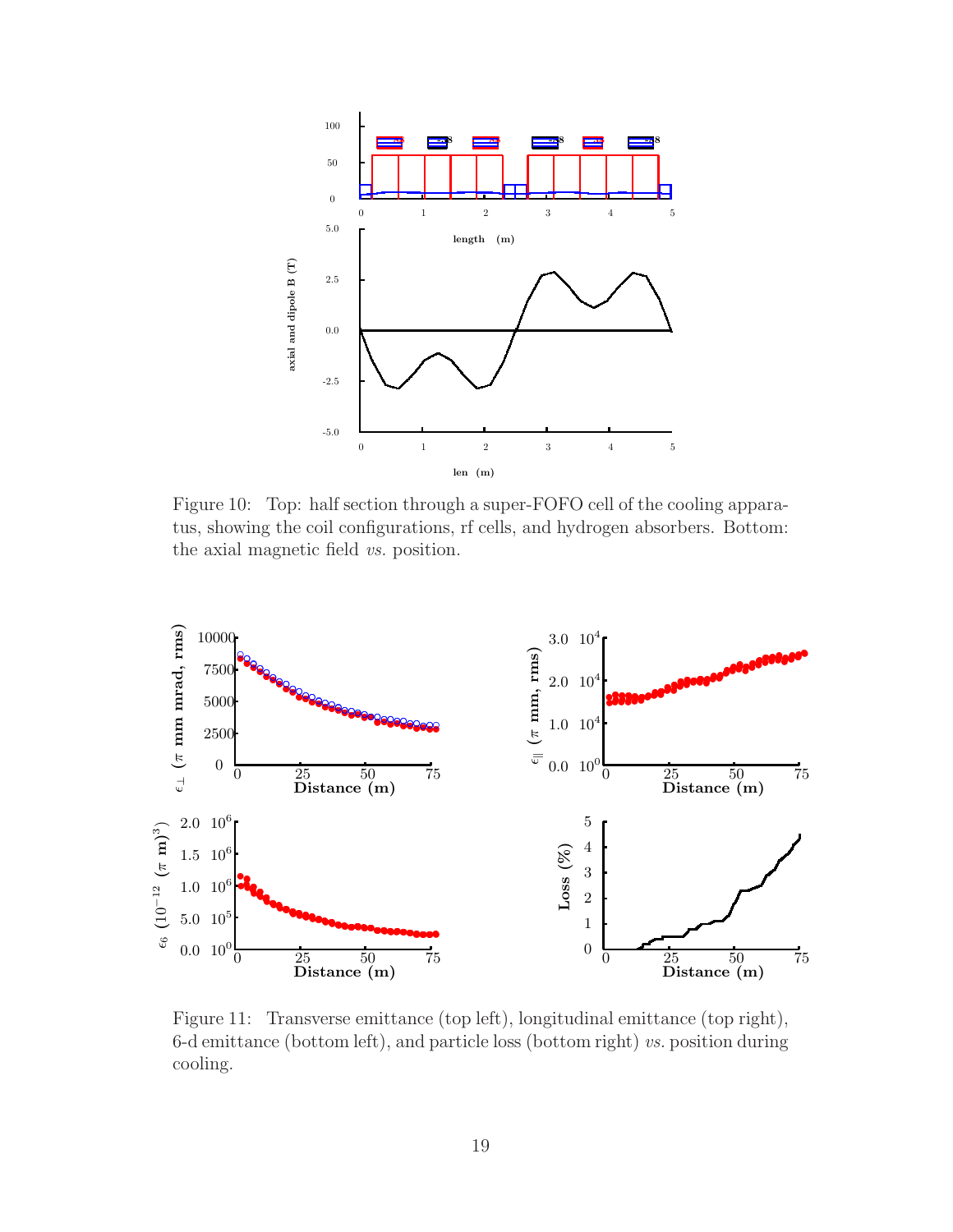#### <span id="page-25-0"></span>4.8 Acceleration

Acceleration of the cooled muon beam from 185 MeV/ $c \approx 100$  MeV) to 50 GeV is achieved by a linac followed by two recirculating linear accelerators (RLA's).

The present assumption is that the larger second (and possibly also the first) recirculating accelerator uses LEP superconducting cavities, or cavities with the same parameters and dimensions. The use of these cavities sets constraints on the minimum energy for which the required emittance can be transported. If the full ( $\approx 10$  m long) cryostats, containing four cavities, are used as is, then this minimum energy is approximately 8 GeV. This is taken as the approximate injection energy into the second RLA. If the cavities are rehoused individually in new cryostats, then the minimum energy is approximately 2 GeV. This is used as the approximate injection energy the first RLA.

More detailed considerations of the RLA's, and of the storage ring lattice, are given in [\[62\]](#page-47-0).

### 4.9 Storage Ring

#### Geometries

The geometry of the storage ring is site specific, being a function of both the ring and detector locations. Figure 12 shows directions and direct distances from rings at BNL or FNAL to Gran Sasso, Soudan, and SLAC. The circumference of such rings for 50 GeV muons must be of order 1 km, even using bend magnets of several Tesla, so that a large fraction of the length can be in neutrino-beam-producing straight sections.



Figure 12: Neutrino beam paths between various possible sites for source and detectors.

For physics reasons (to separate MSW from vacuum oscillations), two differing ring to detector distances are required. If the two detectors lie in approximately opposite directions from the ring then it seems reasonable to design the ring with long sides that point to the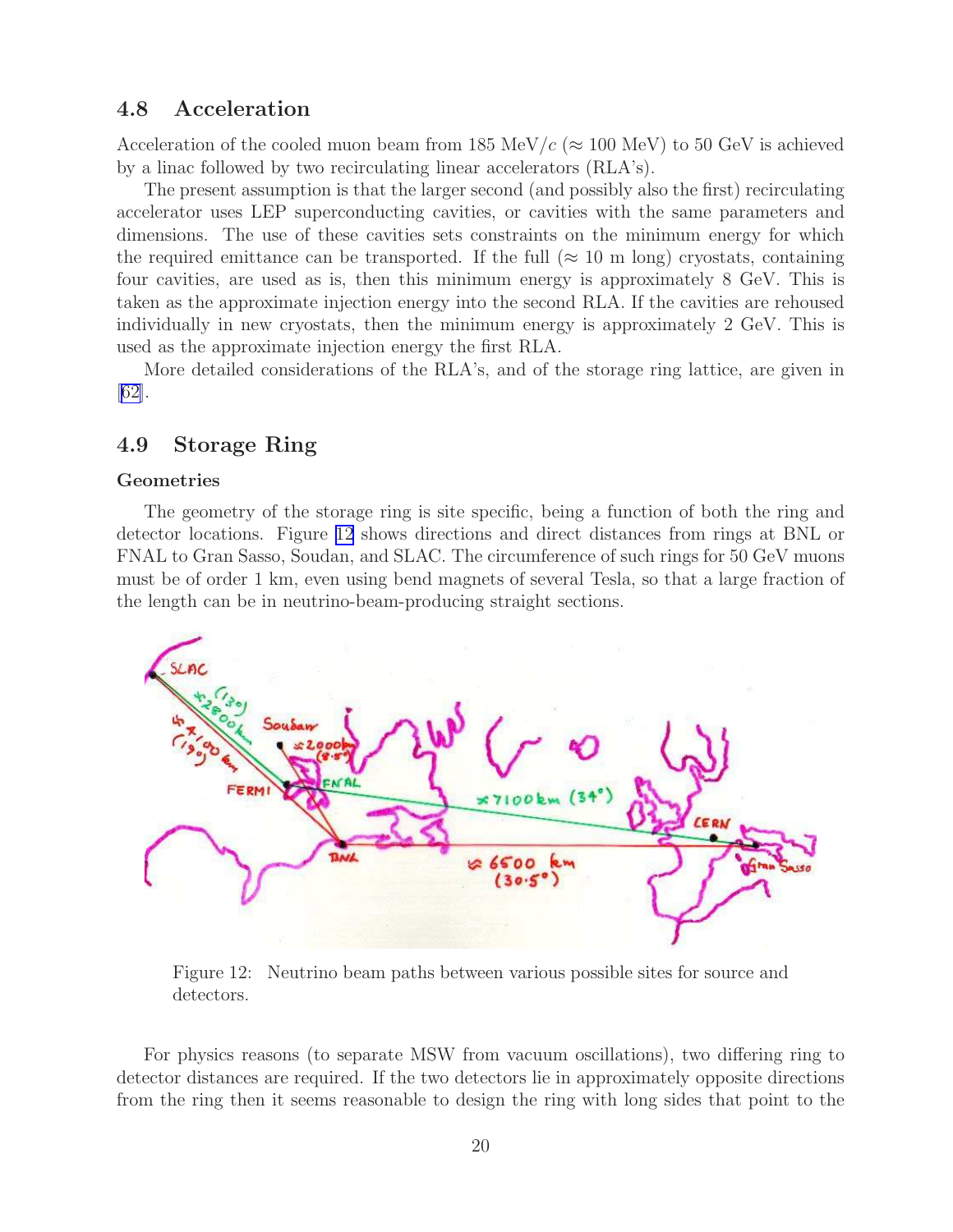<span id="page-26-0"></span>two detectors, adding, if needed, a third straight to close the ring. Two geometries are of particular interest (Fig. 13):

- A triangular geometry lying in a tilted plane. This minimizes the amount of bending required and maximizes the total straight for a given circumference. But, the lengths of the straights pointing at the two distant detectors is NOT maximized.
- A "bowtie", or figure-of-eight geometry, also lying in a tilted plane. This geometry uses more total bending, but does maximize the important straights. It also has the interesting feature of not precessing the muon spins. A variant of the bowtie looks much the same but does not lie in a plane, so that there is a significant separation of the beams where they cross. In this case there is a slow precession of spin.

The bowtie can be made asymmetric so as to maximize the length of the upward straight.



Figure 13: Possible bowtie and triangular geometries for a muon storage ring designed to deliver neutrino beams to two distant detectors.

To send a neutrino beam to a detector on another continent, a straight section in the storage ring must have angle at least  $30^{\circ}$  to the horizontal. The resulting vertical extent of the storage ring is at least 100 m. If the ring is below the surface, various geological issues must be addressed. It may be more practical to build the ring above ground and bury it under an artificial hill.

#### Lattice

The emittance that the storage ring must accept is estimated by supposing there is 20% emittance growth in the accelerator in each of three directions. We require an acceptance of  $3\,\sigma$  in each of the 6 dimensions. If the bunch spacing is 1.7 m (corresponding to the 175 MHz bunching used here), then a reasonable maximum rms bunch length in the collider would be 6 cm. Thus the minimum momentum spread in this case would be  $\sigma_p = 0.1\%$ .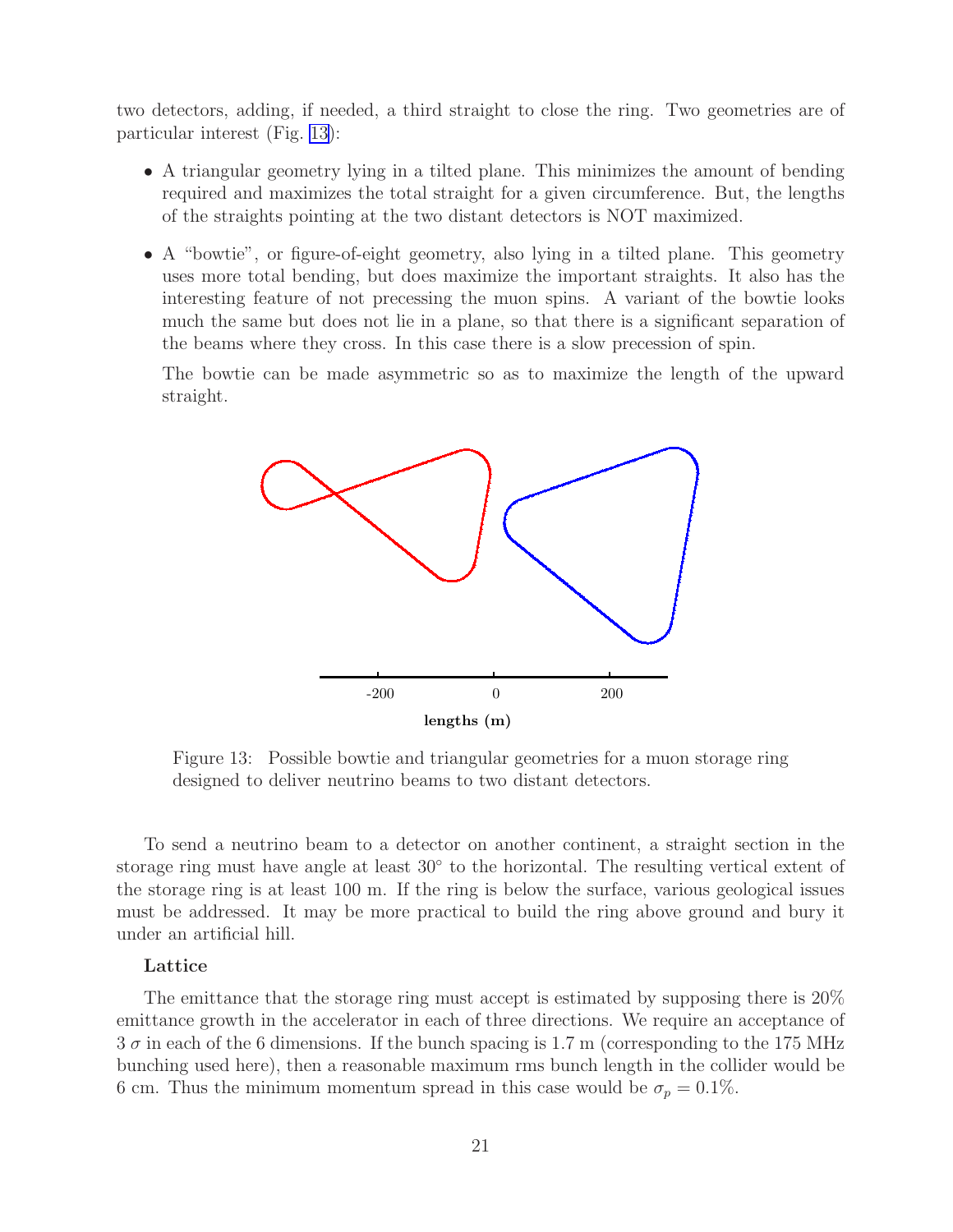<span id="page-27-0"></span>The rms beam divergence in the straight sections should be  $\approx 0.1/\gamma$  in order a) to maximize the dependence of the  $\nu_{\mu}$  to  $\nu_{e}$  ratio on the polarization; and b) to assure that the flux observed is not significantly affected by the exact magnitude of this divergence. To achieve this low divergence, the required beta function in the major straights is  $\beta_{\text{major straights}} \geq 75 \text{ m}$ . For the up-going straight, aimed at a near detector on the surface, there is probably not such a stringent requirement on the beam divergence. If the divergence here is required to be below 1/3 of  $1/\gamma$ , then  $\beta_{\text{upgoing straight}} \geq 8 \text{ m}$ .

#### 4.10 A First Look at Event Rates

The numbers of surviving muons, per incident proton, at various stages of the accelerator complex are summarized in Table 1.

| $p$ driver energy (GeV)                                                                                                                                                                    |                                  | 24                                           | 16                                                   |
|--------------------------------------------------------------------------------------------------------------------------------------------------------------------------------------------|----------------------------------|----------------------------------------------|------------------------------------------------------|
|                                                                                                                                                                                            | Factor                           | $\mu$ /p                                     | $\mu$ /p                                             |
| Pions after Match $(< 1 \text{ GeV},$ forward)<br>After Phase Rotation $\#1$ (selected)<br>After Phase Rotation $#2$ (selected)<br>After RF Capture<br>After Cooling<br>After Acceleration | 0.45<br>0.7<br>0.7<br>0.9<br>0.7 | 0.66<br>0.3<br>0.21<br>0.15<br>0.13<br>0.092 | 0.44<br>$\cdot$ 2<br>.14<br>$\cdot$ 1<br>.09<br>.061 |
| $n_{\mu}/(n_p E_p)$ (GeV <sup>-1</sup> )                                                                                                                                                   |                                  |                                              |                                                      |

Table 1: The numbers of surviving muons after various stages in the accelerator complex.

The number of neutrino interactions per unit mass of a detector at distance L from a muon storage ring operating at energy  $E_{\mu}$  scales as

$$
N_{\text{events}} \propto N_{\mu} E_{\mu}^3 L^{-2}.
$$
\n(20)

For a proton power of 1.5 MW, and the muon survival efficiencies given in Table 1, we would, in a year of  $10^7$  s of operation, obtain  $4 \times 10^{20}$  muons decaying in the storage ring. If we take the fraction of the ring pointing to a given detector to be 0.25 (approximately as in the bowtie geometry), then the number of decays pointing to the given detector will be approximately  $10^{20}$ .

Table [2](#page-28-0) gives charged current neutrino interaction rates per kton-year as a function of baseline length L for an  $E_{\mu} = 50$  GeV muon storage ring in which there are  $1 \times 10^{20}$ unpolarized muon decays per year within a neutrino beam-forming straight section[[63](#page-47-0)]. The rates are listed for

(a) 
$$
\nu_e \rightarrow \nu_\mu
$$
 oscillations with  $\Delta m_{23}^2 = 3.5 \times 10^{-3} \text{ eV}^2/\text{c}^4$  and  $\sin^2 2\theta_{23} = 0.1$ ,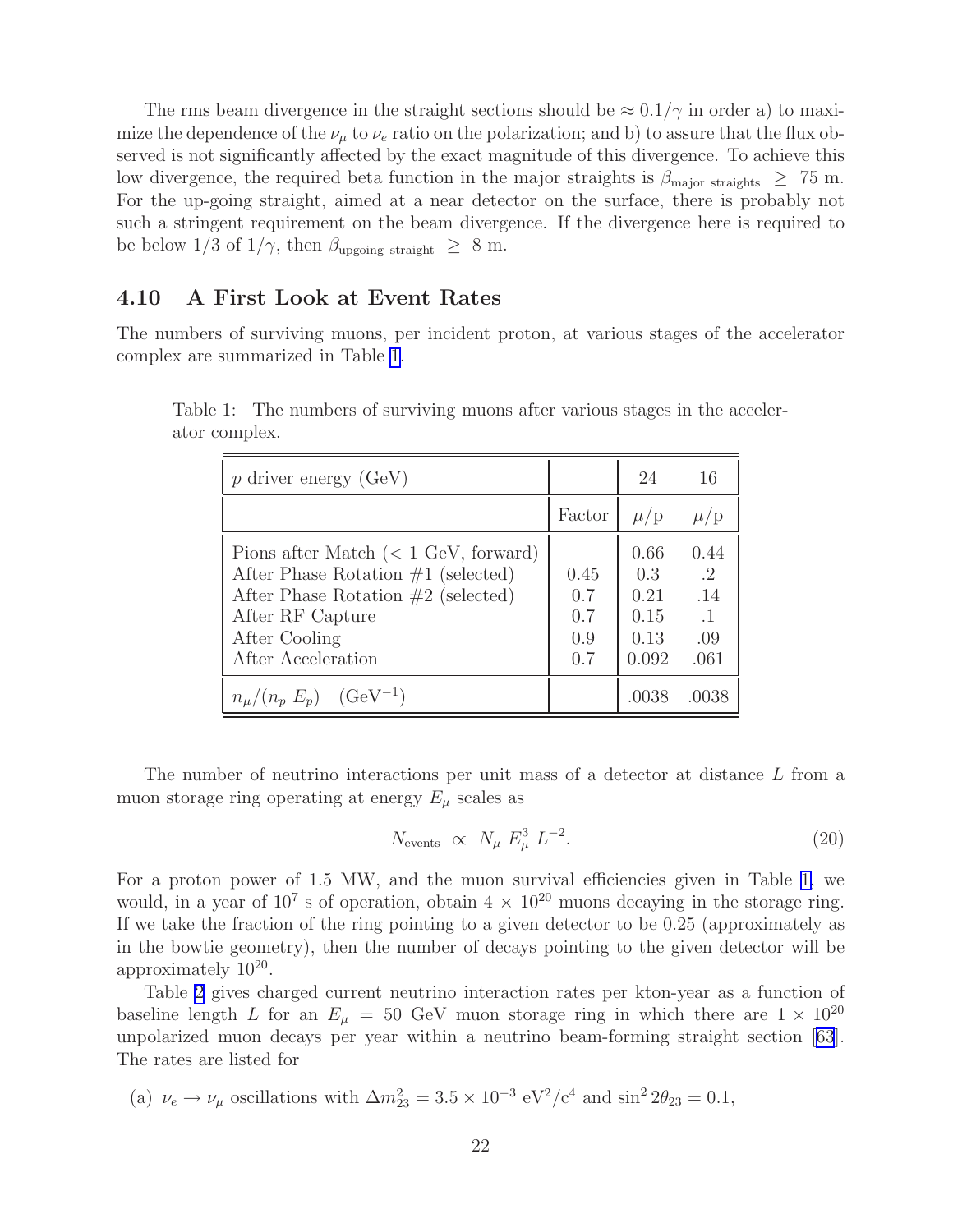- <span id="page-28-0"></span>(b)  $\nu_e \to \nu_\mu$  oscillations with  $\Delta m_{23}^2 = 1 \times 10^{-4} \text{ eV}^2/\text{c}^4$  and  $\sin^2 2\theta_{23} = 1$ ,
- (c)  $\nu_e \rightarrow \nu_\tau$  oscillations with  $\Delta m_{23}^2 = 3.5 \times 10^{-3} \text{ eV}^2/\text{c}^4$  and  $\sin^2 2\theta_{23} = 0.1$ ,
- (d)  $\nu_{\mu} \rightarrow \nu_{\tau}$  oscillations with  $\Delta m_{23}^2 = 3.5 \times 10^{-3} \text{ eV}^2/\text{c}^4$  and  $\sin^2 2\theta_{23} = 1$ .

Also listed are the rates for the unoscillated neutrino interactions, the corresponding statistical significance of the disappearance signal (numbers in parentheses), and the rates for the antineutrino interactions.

Table 2: Neutrino interaction rates per kton-year at a neutrino factory for four cases of neutrino-mass parameters as given in the text.

|         |      | Source<br>Detector<br>$L$ (km)                                                                                             | <b>BNL</b><br>G. Sasso<br>6528                                   | BNL<br><b>SLAC</b><br>4139           | <b>BNL</b><br>Soudan<br>1712                       | FNAL<br>G. Sasso<br>7332                           | <b>FNAL</b><br><b>SLAC</b><br>2899   | <b>FNAL</b><br>Soudan<br>732                                       |
|---------|------|----------------------------------------------------------------------------------------------------------------------------|------------------------------------------------------------------|--------------------------------------|----------------------------------------------------|----------------------------------------------------|--------------------------------------|--------------------------------------------------------------------|
|         | Case | Mode                                                                                                                       |                                                                  |                                      |                                                    |                                                    |                                      |                                                                    |
| $\mu^+$ |      | (a) $\nu_e \rightarrow \nu_\mu$<br>$\nu_e \rightarrow \nu_e$<br>$\overline{\nu}_{\mu} \rightarrow \overline{\nu}_{\mu}$    | -90<br>1400<br>$(2.4\sigma)$<br>890                              | 160<br>3600<br>$(2.7\sigma)$<br>2200 | 190<br>16000<br>$(1.5\sigma)$<br>9300              | 63<br>1100<br>$(1.9\sigma)$<br>700                 | 180<br>8000<br>$(2.0\sigma)$<br>4800 | 200<br>$1.2 \times 10^{5}$<br>$(0.6\sigma)$<br>$7.0 \times 10^{4}$ |
| $\mu^+$ | (b)  | $\nu_e \rightarrow \nu_\mu$<br>$\nu_e \rightarrow \nu_e$<br>$\overline{\nu}_{\mu} \rightarrow \overline{\nu}_{\mu}$        | $5 \times 10^{-2}$<br>1500<br>$(2.4\sigma)$ $(2.7\sigma)$<br>890 | 0.86<br>3800<br>2200                 | 1.5<br>16000<br>$(1.5\sigma)$<br>9400              | $3 \times 10^{-5}$<br>1200<br>$(1.9\sigma)$<br>700 | 1.3<br>8200<br>$(2.0\sigma)$<br>4800 | 1.6<br>$1.2 \times 10^{5}$<br>$(0.6\sigma)$<br>$7.0 \times 10^{4}$ |
| $\mu^+$ |      | (c) $\nu_e \rightarrow \nu_\tau$<br>$\nu_e \rightarrow \nu_e$<br>$\overline{\nu}_{\mu} \rightarrow \overline{\nu}_{\mu}$   | 31<br>1400<br>$(2.4\sigma)$<br>890                               | 60<br>3700<br>$(2.7\sigma)$<br>2200  | 70<br>$1.6 \times 10^{4}$<br>$(1.5\sigma)$<br>9400 | 20<br>1100<br>$(1.9\sigma)$<br>700                 | 67<br>8000<br>$(2.0\sigma)$<br>4800  | 73<br>$1.2 \times 10^{5}$<br>$(0.6\sigma)$<br>$7.0 \times 10^4$    |
| $\mu^-$ |      | (d) $\nu_{\mu} \rightarrow \nu_{\tau}$<br>$\nu_\mu \rightarrow \nu_\mu$<br>$\overline{\nu}_e \rightarrow \overline{\nu}_e$ | 450<br>760<br>$(35\sigma)$<br>770                                | 570<br>3100<br>$(23\sigma)$<br>1900  | 650<br>$1.7 \times 10^4$<br>$(12\sigma)$<br>8100   | 410<br>490<br>$(40\sigma)$<br>600                  | 620<br>8000<br>$(16\sigma)$<br>4100  | 680<br>$1.4 \times 10^{5}$<br>$(4.6\sigma)$<br>$6.1 \times 10^{4}$ |

For comparison, the approximate numbers of events in the proposed CERN - Gran Sasso experiment (NGS)[[17\]](#page-42-0), and Minos[[16](#page-42-0)] experiments, are given in Table [3](#page-29-0). It is seen that the numbers of events with the 1.5-MW neutrino factory, in a detector at the same 730 km, is approximately 100 times that in the NGS, or about 40 times the highest energy Minos example.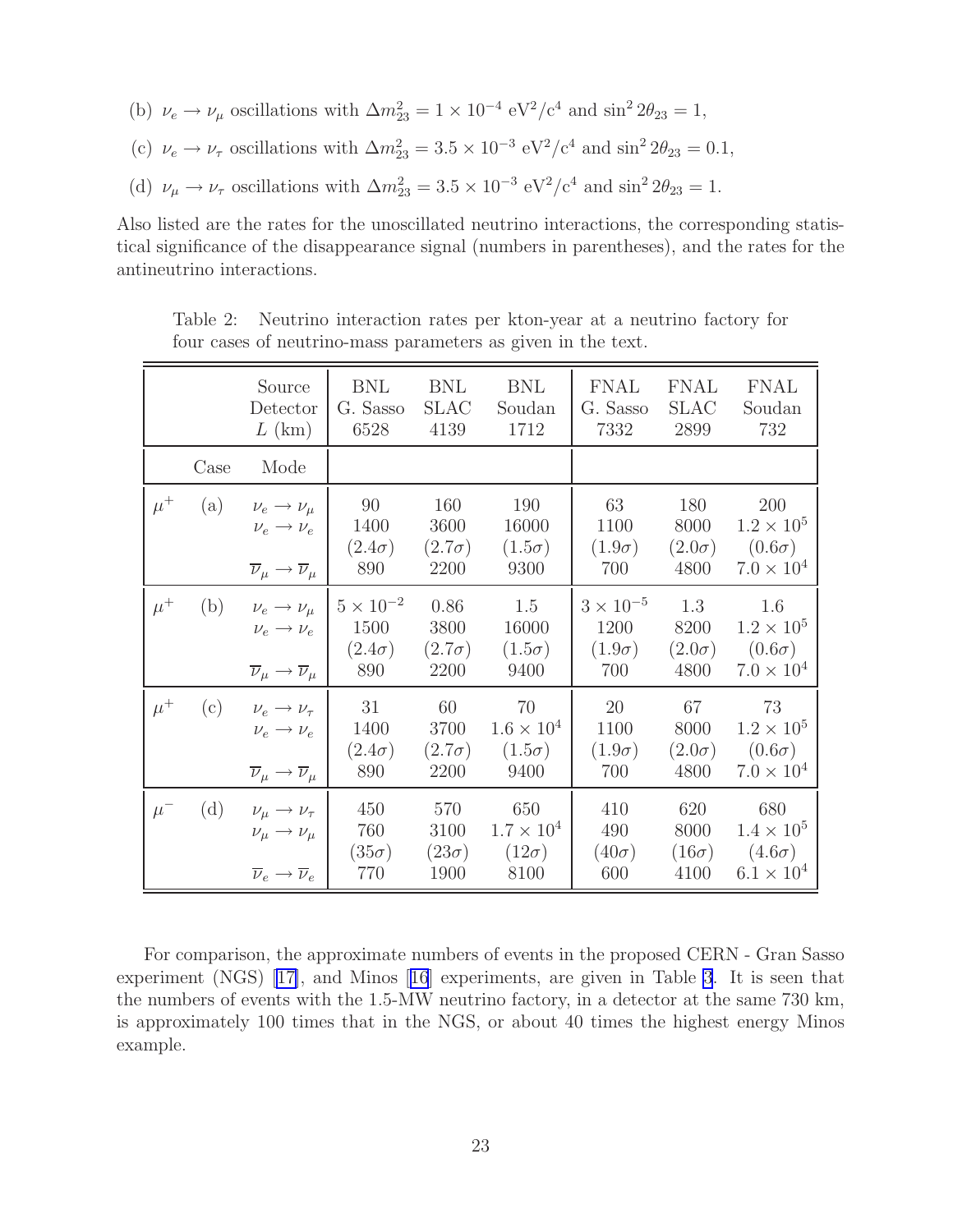|                                                         | $\nu$ Factory | CERN-NGS    |             | <b>FNAL Minos</b> |              |
|---------------------------------------------------------|---------------|-------------|-------------|-------------------|--------------|
| $\langle E_{\nu} \rangle$ (GeV)                         | 40            | 26          | 3           |                   | 19           |
| $L$ (km)                                                | 730           | 730         |             | 730               |              |
| $\nu_\mu \rightarrow \nu_\tau \rightarrow \tau$         | 680           | $\approx 7$ | $\approx 0$ | $\approx 30$      | $\approx 40$ |
| $\overline{\nu}_{\mu} \rightarrow \overline{\nu}_{\mu}$ | 140k          | 1.5k        | 0.46k       | 1.4k              | 3.2k         |

<span id="page-29-0"></span>Table 3: Comparison of neutrino interaction rates per kton-year with Minos and NGS for beam conditions and neutrino mixing parameters as in Table [2](#page-28-0).

## 5 Muon Colliders

A neutrino factory based on a muon storage ring is a possible first step towards a muon collider [\[23](#page-43-0)]. This section briefly reviews the motivation for muon colliders, and sketches a sequence of such colliders.

The Standard Model of electroweak and strong interactions has passed precision experimental tests at the highest energy scale accessible today. Theoretical arguments indicate that new physics beyond the Standard Model associated with the electroweak gauge symmetry breaking and fermion mass generation will emerge in parton collisions at or approaching the TeV energy scale. It is likely that both hadron-hadron and lepton-antilepton colliders will be required to discover and make precision measurements of the new phenomena.

The next big step forward in advancing the hadron-hadron collider energy frontier will be provided by the CERN Large Hadron Collider (LHC), a proton-proton collider with a center-of-mass (CoM) energy of 14 TeV which is due to come into operation in the latter half of the next decade.

The route towards TeV-scale lepton-antilepton colliders is less clear. The lepton-antilepton colliders built so far have been  $e^+e^-$  colliders, such as the Large Electron Positron collider (LEP) at CERN and the Stanford Linear Collider (SLC) at SLAC. In a circular ring such as LEP the energy lost per revolution in keV is  $88.5 \times E^4/\rho$ , where the electron energy E is in GeV, and the radius of the orbit  $\rho$  is in meters. Hence, the energy loss grows rapidly as E increases. This limits the center-of-mass energy that would be achievable in a LEP-like collider. The problem can be avoided by building a linear machine (the SLC is partially linear), but with current technologies, such a machine must be very long (30-40 km) to attain the TeV energy scale. Even so, radiation during the beam-beam interaction (beamstrahlung) limits the precision of the CoM energy [\[64](#page-47-0)].

For a lepton with mass m the radiative energy losses are inversely proportional to  $m<sup>4</sup>$ . Hence, the energy-loss problem can be solved by using heavy leptons. In practice this means using muons, which have a mass  $\approx 207$  times that of an electron. The resulting reduction in radiative losses enables higher energies to be reached and smaller collider rings to be used [\[70\]](#page-48-0). Estimated sizes of the accelerator complexes required for 0.1-TeV, 0.5-TeV and 3-TeV muon colliders[[23](#page-43-0), [66](#page-47-0)] are compared with the sizes of other possible future colliders, and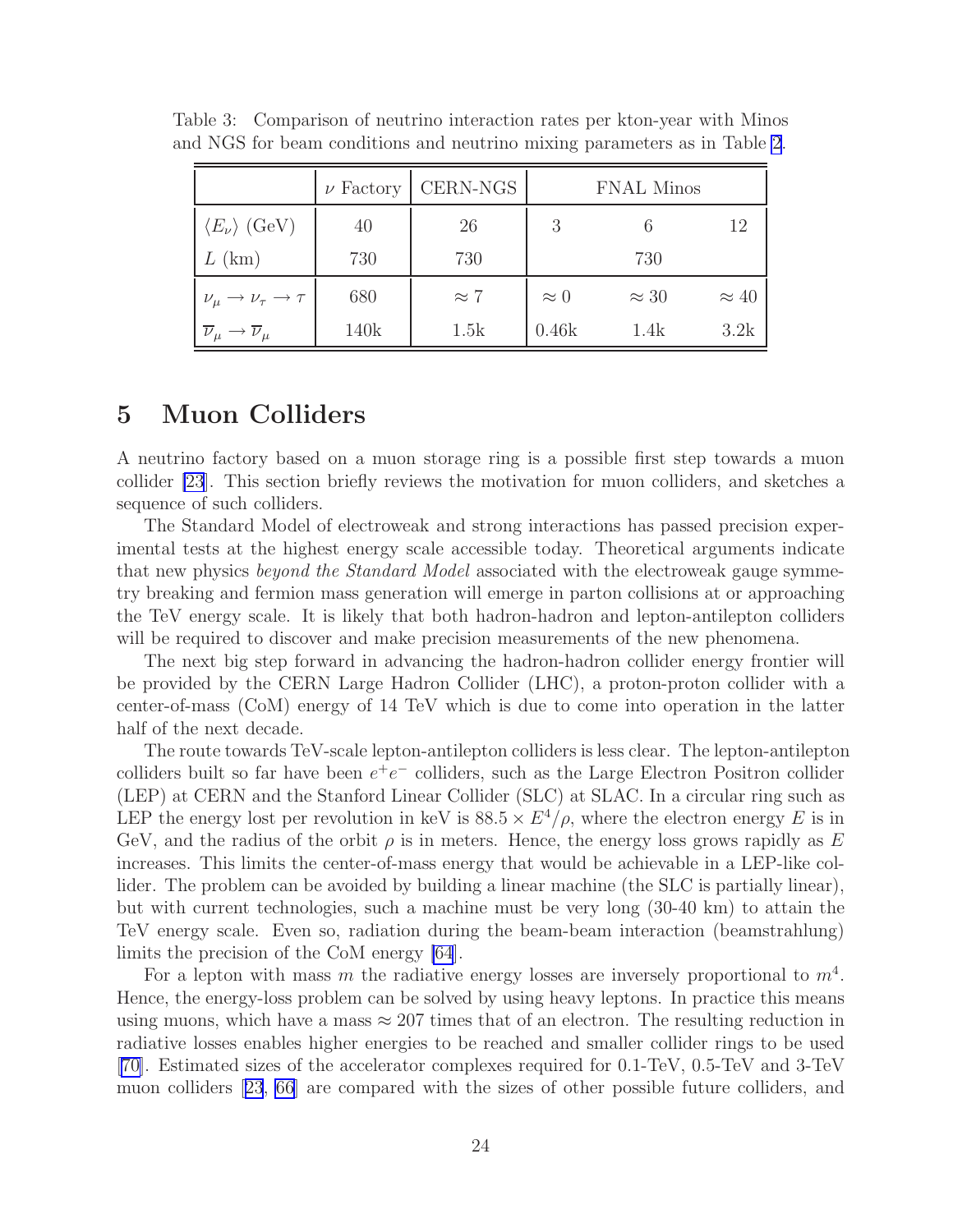<span id="page-30-0"></span>

Figure 14: Various proposed high energy colliders compared with the FNAL and BNL sites. The energies in parentheses give for lepton colliders their CoM energies and for hadron colliders the approximate range of CoM energies attainable for hard parton-parton collisions.

with the FNAL and BNL sites in Fig. 14. Note that muon colliders with CoM energies up to  $\approx$  4 TeV would fit on these existing laboratory sites. Figs. [15](#page-31-0) and [16](#page-31-0) show possible outlines of the 0.1 TeV and 3 TeV machines. Parameters for 10 to 100 TeV colliders have also been discussed [\[65\]](#page-47-0).

Muon colliders offer significant physics advantages. The small radiative losses permit very small beam-energy spreads to be achieved. For example, momentum spreads as low as  $\Delta P/P = 0.003\%$  are believed to be possible for a low-energy collider. By measuring the timedependent decay asymmetry resulting from the naturally polarized muons, the beam energy could be determined with a precision of  $\Delta E/E = 10^{-6}$  [\[67\]](#page-47-0). The small beam-energy spread, together with the precise energy determination, would facilitate measurements of the masses and widths of any new resonant states scanned by the collider. In addition, since the crosssection for producing a Higgs-like scalar particle in the s-channel (direct lepton-antilepton annihilation) is proportional to  $m^2$ , this extremely important process could be studied only at a muon collider and not at an  $e^+e^-$  collider [\[68](#page-48-0)]. And, of course, the decaying muons will produce copious quantities of neutrinos. Even short straight sections in a muon-collider ring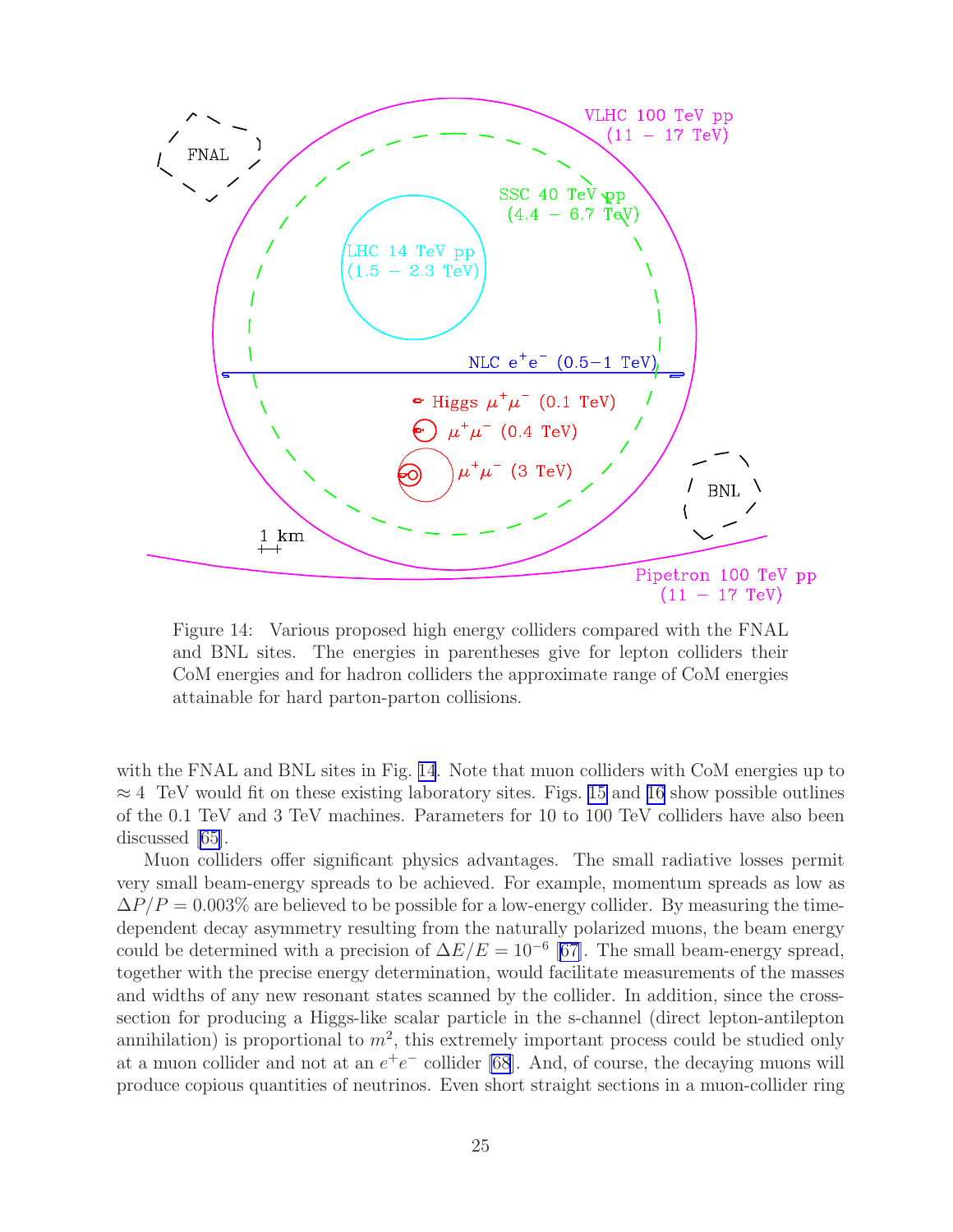<span id="page-31-0"></span>

Figure 15: Plan of a 0.1-TeV-CoM muon collider.



Figure 16: Plan of a 3-TeV-CoM muon collider shown on the Fermi National Laboratory site as an example.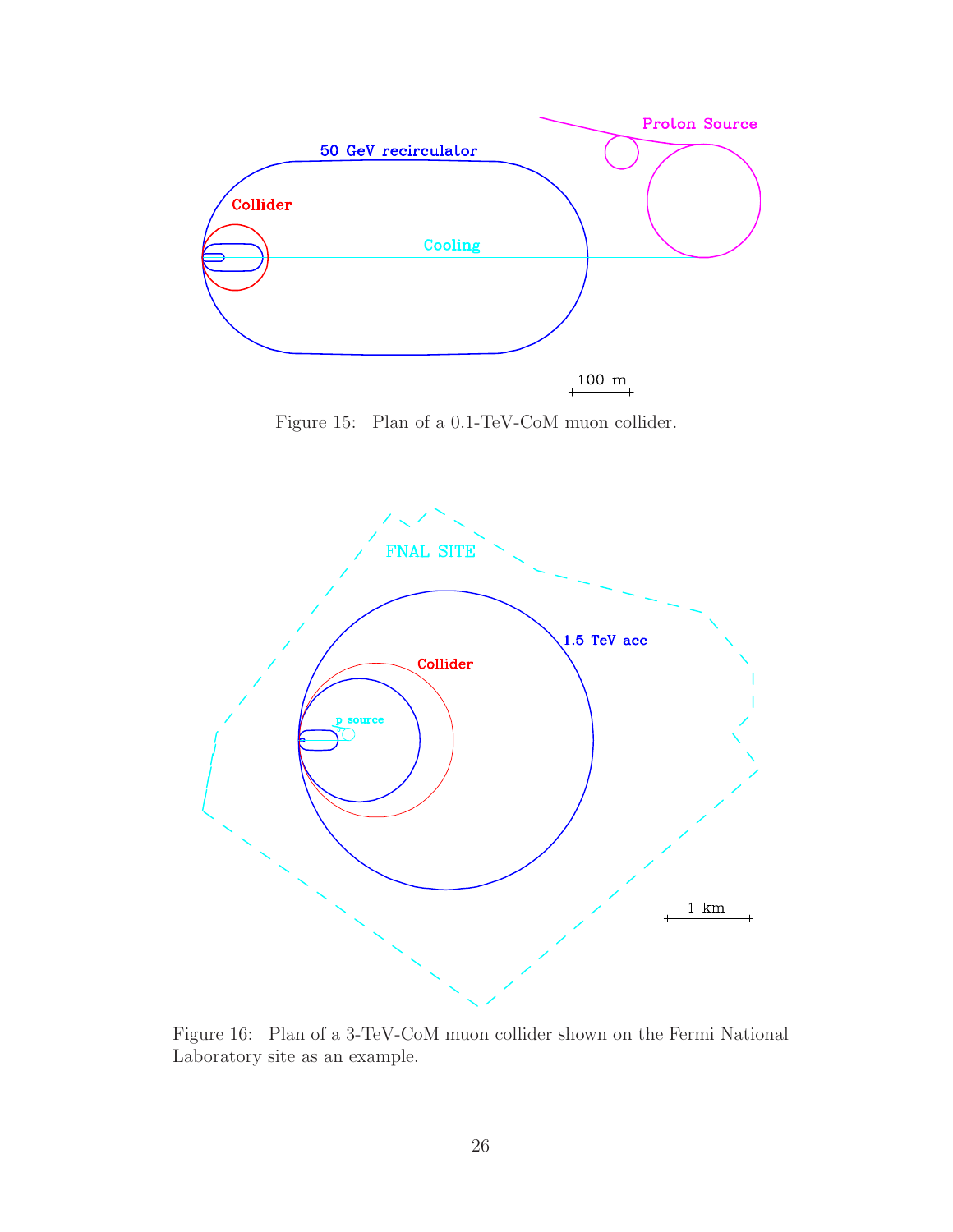<span id="page-32-0"></span>will result in neutrino beams several orders of magnitude higher in intensity than presently available, excellent for nonoscillation neutrino physics in a near detector.

The First Muon Collider will be a unique facility for neutral Higgs boson (or techniresonance) studies through s-channel resonance production, as illustrated in Fig. 17. Measurements can also be made of the threshold cross sections for production of  $W^+W^-$ ,  $t\bar{t}$ , Zh, and pairs of supersymmetry particles –  $\chi_1^+\chi_1^-$ ,  $\chi_2^0\chi_1^0$ ,  $\tilde{\ell}^+\tilde{\ell}^-$  and  $\tilde{\nu}\tilde{\nu}$  – that will determine the corresponding masses to high precision. A  $\mu^+\mu^- \rightarrow Z^0$  factory, utilizing the partial polarization of the muons, could allow significant improvements in  $\sin^2 \theta_w$  precision and in B-mixing and CP-violating studies.



Figure 17: Left: effective s-channel Higgs cross section  $\bar{\sigma}_h$  obtained by convoluting the Breit-Wigner resonance formula with a Gaussian distribution for resolution R. The mass of a light Higgs boson could be determined to 1 MeV at a First Muon Collider. Right: separation of  $A^0$  and  $H^0$  signals for  $\tan \beta = 10$ . From Ref. [\[69](#page-48-0)].

The Next Muon Collider will be particularly valuable for reconstructing supersymmetric particles of high mass from their complex cascade decay chains. Also, any Z' resonances within the kinematic reach of the machine would give enormous event rates. The effects of virtual Z ′ states would be detectable to high mass. If no Higgs bosons exist below ∼1 TeV, then the NMC would be the ideal machine for the study of strong WW scattering at TeV energies.

The cost of building a muon collider is not yet known. However, since muon colliders are relatively small, they may be significantly less expensive than alternative machines.

The front end of a muon collider is very similar to that of a neutrino factory, with the important difference that the muon phase volume must be cooled by a factor of  $10^6$  rather than  $\approx$  100. During this larger cooling, the longitudinal phase volume must shrink along with the transverse. Since ionization cooling as proposed here directly cools only transverse space, a muon collider must include an exchange between longitudinal and transverse phase volumes so that cooling of the latter effectively results in cooling of the former as well.

Another difference between the two machines is that a muon collider must provide muon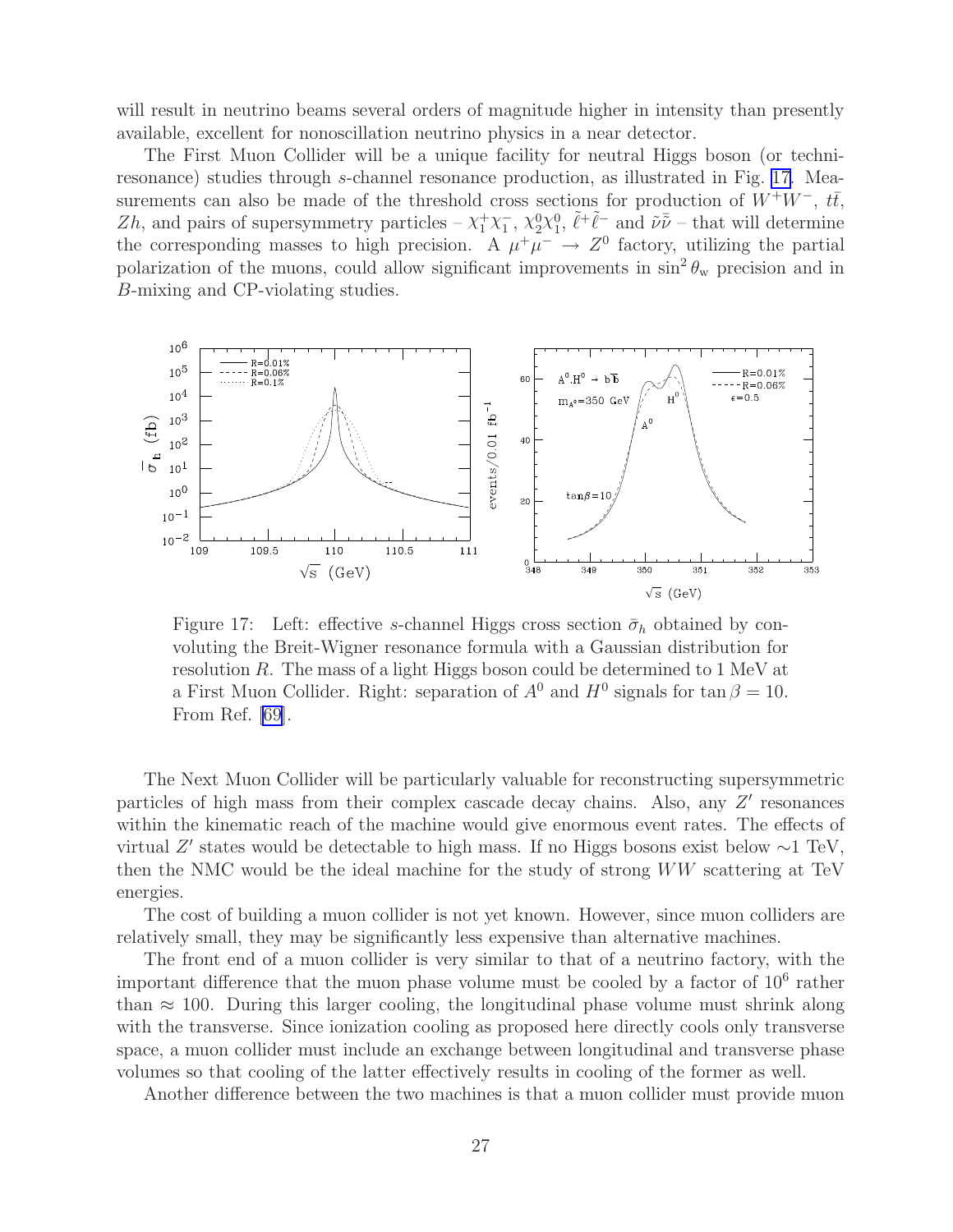<span id="page-33-0"></span>bunches of both signs simultaneously, while in a neutrino factory only one sign of muons is utilized at any given time. Further, a storage ring with long straight sections optimized for neutrino beams is not ideal for high-luminosity muon-muon collisions, particularly at lower energies.

## 6 Research and Development

## 6.1 Historical Introduction

The interest of the present proponents has evolved from our investigations of muon colliders, the concept of which was introduced by Budker[[70\]](#page-48-0), and developed further by Skrinsky et al. [\[71\]](#page-48-0), and by Neuffer[[72\]](#page-48-0). This work pointed out the significant challenges in designing an accelerator complex that can make, accelerate, and collide  $\mu^+$  and  $\mu^-$  bunches all within the muon lifetime of 2.2  $\mu$ s ( $c\tau$  = 659 m), and provided preliminary sketches of technical solutions.

A concerted study of a muon collider design has been underway since 1992 [\[73](#page-48-0)]. By the Sausalito workshop [\[74\]](#page-49-0) in 1995 it was realized that with new ideas and modern technology, it may be feasible to make muon bunches containing a few times  $10^{12}$  muons, compress their phase space and accelerate them up to the multi-TeV energy scale before more than about 3/4 of them have decayed. With careful design of the collider ring and shielding it appears possible to reduce to acceptable levels the backgrounds within the detector that arise from the very large flux of electrons produced in muon decays. These realizations led to an intense activity, which resulted in the muon-collider feasibility study report [\[75](#page-49-0)] prepared for the 1996 DPF/DPB Summer Study on High-Energy Physics (the Snowmass'96 workshop).

Encouraged by further progress in developing the muon-collider concept, together with the growing interest and involvement of the high-energy-physics community, the Muon Collider Collaboration became a formal entity in May of 1997 [\[76](#page-49-0), [77](#page-49-0)]. An overview of the activities and plans of the Muon Collider Collaboration is given in [\[23](#page-43-0)].

That a neutrino factory would be a good first step towards a muon collider has been explored in two Collaboration workshops [\[24](#page-43-0), [25\]](#page-43-0) as well as by ECFA/ICFA study groups [\[26,](#page-43-0) [78](#page-49-0)]. The NuFact'99 Workshop[[27](#page-43-0)] in June 1999 provided a focus for international interest in neutrino factories, motivated by the outstanding physics prospects plus the need for truly global facilities for long baseline neutrino physics.

Accordingly, the Muon Collider Collaboration has recently changed its name to the Neutrino Factory and Muon Collider Collaboration, and is redirecting its efforts towards an early realization of a neutrino factory. A Muon Steering Group[[79](#page-49-0)] has been formed in Europe to coordinate efforts there towards the same goal. These two structures are formally distinct, but there is excellent communication among members of the two groups.

The Muon Collider Collaboration has proposed an R&D program that features hardware studies of two key aspects of a muon collider:

- Targetry, capture and phase rotation at a muon source [\[80](#page-49-0)],
- •Final-stage ionization cooling at a muon collider [[81\]](#page-49-0),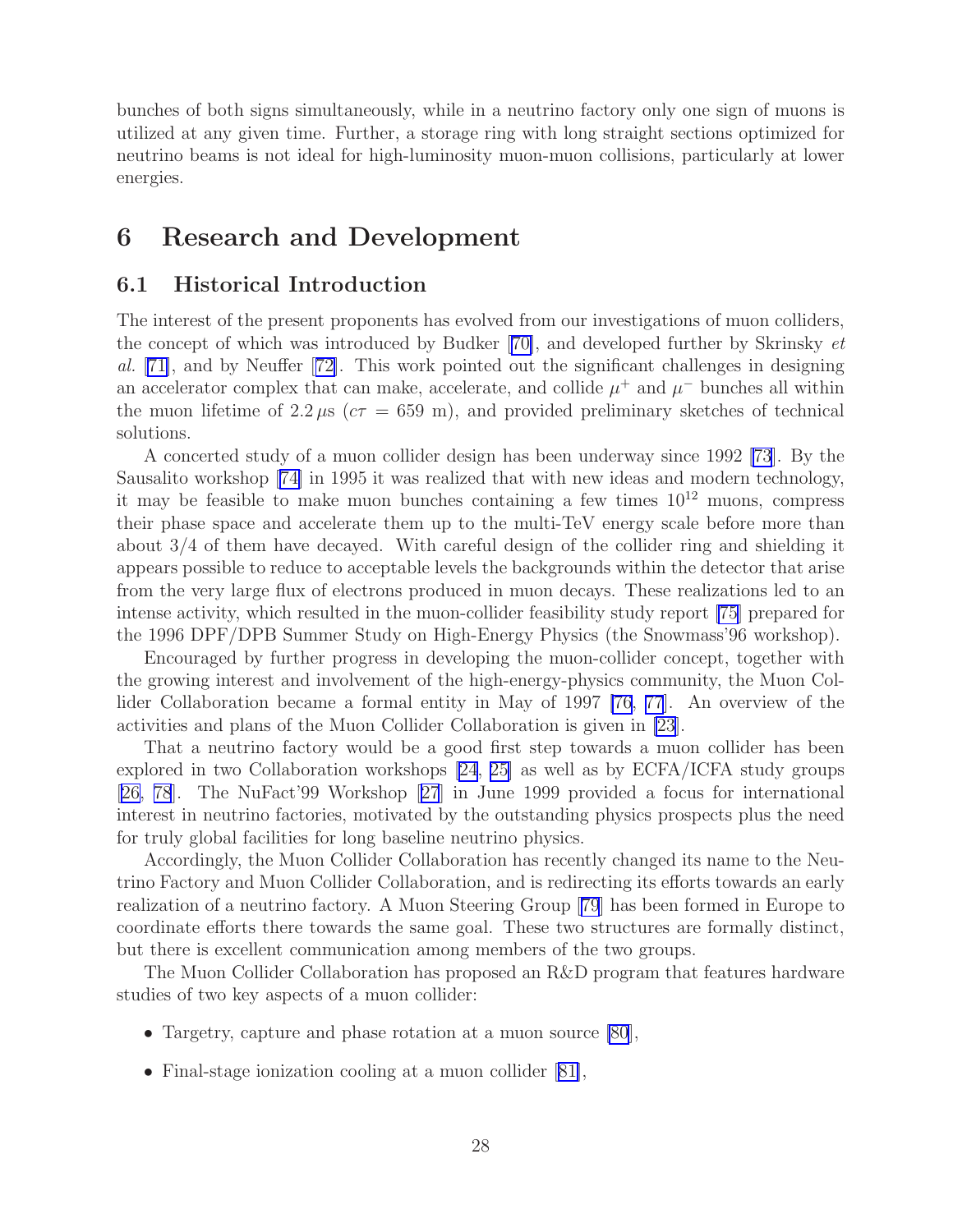<span id="page-34-0"></span>in addition to an ongoing program of machine theory and simulation. There has been one outside review of the R&D program[[82\]](#page-50-0), conducted in July, 1999 by the Muon Technical Advisory Committee (MUTAC) of the Muon Collider Oversight Group (MCOG). The MU-TAC report [\[83](#page-50-0)] and the MCOG report [\[84\]](#page-50-0) following this review emphasized that the R&D program should be conducted in the context of "a more formal, long range, R&D plan" with a "focus on one object for a complete, detailed study". They noted that "a neutrino source appears as the most likely possibility" for that study.

Consistent with the emerging emphasis on a neutrino factory, the Collaboration is reexamining its R&D priorities, as well as seeking broader support for these activities.

## 6.2 R&D Needs for a Neutrino Factory

The overall path of an R&D program involves conceptual design, demonstration of feasibility of novel components, followed by cost optimization. A neutrino factory based on a muon storage ring is still very much in the early phases of conceptual design, with some items identified as needing verification as to their feasibility. Nonetheless, there are some pressures to concern ourselves with cost issues already at this early stage[[85](#page-50-0)].

The prominent R&D issues for a neutrino factory are listed below, following the sequence of components in the accelerator complex.

- 1. Coherent design concept of an entire neutrino factory.
- 2. Proton driver: 1-4 MW, 5-15 Hz,  $\approx 5 \times 10^{13}$  protons per bunch, 1 ns bunch length. The critical issue of short bunch length in a proton synchrotron is under study by an ANL-BNL-FNAL-KEK-LANL collaboration[[86](#page-50-0), [87](#page-50-0), [88](#page-50-0), [89\]](#page-50-0).
- 3. Pion yields from proton-nucleus collisions. A neutrino factory would collect very low energy pions, for which the rate is maximal. Such pions are partially absorbed in the targets of most prior production experiments, so the data are questionable. A recent measurement by members of the Collaboration should improve our knowledge from proton beams of 6-24 GeV[[90](#page-50-0)]. An experiment to study yields from 2-GeV protons is being considered at CERN (sec. 6.4) in the context of the option for a proton driver linac.
- 4. Production target. Proton pulses of 70-280 kJ energy and 1 ns length are incident on the target, leading to substantial issues of "shock" damage, cooling and materials survivability in a high radiation environment. While it is natural to consider solid targets, their viability is considered marginal, and liquid targets are the alternative. For maximal pion production, a free liquid jet target is to be preferred in principle. There is no example of such a target.
- 5. Capture solenoid. Optimal pion yields are obtained when the target is surrounding by a solenoid of field  $\approx 20$  T, followed by an adiabatic transition to a solenoidal channel of a few T. Such a magnet would be a superconducting hybrid with a resistive insert [\[55](#page-46-0)]. A key question is the effect of radiation damage on such a device.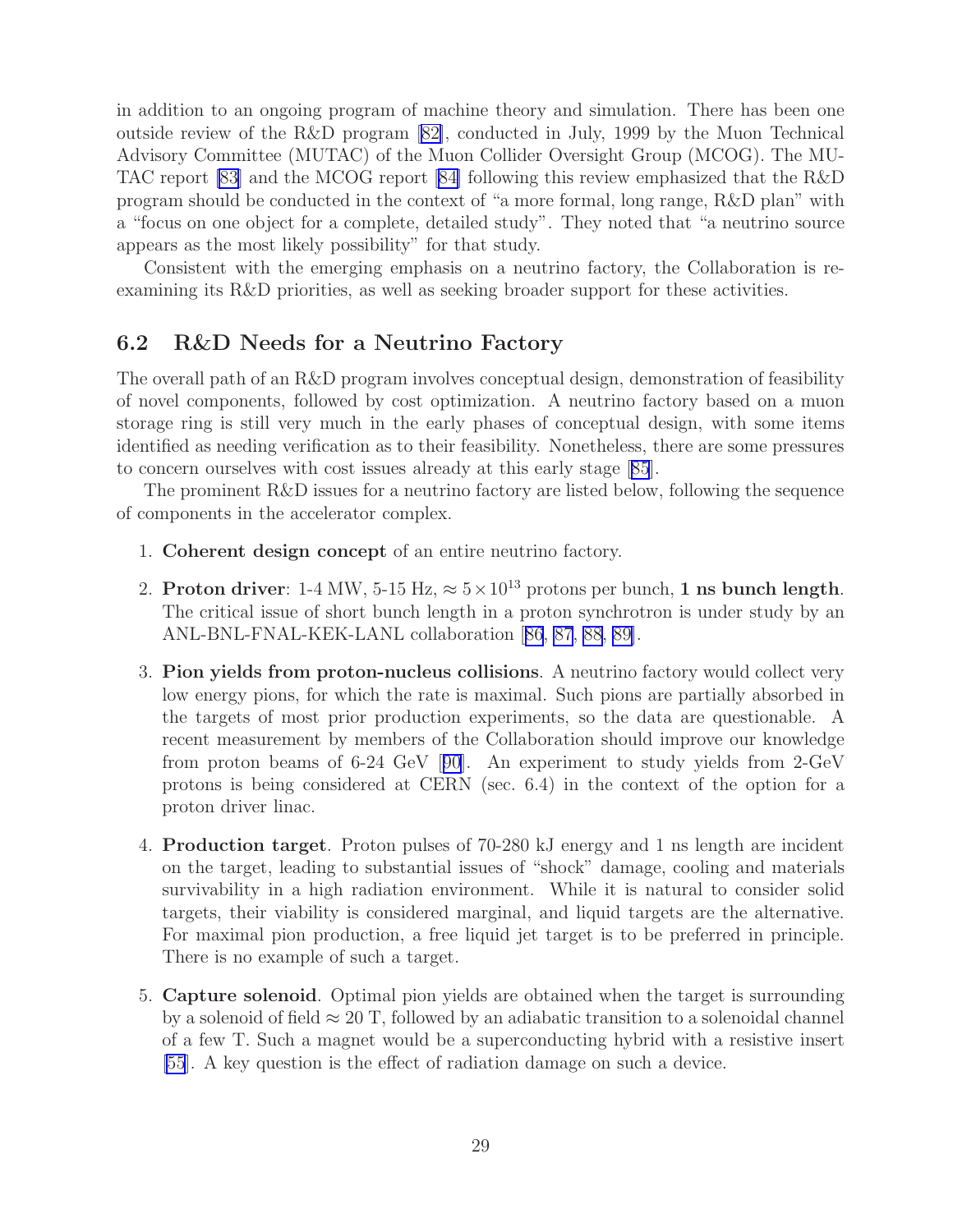- 6. Beam dump. The 1-4 MW proton beam is dumped inside the target/solenoid system. A flowing liquid dump may be more appropriate than a solid dump.
- 7. First Phase Rotation. If polarized muon beams are to be obtained, the production target must be quickly followed by a high-gradient, low-frequency rf system, combined with a solenoid channel, to bunch the pion/muon beam. Little is known about the viability of such a system near an intense radiation source.
- 8. Mini Cooling. The use of a passive liquid hydrogen absorber to provide initial transverse cooling of the muon beam by a factor of two is well understood in principle, although it never has been demonstrated.
- 9. Second Phase Rotation. For the second step in the bunching process, the muons must be accelerated by 80-100 MeV to restore the energy lost in the mini cooling. A large acceptance induction linac with a programmed waveform is required. The parameters of the linac are somewhat beyond those presently demonstrated.
- 10. **Bunching to**  $\approx 400$  **MHz**. This is believed to be relatively straightforward.
- 11. Ionization Cooling. The challenges of further acceleration and storage of the muon beam will be substantially easier if the transverse phase area of the beam can be reduced by an additional factor of 10. This cannot be accomplished in a single step of ionization cooling, but must involve alternating ionization cooling and rf acceleration, all in a magnetic channel. This is a key area for study, and a hardware demonstration is very appropriate.
- 12. Acceleration. The acceleration from  $\approx 100$  MeV to  $\approx 50$  GeV is best accomplished in recirculating linacs with superconducting rf cavities. Rather large acceptances are required, and the machine parameters are again somewhat beyond those presently demonstrated.
- 13. Muon Storage Ring. The desire for multiply directed neutrino beams with very small angular divergence leads to novel designs for the storage ring, whose plane is far from horizontal. Besides issues of lattice design, there will be considerable civil engineering challenges in building such a ring.

The R&D needs for a muon collider are very similar, but with additional challenges in cooling and storage ring design. At least four orders of magnitude more cooling (including continual exchange between transverse and longitudinal emittance) are required for a muon collider than a neutrino factory, and a rather different ring is needed to maximize collider luminosity than simply to hold the muons while they decay.

A sense of the Collaboration's views as to the relative urgency of addressing the above issues is given by the following ranking. Given in parentheses are the institutions presently involved in R&D into these topics.

- 1. Coherent design study (the Collaboration as a whole).
- 2. Target, dump, phase rotation (ANL, BNL, UCLA, CERN, LBNL, ORNL, Princeton).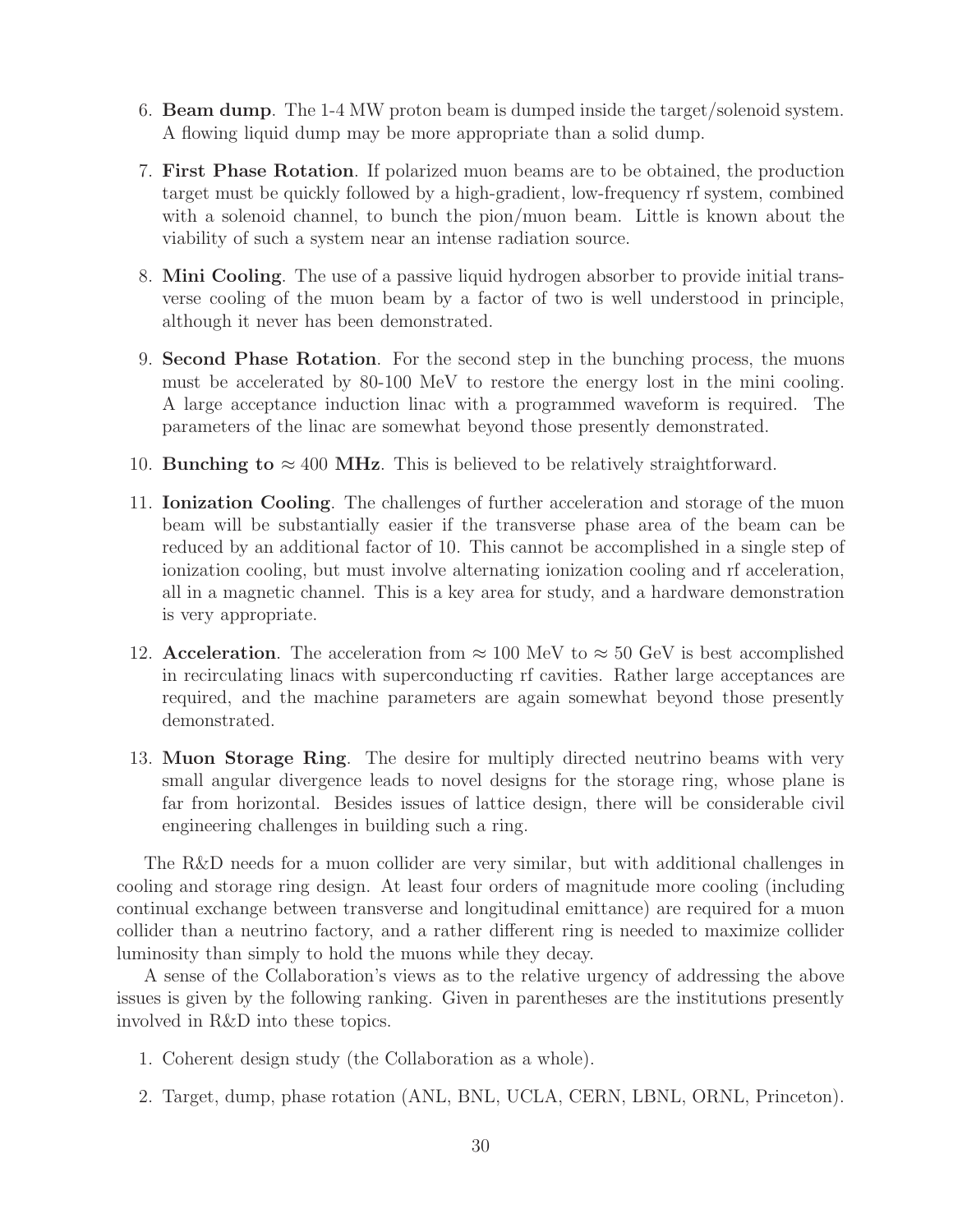- 3. Ionization cooling (ANL, BNL, Budker Inst., UC Berkeley, UCLA, FNAL, IIT, Indiana U., LBNL, NHMFL, Northern Illinois U., Princeton).
- 4. Induction linac (LBNL).
- 5. Recirculating linacs, superconducting rf (Jefferson Lab).
- 6. Storage ring design (BNL, CERN, FNAL, LBNL).
- 7. RF power sources (BNL, CERN, FNAL, LBL + industry).
- 8. Effects of radiation on superconducting magnets (MSU).
- 9. Fabrication of superconducting magnets (LBNL, NHMFL + industry).
- 10. RF bunching.
- 11. Engineering of a tilted ring.
- 12. Engineering of "conventional" facilities (FNAL, ORNL).

Proton driver issues are very site specific, and have been left off the second list as being somewhat outside the scope of the Neutrino Factory and Muon Collider Collaboration. Pion production cross sections were also left off the second list as being adequately addressed by efforts largely outside the Collaboration.

The strategy for pursuit of the R&D topics listed above is an interesting challenge in itself. The variety of questions is large, and several go beyond the scope high-energy accelerator experience. A neutrino factory is still too novel a concept to be sponsored as a well-defined program at a single accelerator laboratory. The cooperative efforts of people at many institutions is needed to bring the concept of a neutrino factory to the stage of a formal Conceptual Design.

The Neutrino Factory and Muon Collider Collaboration has taken responsibility for the coordination of multi-institutional R&D efforts on the non-site-specific aspects of a neutrino factory. While the topic of research is largely accelerator physics, the operation of the Collaboration is more similar to that of a large experimental physics group proposing a novel detector than to that of past accelerator projects. The Collaboration has been successful in providing a means of groups of people working together, as facilitated by numerous workshops [\[91\]](#page-50-0), video conferences[[92\]](#page-50-0), web sites (see links at the primary site[[76\]](#page-49-0), and an archive of technical documents [\[93\]](#page-50-0). Additional efforts are needed to enhance the coherence of this work, an important step of which will be the appointment of an R&D Coordinator. There remains the issue of the response of the Collaboration to the advice of the MUTAC that "the first round of Design and Simulation activities may requires 10-15 accelerator experts for 1-1/2 to 3 years. The coherence required for success in this activity demands full-time workers in close communication."

To carry out the R&D program sketched above, the Collaboration seeks additional resources in two categories: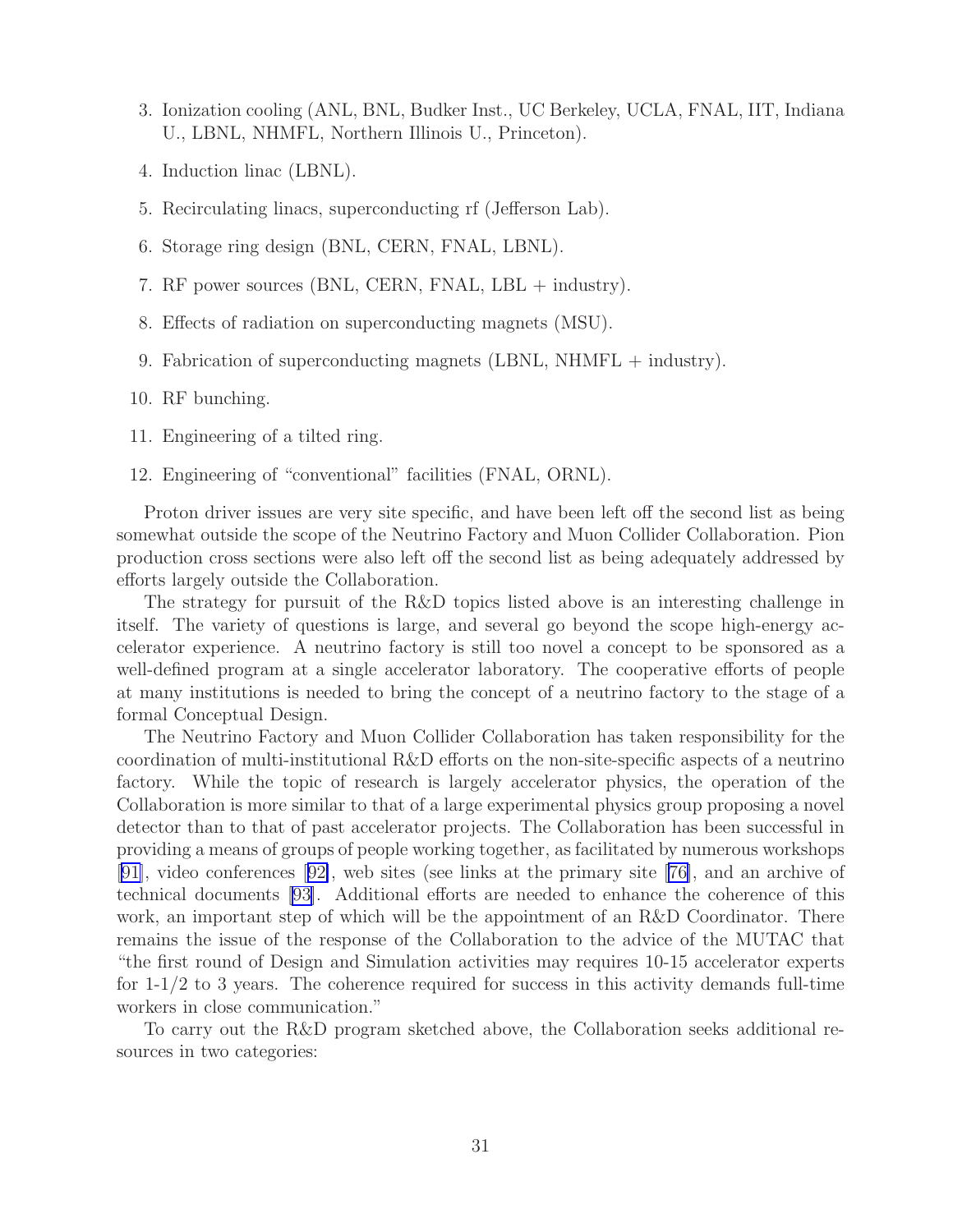- <span id="page-37-0"></span>1. Support for a core group of physicists, most of whom are in residence at a single site, likely a national laboratory. Support is sought for both staff positions, and for visitors who would locate at the core site for at least several months at a time.
- 2. Support for the various particular R&D topics listed above, which work may well be effectively pursued at diverse labs and universities.

Partial support for Collaboration efforts in both categories of work is presently available via direct funds from the Advanced Technology R&D Program (and to a much smaller extent from the Physics Research Program) of the U.S. Department of Energy, as well as from discretionary funds at the major U.S. national laboratories. The state of Illinois has made a commitment to a university consortium heading by IIT for funding beginning in year 2000. CERN is starting an R&D program, (sec. 6.4), with initial funding in the present fiscal year.

We have previously estimated that a robust R&D program for muon colliders would require about \$15M/year. A very similar figure is appropriate for neutrino factory R&D, as this is effectively a transformed muon collider R&D program. Our present funding is approximately 1/2 of this amount.

The favorable outcome of our R&D program is, of course, the construction of a neutrino factory. Prior to this, we anticipate the elevation of effort to that of a major project at at least one national laboratory. The role of the Collaboration will no doubt evolve significantly in such case, but it can and should continue to play a key role in harnessing the diverse resources needed to design a neutrino factory. The original role of the Collaboration as a vehicle for broad-based efforts towards a muon collider will again be important as a neutrino factory becomes associated with a particular site.

## 6.3 The Potential of Muon-Beam-Based Particle Physics and the NSF-Supported Community

Just 20 years ago the DoE assembled a HEPAP Subpanel on Accelerator R and D. In the letter conveying their report to HEPAP the Subpanel Chair wrote: "You will note that in the 50 odd years of American accelerator science associated with particle physics research, enormous strides in increasing particle beam energies and in decreasing unit costs have been and are being made. ... Our primary conclusion is that, despite the spectacular past and present accomplishments of the field, we must redouble our efforts to improve the cost effectiveness of our accelerators if the needs of US particle physics are to be met in the resource-limited situation in which we find ourselves..."

Unfortunately, as recent history and current events show, this observation is even more apt today than it was those 20 years ago. This is not for want of zeal and good ideas. In the intervening years considerable progress in understanding the fundamentals of "classical" accelerator science and improving classical accelerator technology has been made. There have also been some advances based on technologies not previously used in elementaryparticle-physics accelerator work, e.g., laser and plasma technology. It is, however, a fact that none of these efforts, to date, have qualitatively changed the cost of providing significant luminosity at what is now the energy frontier. Consequently, it is not an exaggeration to say that today we are in danger of pricing ourselves out of the market.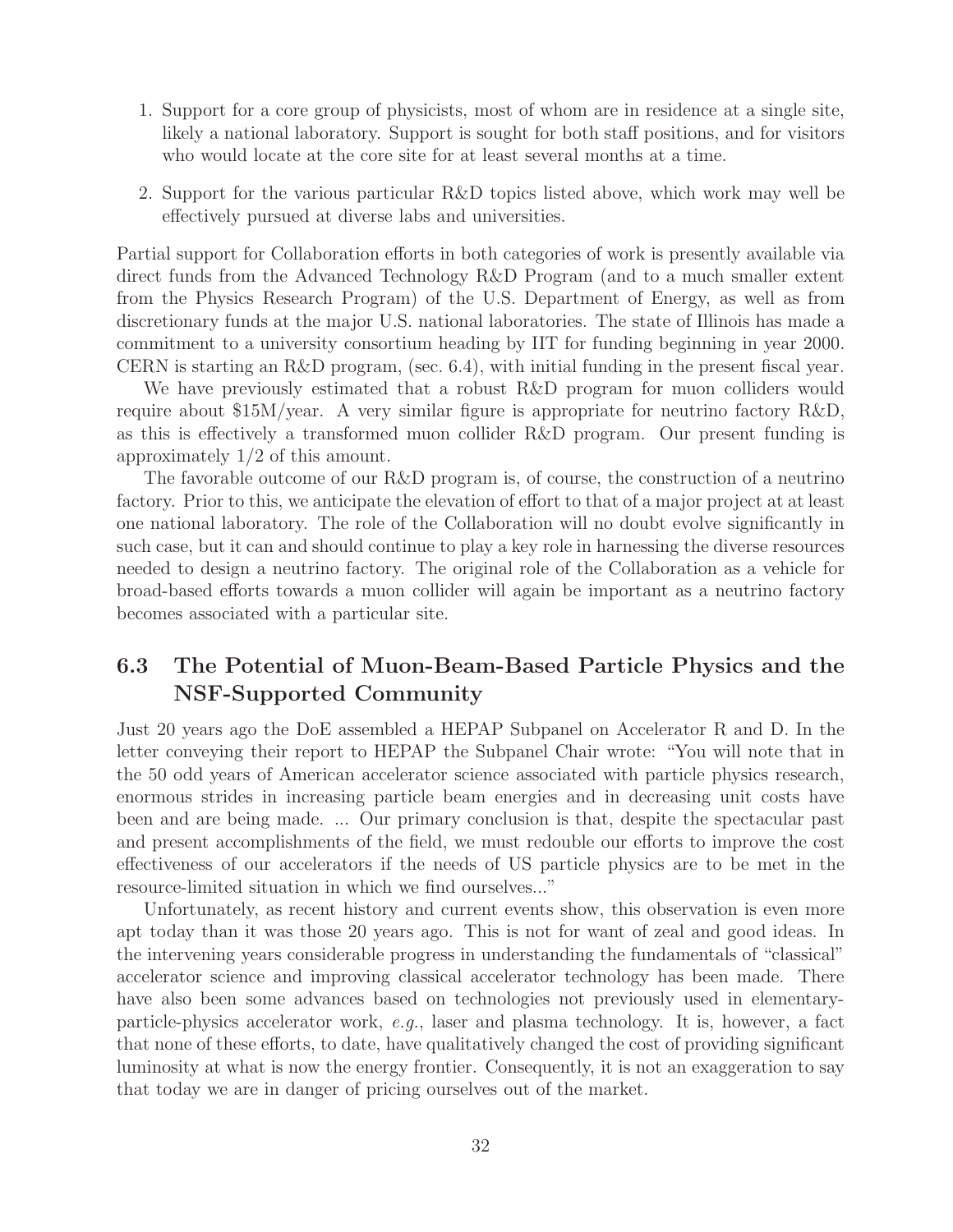In recent years, as accelerator science and technology have become more and more sophisticated and thus more specialized, the task of developing the accelerators needed for the future has more and more been left to experts – specialists in accelerators. They have done an excellent job indeed. The capabilities of today's accelerators would have even been unthinkable 20 years ago.

Nevertheless, we find ourselves in the unenviable position that each new energy-frontier facility being discussed turns out to be in the multi-billion dollar class. This difficulty might find a direct political solution from time to time as history unfolds and the competitive juices flow strongly again. However, if this had been the path followed in the past, elementary particle physics would not be able to ask the compelling questions that it can ask today. Thus, the direct approach of tackling the problem scientifically and technologically is likely to be more dependable – no guarantees. One obvious avenue is to broaden the scientific and technical idea base which might support significant improvements in accelerator cost effectiveness. This implies that the problem, OUR problem, needs to be brought more directly and effectively to the stakeholders in elementary particle physics, that is to say, to the university and laboratory community of experimental and theoretical physicists who now concern themselves primarily with the particle physics and detector instrumentation. This has been tried to some degree in the past, with only modest success. Today the need is more apparent and, in addition, we now have a made-to-order challenge that needs all the new and non expert ideas that it can get - the possibility of doing elementary particle physics with high energy muon beams through muon acceleration and storage for intense neutrino production, and later directly for  $\mu$ - $\mu$  collisions.

Many aspects of this concept are new enough that even the experts have to start from scratch. This stems from the unusual requirement that the job has to be done quickly owing to the finite life of the beam and, perhaps more importantly, that an enormous spread in beam momenta and angle must be accommodated if the required capture efficiency is to be met. The situation is somewhat analogous to the situation in accelerator science fortyodd years ago when folks tracked particles through magnetic fields using the Runge-Kutta method with a Marchant calculator. All of that calculation with the attendant trial and error struggle to find workable system designs was made obsolete with the elegant theoretical work of Courant, Livingston and Snyder and many others. They discovered powerful methods for dealing with paraxial ray beams of relatively narrow energy spread. These methods are of limited use in studying the optics of a muon-based neutrino source or collider where nonlinearities are controlling rather than perturbations. Not only that, but the main optical components will probably have to be solenoids, a device which has heretofore not been used for the principal focusing and bending elements in high energy machines. Trying to master all this puts everyone more or less on the same footing and begs for some new tactics from the classical mechanics buffs among us. Latter day Courants, Livingstons and Snyders are sorely needed.

There are yet other unprecedented challenges. The science and technology of quickly reducing the phase space volume of the beam needs developing before muon beams of the required brightness can be produced. While basic ideas for accomplishing this via ionization cooling have been around for years, the practical problem of realization is also new to the experts and involves very fundamental physics, some of which is not yet known with the depth required to support the needed technology.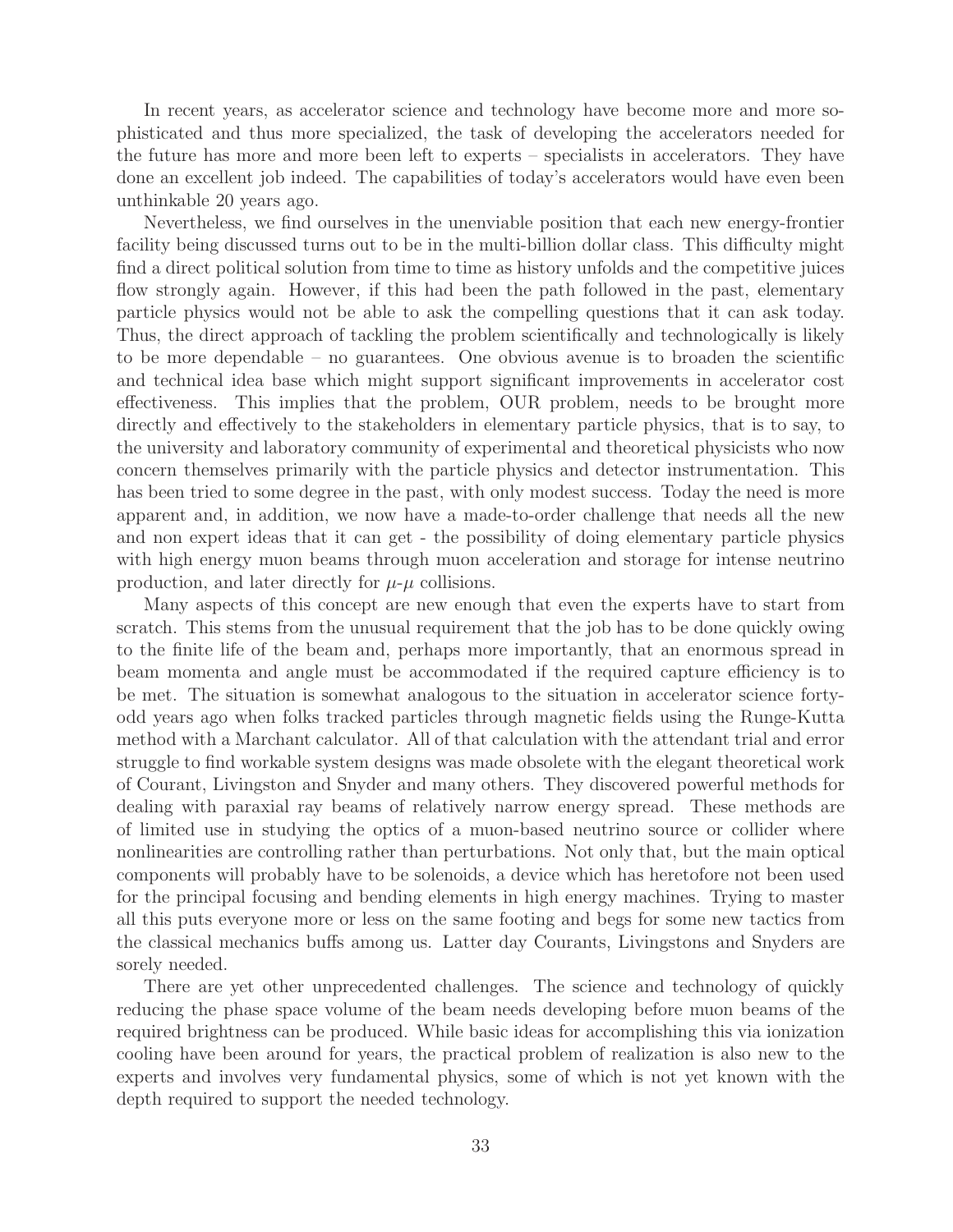<span id="page-39-0"></span>Considerable attention has been focused on the potential physics opportunities for muonbased neutrino science and on possible means for attacking it. A Neutrino Factory and Muon Collider Collaboration (NFMCC), formed of members from the DoE supported Labs, Budker Institute for Nuclear Physics and some universities, has been formed and has been at work for some time. An idea of the progress that has been made is presented in secs. 1-5 of this document, which makes clear that a resolution of the basic particle and accelerator physics issues remains in the future and that more ideas, more work and much R&D lie ahead even in evaluating whether our community can and should propose such a facility.

Taking into account the fact that there is a great deal of talent, knowledge and expertise in the university community – both DoE and NSF supported – not now engaged in addressing the pressing accelerator issues, it would seem most appropriate to try to tap that pool. To make this possible, two things at least are needed. First, they have to be made aware of the possibilities and challenges. This the world community in general and the NFMCC in particular are doing. The NFMCC will be emphasizing this aspect more in the coming year. Second, modest start-up resources are necessary for preliminary engagement with the accelerator challenges, resources such as funding for post docs, some computing and modest beginnings of technical R&D. It is with respect to these needed monetary resources that we are addressing this 1999 MRE Panel.

Within one to two years it may well become apparent that large R&D expenditures, i.e., 10's of M\$, by NSF-supported university groups working on the accelerator aspects of muon-beam elementary particle physics, will be appropriate. This would require a joint application for MRE funding. The effort required to plan and justify such an application for review by the physics community, being an unusual enterprise, needs unusual support. Our hope is that this MRE Panel will appreciate this special need and recommend to the NSF that, where possible, they provide start up resources for currently supported university particle physics groups to become so engaged in the knowledge that this work may well lead to an MRE proposal in the not too distant future.

## 6.4 European R&D Activities on Muon Storage Rings and Neutrino Factories

There is growing interest in Europe for muon storage rings and particularly neutrino factories. Several working groups have been set up to study:

- 1. The accelerator aspects of a neutrino factory at CERN;
- 2. The physics of neutrino oscillations;
- 3. The opportunities offered by high-intensity neutrino muon and hadron beams;
- 4. The physics opportunities of the extension of a neutrino factory to a precision muon collider [\[78](#page-49-0)].

Discussions with physicists and accelerator engineers from European institutes and laboratories, and from CERN, have focused on identifying important missing elements in the currently debated designs of muon storage rings, with a view to avoiding duplication of efforts while contributing significantly towards the design of a neutrino factory.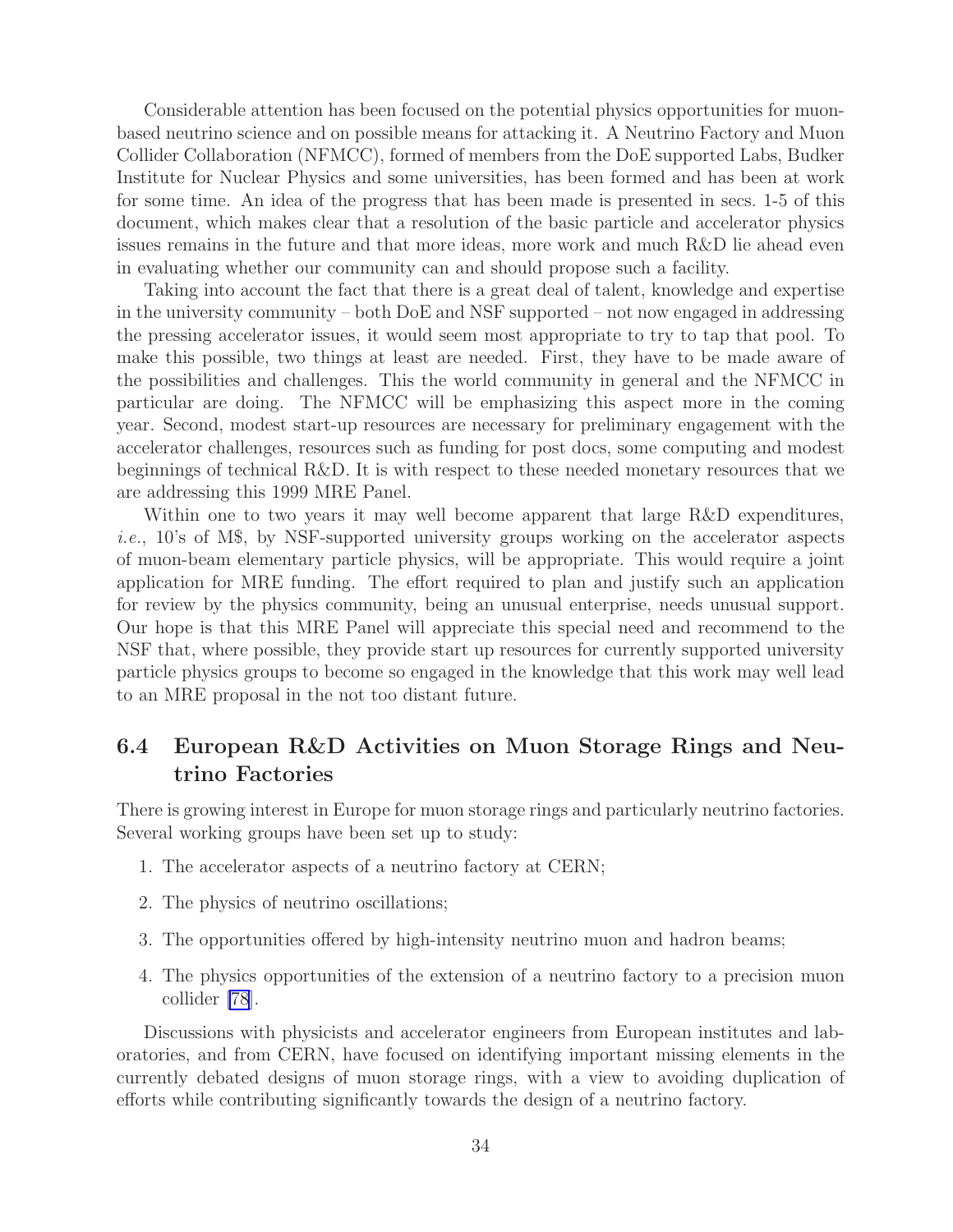<span id="page-40-0"></span>The European community is considering the following R&D projects:

- 1. A hadron production experiment at the CERN-PS. The aim is to measure charged pion production by 2-16 GeV protons, data that are needed for a quantitative design of pion capture and phase rotation. The very same experiment can be extended to hadron production by pions, so as to deliver the entire set of data that is needed for a reliable calculation of the atmospheric neutrino flux.
- 2. A large-angle muon scattering experiment. This experiment would measure with high precision the large-angle scattering of muons with momentum of a few hundred  $MeV/c$  in various materials including liquid hydrogen, as theoretical calculations are not reliable enough to assess the performance of ionization cooling of muons.
- 3. Exposure of an rf cavity to radiation and a magnetic field. One of the big unknowns is the reliability of operation of the rf cavities which are currently discussed for pion capture and phase rotation, and which will have to operate in a high-radiation field and possibly in strong solenoidal magnetic fields. Experiments with pulsing rf cavities would also be performed with a view to achieving higher gradients.
- 4. High-power target tests. Current design work is focussed on targets which withstand a beam power of 4 MW or even larger. While not considered impossible, this is a daring goal for which, however, considerable know-how is available in Europe (CERN, GSI, KFA Julich, PSI, RAL), which can and should be channeled towards an interesting and forward-looking challenge.

This proposed program of experimental R&D work in Europe is by and large complementary to the R&D activities planned or under way in the USA. This experimental work is augmented by theoretical studies, both in the area of physics and detectors, and in the area of accelerator design (proton linac, fast-cycling synchrotron, muon recirculators).

# 7 Acknowledgements

This document was largely assembled from existing sources, which have been cited among the references. Here we would like to identify and thank those individuals who contributed paragraphs or more of the text. Section 1 is based in part on notes by R. Shrock. Sections 2 and 3 are adapted from[[28](#page-43-0)], which was edited by B. Autin from contributions by A. Donini, M.B. Gavela, P. Hernández, S. Rigolin, and S. Petcov (secs. 2.1 and 2.2), D.A. Harris (sec. 2.3), and K.S. McFarland (sec. 3), among others. Section 4 is from R.B. Palmer with additional material from S. Geer (sec. 4.10) as well as C. Johnson and E. Keil. Sections 5 and 6.1 are adapted from the Muon Collider Status Report[[23\]](#page-43-0) which was edited by J.C. Gallardo; the pieces used here are from V. Barger, S. Geer, J. Gunion, and R.B. Palmer. Section 6.2 is adapted from notes by A. Sessler. Section 6.3 is by M. Tigner. Section 6.4 is by the Steering Group of European Studies on Muon Storage Rings [[79](#page-49-0)], chaired by A. Blondel.

We especially thank those contributors who are not members of the Neutrino Factory and Muon Collider Collaboration.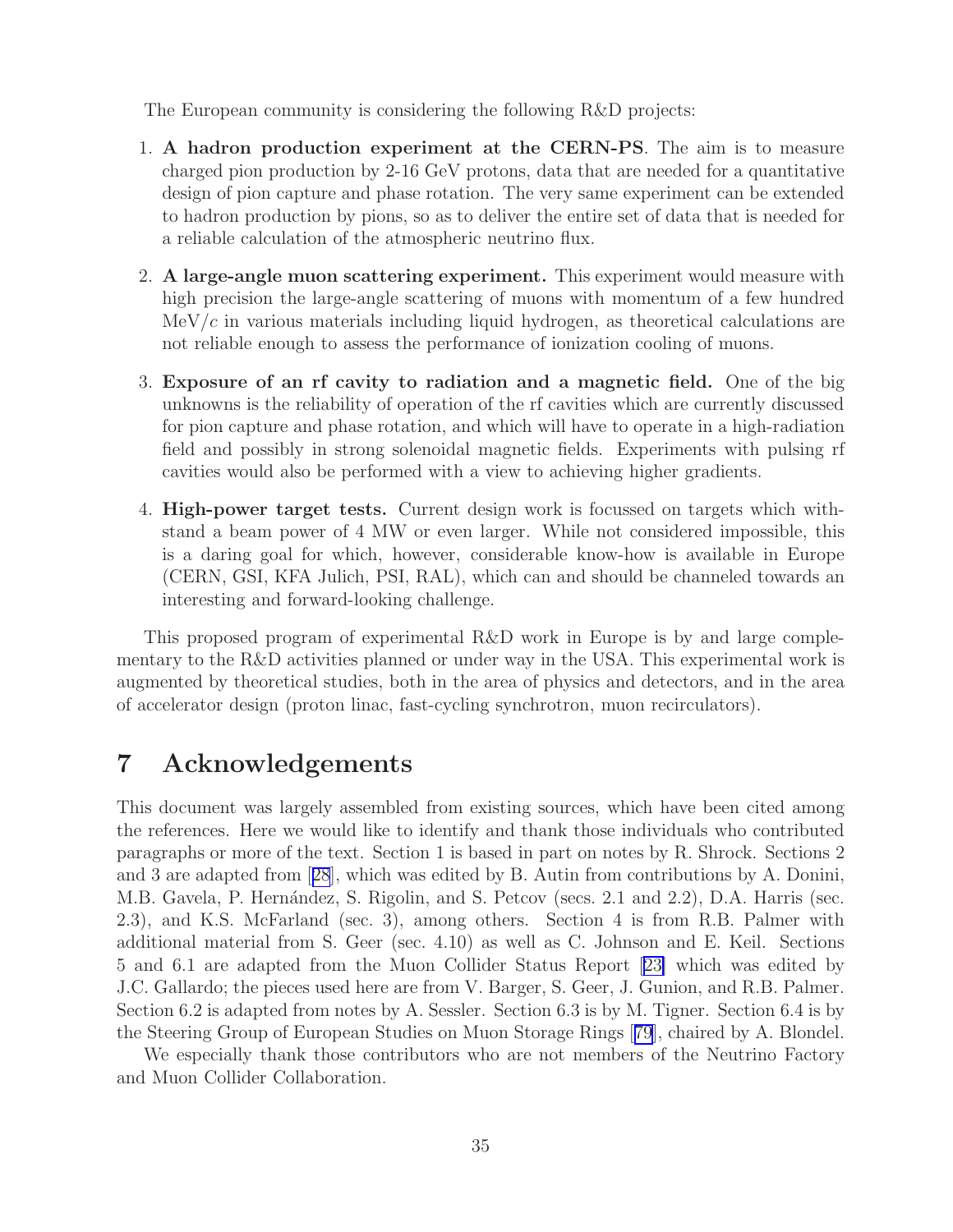## <span id="page-41-0"></span>8 References

- [1] K.S. Hirata *et al.*, Phys. Lett. B205, 416 (1988); *ibid.* **B280**, 146 (1992); Y. Fukuda *et al.*, *ibid.* B335, 237 (1994); S. Hatakeyama *et al.*, *Measurement of the Flux and Zenith-Angle Distribution of Upward Through-Going Muons in Kamiokande II + III*, Phys. Rev. Lett. 81, 2016 (1998), [hep-ex/9806038](http://arXiv.org/abs/hep-ex/9806038);
- [2] D. Casper *et al.*, *Measurement of atmospheric neutrino composition with the IMB-3 detector*, Phys. Rev. Lett. 66, 2561 (1991); R. Becker-Szendy *et al.*, *Electron- and muon-neutrino content of the atmospheric flux*, Phys. Rev. D 46, 3720 (1992); *Search for Muon Neutrino Oscillations with the Irvine-Michigan-Brookhaven Detector*, Phys. Rev. Lett. 69, 1010 (1992); Nucl. Phys. B (Proc. Suppl.) 38, 331 (1995).
- [3] T. Kafka, Nucl. Phys. B (Proc. Suppl.) 35, 427, (1994); M. Goodman, *ibid.* 38, 337, (1995); E. Peterson, *Atmospheric Neutrino Studies in Soudan 2*, *ibid.*77, 111, (1999); W.W.M. Allison *et al.*, *The Atmospheric Neutrino Flavor Ratio from a 3.9 Fiducial Kiloton-Year Exposure of Soudan 2*, Phys. Lett. B449, 137 (1999).
- [4] F. Ronga, *Atmospheric neutrino induced muons in the MACRO detector*, Nucl. Phys. B (Proc. Suppl.) 77, 117, (1999).
- [5] The Super-Kamiokande home page:<http://www-sk.icrr.u-tokyo.ac.jp/doc/sk/> Y. Fukuda *et al.*, *Measurement of a small atmospheric*  $\nu_{\mu}/\nu_{e}$  *ratio*, Phys. Lett. **B433**, 9 (1998), [hep](http://arXiv.org/abs/hep-ex/9803006)[ex/9803006;](http://arXiv.org/abs/hep-ex/9803006)

*Study of the atmospheric neutrino flux in the multi-GeV energy range*, *ibid.* B436, 33 (1998), [hep](http://arXiv.org/abs/hep-ex/9805006)[ex/9805006;](http://arXiv.org/abs/hep-ex/9805006)

Y. Fukuda *et al.*, *Evidence for oscillation of atmospheric neutrinos*, Phys. Rev. Lett. 81, 1562 (1998), [hep-ex/9807003;](http://arXiv.org/abs/hep-ex/9807003)

T. Kajita, *Atmospheric neutrino results from Super-Kamiokande and Kamiokande – Evidence for*  $\mu_{\mu}$ *oscillation*, Nucl. Phys. B (Proc. Suppl.) 77, 123, (1999);

Y. Fukuda *et al.*, *Measurement of the flux and zenith-angle distribution of upward through-going muons by Super-Kamiokande*, Phys. Rev. Lett. 82, 2644 (1999), [hep-ex/9812014;](http://arXiv.org/abs/hep-ex/9812014)

T. Futagami *et al.*, *Observation of the East-West Anisotropy of the Atmospheric Neutrino Flux*, *ibid.* 82, 5194 (1999), [astro-ph/9901139;](http://arXiv.org/abs/astro-ph/9901139)

Y. Fukuda *et al.*, *Neutrino induced upward-going muons in Super-Kamiokande*, [hep-ex/9908049.](http://arXiv.org/abs/hep-ex/9908049)

[6] R. Davis, Prog. Part. Nucl. Phys. 32, 13 (1994); K. Lande *et al.*, *The Homestake Solar Neutrino Program*, Nucl. Phys. B (Proc. Suppl.) 77, 13, (1999).

[7] K.S. Hirata *et al.*, Phys. Lett. **B205**, 416 (1988); *Results from One Thousand Days of Real-Time, Directional Solar-Neutrino Data*, Phys. Rev. Lett. 65, 1297 (1990); *Constraints on Neutrino-Oscillation Parameters from Kamiokande-II Solar-Neutrino Data*, *ibid.* 65, 1301 (1990); *Search for Day-Night and Semiannual Variations in the Solar Neutrino Flux Observed in the Kamiokande-II Detector*, *ibid.* 66, 9 (1991); *Real-time, directional measurement of* <sup>8</sup>*B solar neutrinos in the Kamiokande II detector*, Phys. Rev. D 44, 2241 (1991); Phys. Lett. B280, 146 (1992); Y. Fukuda *et al.*, Phys. Lett. B335, 237 (1994); *Solar Neutrino Data Covering Solar Cycle 22*, Phys. Rev. Lett. 77, 1683 (1996).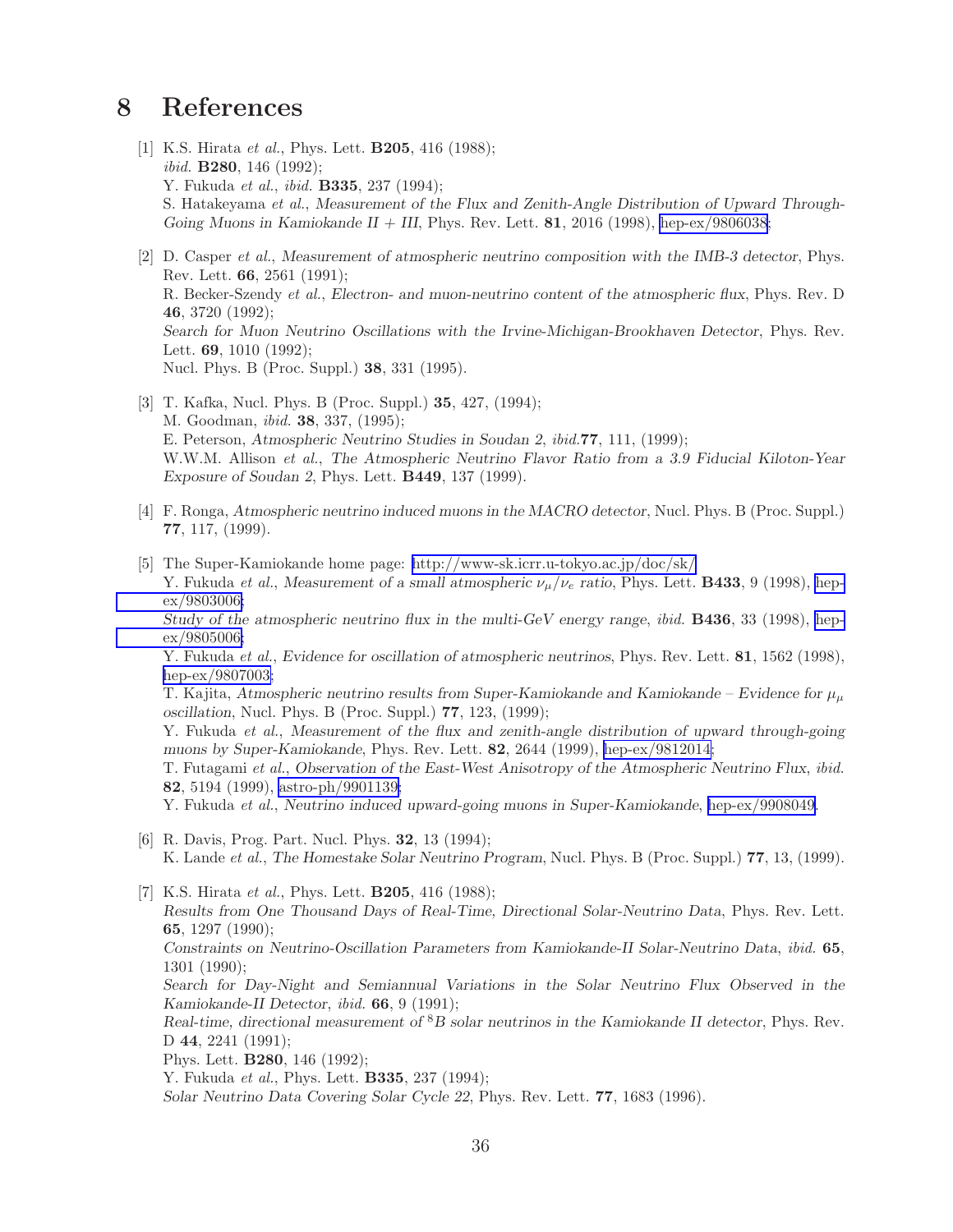- <span id="page-42-0"></span>[8] Y. Suzuki, *Solar Neutrino Results from Super-Kamiokande*, Nucl. Phys. B (Proc. Suppl.) 77, 35, (1999); *Measurement of the Solar Neutrino Flux from Super-Kamiokande's First 300 Days*, Phys. Rev. Lett. 81, 1158 (1998) [erratum, *ibid.* 81, 4279 (1998), [hep-ex/9805021\]](http://arXiv.org/abs/hep-ex/9805021); *Constraints on neutrino oscillation parameters from measurement of day-night solar neutrino fluxes at Super-Kamiokande*, *ibid.* 82, 1810 (1999), [hep-ex/9812009](http://arXiv.org/abs/hep-ex/9812009); *Measurement of the solar neutrino energy spectrum using neutrino-electron scattering*, *ibid.* 82, 2430 (1999), [hep-ex/9812011](http://arXiv.org/abs/hep-ex/9812011).
- [9] P. Anselmann *et al.*, Phys. Lett. B285, 376 (1992); *ibid.* B285, 376, 390 (1992); *ibid.* B314, 445 (1993); *ibid.* B327, 377 (1994); *ibid.* B342, 440 (1995); *ibid.* B357, 237 (1995); W. Hampel *et al.*, *ibid.* B388, 384 (1996); T. Kirsten, *Gallex solar neutrino results*, Nucl. Phys. B (Proc. Suppl.) 77, 26, (1999).
- [10] A.I. Abazonv *et al.*, *Search for neutrinos from the Sun using the reaction*  ${}^{71}Ga(\nu_e, e^-)^{71}Ge$ , Phys. Rev. Lett. 67, 3332 (1991); J.N. Abdurashitov *et al.*, Phys. Lett. B338, 234 (1994); *The Russian-American gallium experiment (SAGE) Cr neutrino source measurement*, Phys. Rev. Lett. 77, 4708 (1996); V.N. Gavrin *et al.*, *Solar neutrino results from SAGE*, Nucl. Phys. B (Proc. Suppl.) 77, 20, (1999).
- [11] The LSND homepage:<http://www.neutrino.lanl.gov/LSND> C. Athanassopoulos *et al.*, *Candidate Events in a Search for*  $\overline{\nu}_{\mu} \rightarrow \overline{\nu}_{e}$  *Oscillations*, Phys. Rev. Lett. 77, 2650 (1995); *Evidence for*  $\overline{\nu}_{\mu} \rightarrow \overline{\nu}_{e}$  *Oscillations from the LSND Experiment at the Los Alamos Meson Physics Facility*, *ibid.* 77, 3082 (1996); *Evidence for*  $\nu_{\mu} \rightarrow \nu_{e}$  *Oscillations from Pion Decay in Flight Neutrinos*, Phys. Rev. C 58, 2489 (1998), [nucl-ex/9706006](http://arXiv.org/abs/nucl-ex/9706006); *Results on*  $\nu_{\mu} \rightarrow \nu_{e}$  *Neutrino Oscillations from the LSND Experiment*, Phys. Rev. Lett. **81**, 1774 (1998); D.H. White, *Neutrino Oscillation Results from LSND*, Nucl. Phys. B (Proc. Suppl.) 77, 207, (1999).
- [12] The KARMEN homepage: [http://www-ik1.fzk.de/www/karmen/karmen](http://www-ik1.fzk.de/www/karmen/karmen_e.html) e.html K. Eitel, B. Zeitnitz, *The Search for Neutrino Oscillations*  $\overline{\nu}_{\mu} \rightarrow \overline{\nu}_{e}$  with Karmen, Nucl. Phys. B (Proc. Suppl.) 77, 225, (1999).
- [13] The Neutrino Oscillation Industry: [http://www.hep.anl.gov/ndk/hypertext/nu](http://www.hep.anl.gov/ndk/hypertext/nu_industry.html) industry.html
- [14] A partial compilation of neutrino physics references can be viewed at <http://puhep1.princeton.edu/mumu/nuphys/>
- [15] The K2K experiment home page: [http://neutrino.kek.jp/˜melissa/K2K/K2K2./html](http://neutrino.kek.jp/~melissa/K2K/K2K2./html) The KamLAND home page:<http://www.awa.tohoku.ac.jp/html/KamLAND/>
- [16] The Minos Project at NuMI:<http://www.hep.anl.gov/NDK/Hypertext/numi.html>
- [17] The CERN Neutrino Beam to Gran Sasso Project:<http://www.cern.ch/NGS/> The ICANOE experiment home page:<http://www.1.na.infn.it/wsubnucl/accel/noe/noe.html> The OPERA experiment home page: <http://www1.na.infn.it//wsubnucl/accel/neutrino/opera.html>
- [18] The MiniBooNE project:<http://www.neutrino.lanl.gov/BooNE>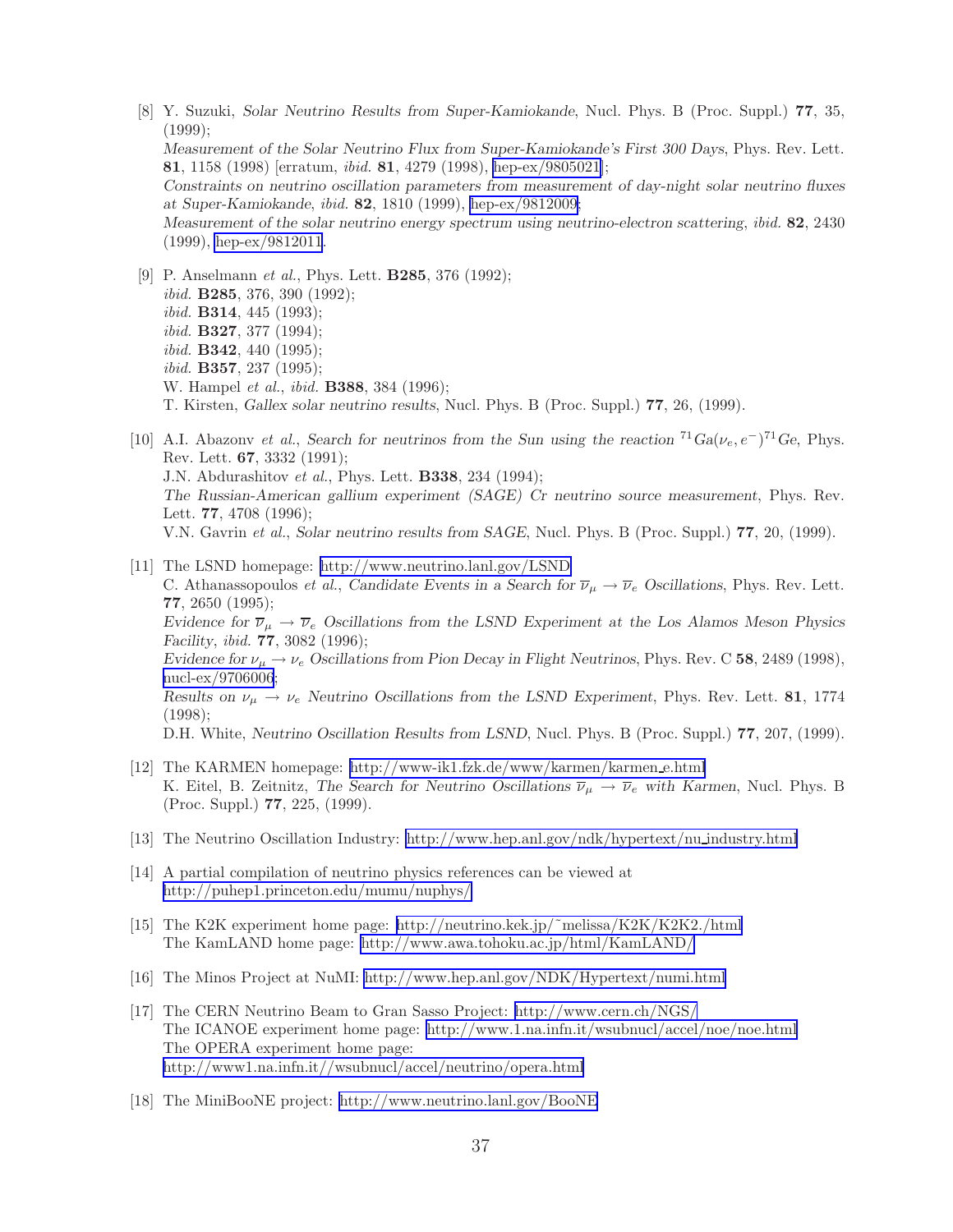- <span id="page-43-0"></span>[19] The Oak Ridge Large Neutrino Detector:<http://www.orau.org/orland/>
- [20] *Search for*  $\nu_{\mu} \rightarrow \nu_{e}$  *Oscillations at CERN PS, http://chorus01.cern.ch/* $\tilde{\text{p}}$ zucchel/loi/
- [21] A.C. Melissinos, unpublished note (1960), <http://puhep1.princeton.edu/mumu/physics/meliss1/1.html>
- [22] D. Cline and D. Neuffer, *A Muon Storage Ring for Neutrino Oscillation Experiments*, AIP Conf. Proc. 68, 846 (1980); reproduced in AIP Conf. Proc. 352, 10 (1996);
- [23] C.M. Ankenbrandt *et al.*, *Status of muon collider research and development and future plans*, Phys. Rev. ST Accel. Beams 2, 081001 (1999),<http://prst-ab.aps.org/przv02i08tc.html> [http://www.cap.bnl.gov/mumu/status](http://www.cap.bnl.gov/mumu/status_report.html) report.html
- [24] S. Geer and R. Raja (eds.), *Workshop on Physics at the First Muon Collider and at the Front End of the Muon Collider*, (Fermilab, Nov. 1997), AIP Conf. Proc. 435 (1998), [http://www.fnal.gov/projects/muon](http://www.fnal.gov/projects/muon_collider/physics/talks.html) collider/physics/talks.html
- [25] *Workshop on the Potential for Neutrino Physics at Future Muon Colliders* (BNL, Aug. 1998).
- [26] B. Autin, A. Blondel, J. Ellis, eds., *Prospective Study of Muon Storage Rings at CERN*, [http://preprints.cern.ch/cgi-bin/setlink?base=cernrep&](http://preprints.cern.ch/cgi-bin/setlink?base=cernrep)categ=Yellow Report&id=99-02
- [27] The NuFact'99 Home Page:<http://lyoninfo.in2p3.fr/nufact99/>
- [28] B. Autin, ed., *Neutrino factories based on muon decay rings*, [http://nicewww.cern.ch/˜autin/nufact99/whitepap.ps](http://nicewww.cern.ch/~autin/nufact99/whitepap.ps)
- [29] B. Pontecorvo, *Mesonium and Antimesonium*, J. Expt. Theor. Phys. 33, 549 (1957); *Inverse Beta Process and Nonconservation of Lepton Charge*, *ibid.* 34, 247 (1958).
- [30] For reviews, see, *e.g.*, F. Boehm and P. Vogel, *Physics of Massive Neutrinos* (Cambridge U. Press, Cambridge, 1987); S.M. Bilenky and S.T. Petcov, Rev. Mod. Phys. 59, 671 (1987); B. Kayser, F. Gibrat-Debu, and F. Perrier, *The Physics of Massive Neutrinos* (World Scientific, Singapore, 1989); C.W. Kim and A. Pevsner, *Neutrinos in Physics and Astrophysics* (Harwood, Langhorne, 1993). R.N. Mohapatra and P.B. Pal, *Massive Neutrinos in Physics and Astrophysics*, 2nd ed. (World Scientific, Singapore, 1998). A.Y. Smirnov, *Reconstructing Neutrino Mass Spectrum*, [hep-ph/9901208;](http://arXiv.org/abs/hep-ph/9901208) P. Fischer, B. Kayser, and K.S. McFarland, *Neutrino Mass and Oscillation*, [hep-ph/9906244](http://arXiv.org/abs/hep-ph/9906244); J.M. Conrad, *Recent Results on Neutrino Oscillations*, [hep-ex/9811009](http://arXiv.org/abs/hep-ex/9811009); S. Bilenky, C. Giunti, and W. Grimus, *Phenomenology of Neutrino Oscillations*, [hep-ph/9812360;](http://arXiv.org/abs/hep-ph/9812360) G. Altarelli and F. Ferulgio, *Neutrino Masses and Mixings: a Theoretical Perspective*, [hep](http://arXiv.org/abs/hep-ph/9905536)[ph/9905536](http://arXiv.org/abs/hep-ph/9905536); R.D. Peccei, *Neutrino Physics*, [hep-ph/9906509](http://arXiv.org/abs/hep-ph/9906509); J. Ellis, *Neutrino Physics: Theory and Phenomenology*, [hep-ph/9907458](http://arXiv.org/abs/hep-ph/9907458); R.N. Mohapatra, *Theories of Neutrino Masses and Mixings*, hep-ph/991036; W. Grimus, *Phenomenology of Neutrino Masses and Mixing*, [hep-ph/9910340;](http://arXiv.org/abs/hep-ph/9910340) M.C. Gonzalez-Garcia, *Solutions to the Atmospheric Neutrino Problem*, [hep-ph/9910494](http://arXiv.org/abs/hep-ph/9910494). [31] Excellent neutrino physics internet sites include [\[13](#page-42-0)] and:
- J.N. Bahcall's neutrino page: [http://www.sns.ias.edu/˜jnb/](http://www.sns.ias.edu/~jnb/) N. Hata and P. Langacker's neutrino page: [http://dept.phys.upenn.edu/˜www/neutrino/solar.html/](http://dept.phys.upenn.edu/~www/neutrino/solar.html/) *The Ultimate Neutrino Page*,<http://cupp.oulu.fi/neutrino/>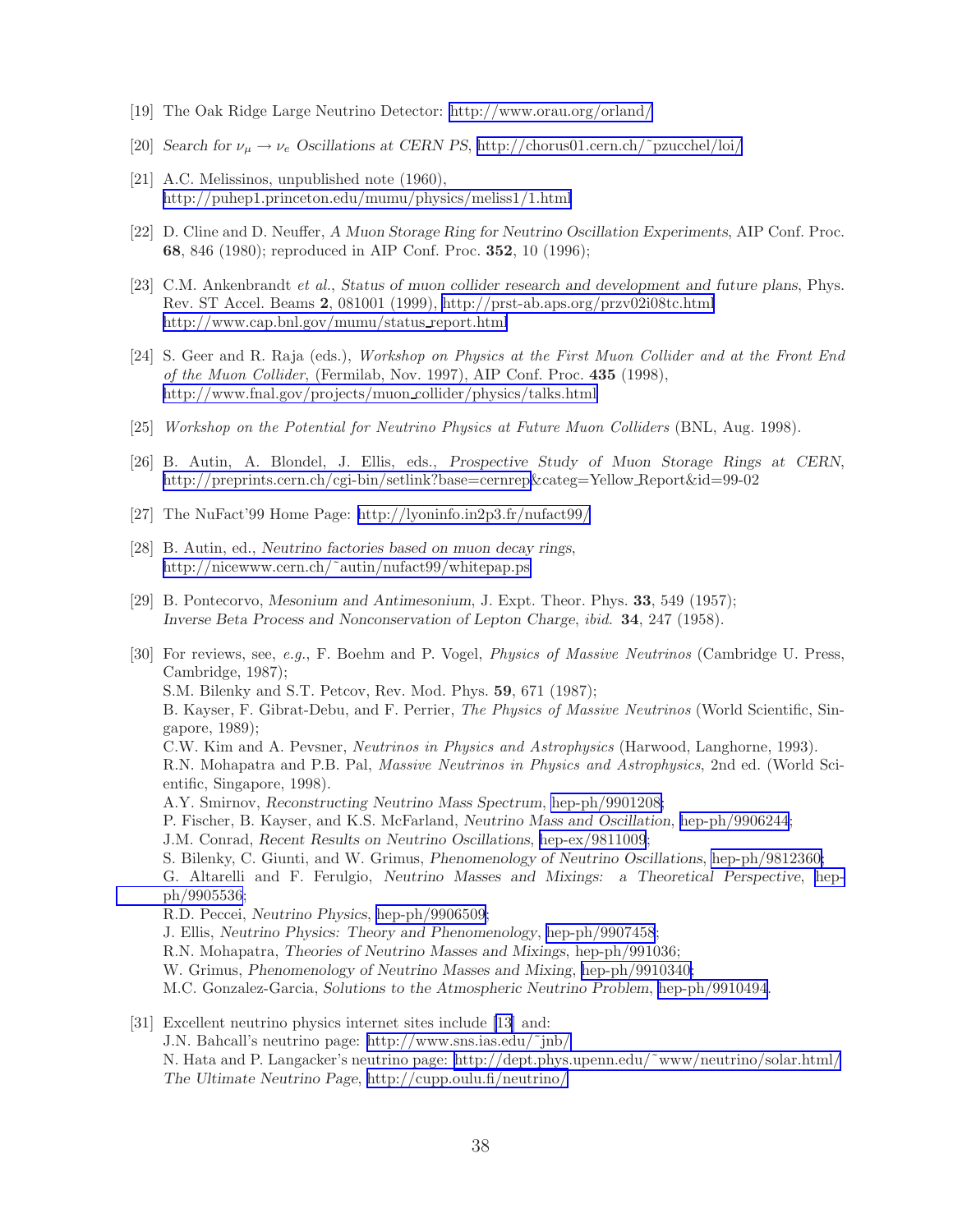<span id="page-44-0"></span>[32] In addition to [\[30\]](#page-43-0), see, for example:

G.L. Fogli, E. Lisi, A. Marrone, and G. Scioscia, *Super-Kamiokande atmospheric neutrino oscillation data, zenith distributions, and three flavor oscillations*, Phys. Rev. D 59, 033001 (1999), [hep](http://arXiv.org/abs/hep-ph/9808205)[ph/9808205](http://arXiv.org/abs/hep-ph/9808205);

J.N. Bahcall, P.I. Krastev, and A.Y. Smirnov, *Is a large mixing angle MSW effect the solution of the solar neutrino problem?*, Phys. Rev. D 60, 093001 (1999), [hep-ph/9905220.](http://arXiv.org/abs/hep-ph/9905220)

[33] In addition to [\[30\]](#page-43-0), see, for example:

S.L. Glashow and L.M. Krauss, Phys. Lett. B190, 199 (1987); S.P. Mikheyev and A.Y. Smirnov, *Vacuum oscillations of solar neutrinos: correlation between spectrum distortion and seasonal variation*, Phys. Lett. B429, 343 (1998); V. Barger and K. Whisnant, *Global three-neutrino vacuum oscillation fits to the solar and atmospheric neutrino anomalies*, Phys. Rev. D 59, 093007 (1999), [hep-ph/9812273](http://arXiv.org/abs/hep-ph/9812273); M. Maris and S.T. Petcov, *Enhancing the seasonal variation effect in the case of the vacuum oscillation solution of the solar neutrino problem*, Phys. Lett. B457, 319 (1999); V. Berezinsky, G. Fiorentini, and M. Lissia, *Vacuum oscillations and excess of high energy solar neutrino events observed in Super-Kamiokande*, [hep-ph/9904225;](http://arXiv.org/abs/hep-ph/9904225) S. Goswami, D. Majumdar, and A. Raychaudhuri, *Vacuum Oscillation Solutions of the Solar Neutrino Problem: A Status Report*, [hep-ph/9909453](http://arXiv.org/abs/hep-ph/9909453).

- [34] G.S. Vidaykin *et al.*, JETP Lett. 59, 390 (1994); B. Achkar *et al.*, Nucl. Phys. B434, 503 (1995).
- [35] In addition to [\[30\]](#page-43-0), see, for example: A. Zee, Phys. Lett. B93, 389 (1980); V. Barger, P. Langacker, J. Leveille, and S. Pakvasa, Phys. Rev. Lett. 45, 692 (1980); among the many recent discussions are: V. Barger, S. Pakvasa, T.J. Weiler, and K. Whisnant, *Variations on four-neutrino oscillations* Phys. Rev. D 58, 093016 (1998); S.M. Bilenky, G. Giunti, *Sterile neutrinos?*, [hep-ph/9905246](http://arXiv.org/abs/hep-ph/9905246).
- [36] Z. Maki, M. Nakagawa, and S. Sakata, *Remarks on the Unified Model of Elementary Particles*, Prog. Theor. Phys. 28, 970 (1962). A historical survey of the development of the  $3 \times 3$  "MNS" matrix of neutrino mixing (which predates the CKM quark mixing matrix) is given by M. Nakagawa, *Birth of Neutrino Oscillation*, [hep](http://arXiv.org/abs/hep-ph/9811358)[ph/9811358](http://arXiv.org/abs/hep-ph/9811358).
- [37] L. Wolfenstein, Phys. Rev. D **17**, 2369 (1978); S.P. Mikheyev and A.Y. Smirnov, Sov. J. Nuc. Phys. 42, 913 (1986).
- [38] A CHOOZ page:<http://www.hep.anl.gov/ndk/hypertext/chooz.html> C. Bemporad, *Results from CHOOZ*, Nucl. Phys. B (Proc. Suppl.) 77, 159 (1999); M Apollonio *et al.*, *Initial Results from the CHOOZ Long Baseline Reactor Neutrino Oscillation Experiment*, Phys. Lett. B420, 397 (1998).

[39] In addition to [\[30\]](#page-43-0), see, for example: N. Hata and P. Langacker, *Solutions to Solar Neutrino Anomaly*, Phys. Rev. D 56, 6107 (1997), [hep-ph/9705339;](http://arXiv.org/abs/hep-ph/9705339) J.N Bahcall, P.I. Krastev, and A.Y. Smirnov, *Where do we stand with solar neutrino oscillations*, Phys. Rev. D 58, 096016 (1998), [hep-ph/9807216.](http://arXiv.org/abs/hep-ph/9807216) J.N. Bahcall, *Standard Solar Models*, Nucl. Phys. B (Proc. Suppl.) 77, 64, (1999); A.Y. Smirnov, *Towards the Solution of the Solar Neutrino Problem*, *ibid.*, p. 98; P. Langacker, *Implications of Solar and Atmospheric Neutrinos*, *ibid.*, p. 241. For a fit including hep neutrino contributions, see J. Bahcall and P. Krastev, *Do hep neutrinos affect the solar neutrino energy spectrum?*, Phys. Lett. B436, 243 (1998), [hep-ph/9807525](http://arXiv.org/abs/hep-ph/9807525).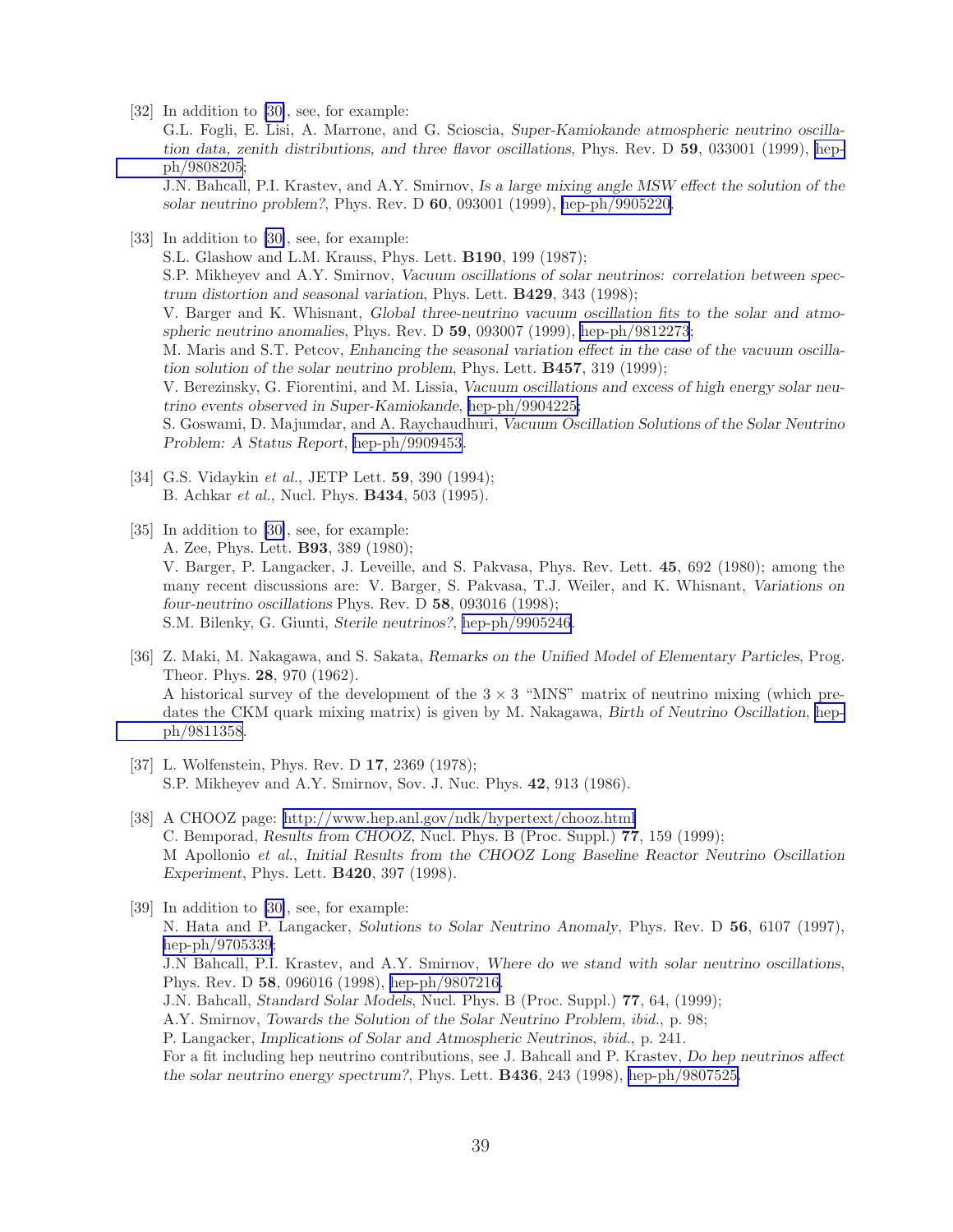- <span id="page-45-0"></span>[40] M. Gell-Mann, R. Slansky, and P. Ramond, in *Supergravity* (North-Holland, 1979), p. 315; T. Yanagida, in *Proceedings of the Workshop on Unified Theory and Baryon Number in the Universe* (KEK, Japan, 1979); R. Mohapatra and G. Senjanovic, Phys. Rev. Lett. 44, 912 (1980); Phys. Rev. D 23, 165 (1981).
- [41] See, for example, P. Ramond, *Neutrinos: A Glimpse Beyond the Standard Model*, Nucl. Phys. B (Proc. Suppl.) 77, 3, (1999), [hep-ph/9809401;](http://arXiv.org/abs/hep-ph/9809401) F. Wilczek, *Beyond the Standard Model: This Time for Real*, *ibid.* p. 511, [hep-ph/9809509.](http://arXiv.org/abs/hep-ph/9809509)
- [42] The SNO experiment homepage:<http://www.sno.phy.queensu.ca/>
- [43] The BOREXino experiment home page:<http://almimi.mi.infn.it/>
- [44] The HERON experiment home page:<http://www.physics.brown.edu/research/heron/>
- [45] The HELLAZ experiment home page:<http://sg1.hep.fsu.edu/hellaz/>
- [46] In addition to [\[30](#page-43-0)], see, for example, M. Czakon, M. Zralek, and J. Gluza, *Are Neutrinos Dirac or Majorana Particles?*, [hep-ph/9910357;](http://arXiv.org/abs/hep-ph/9910357) H.V. Klapdor-Kleingrothaus, *Perspectives of Double Beta and Dark Matter Search as Windows to New Physics*, [hep-ex/9907040](http://arXiv.org/abs/hep-ex/9907040).
- [47] S. Geer, *Neutrino beams from muon storage rings: Characteristics and physics potential*, Phys. Rev. D 57, 6989 (1998), [hep-ph/9712290](http://arXiv.org/abs/hep-ph/9712290); A. Buena, M. Campanelli, and A. Rubbia, *Long-baseline neutrino oscillation disappearance search using a* ν *beam from muon decay*, [hep-ph/9808485](http://arXiv.org/abs/hep-ph/9808485);

A. Buena, M. Campanelli, and A. Rubbia, A medium baseline search for  $\nu_\mu \to \nu_e$  at a  $\nu$  beam from *muon decays*, [hep-ph/9809252;](http://arXiv.org/abs/hep-ph/9809252)

A. De Rujula, M.B. Gavela, and P. Hernandez, *Neutrino oscillation physics with a neutrino factory*, Nucl. Phys. B547, 21 (1999), [hep-ph/9811390](http://arXiv.org/abs/hep-ph/9811390);

S. Geer, C. Johnstone, and D. Neuffer, *Muon Storage Ring Neutrino Source: The Path to a Muon Collider?*,<http://fnalpubs.fnal.gov/archive/1999/tm/TM-2073.html>

M. Campanelli, A. Buena, and A. Rubbia, *Three-family oscillations using neutrinos from muon beams at a very long baseline*, [hep-ph/9905420](http://arXiv.org/abs/hep-ph/9905420);

V. Barger, S. Geer, and K. Whisnant, *Long baseline physics with a muon storage ring neutrino source*, [hep-ph/9906487;](http://arXiv.org/abs/hep-ph/9906487)

O. Yasuda, Three Flavor Neutrino Oscillations and Application to Long Baseline Experiments, [hep](http://arXiv.org/abs/hep-ph/9910428)[ph/9910428](http://arXiv.org/abs/hep-ph/9910428);

I. Mocioiu and R. Shrock, *Matter Effects on Long Baseline Neutrino Oscillation Experiments*, [hep](http://arXiv.org/abs/hep-ph/9910554)[ph/9910554](http://arXiv.org/abs/hep-ph/9910554).

[48] M. Tanimoto, *Prediction on CP violation in Long Baseline Neutrino Oscillation Experiments*, Prog. Theor. Phys. 97, 9091 (1997), [hep-ph/9612444](http://arXiv.org/abs/hep-ph/9612444);

J. Arafune, M. Koike, and J. Sato, *CP Violation and Matter Effect in Long Baseline Neutrino Oscillation Experiments*, Phys. Rev. D 56, 3093 (1997), [hep-ph/9703351;](http://arXiv.org/abs/hep-ph/9703351)

S.M. Bilenky, C. Giunti, and W. Grimus, *Constrains on long-baseline neutrino oscillation probabilities and CP asymmetries from neutrino oscillation data*, [hep-ph/9705300](http://arXiv.org/abs/hep-ph/9705300);

H. Minakata and H. Nunokawa, *How to Measure CP Violation in Neutrino Oscillation Experiments?*, Phys. Lett. B413, 369 (1997), [hep-ph/9706281](http://arXiv.org/abs/hep-ph/9706281);

H. Minakata and H. Nunokawa, *CP Violating vs. Matter Effect in Long-Baseline Neutrino Oscillation Experiments*, Phys. Rev. D 57, 4403 (1998), [hep-ph/9705208;](http://arXiv.org/abs/hep-ph/9705208)

S.M. Bilenky, C. Giunti, and W. Grimus, *Long-baseline neutrino oscillation experiments and CP violation in the lepton sector*, Phys. Rev. D 58, 033001 (1998), [hep-ph/9712537;](http://arXiv.org/abs/hep-ph/9712537)

M. Tanimoto, *Indirect Search for CP Violation in Neutrino Oscillation*, [hep-ph/9906375](http://arXiv.org/abs/hep-ph/9906375);

K.R. Schubert, *May We Expect CP- and T-Violating Effects in Neutrino Oscillations?*, [hep](http://arXiv.org/abs/hep-ph/9902215)[ph/9902215](http://arXiv.org/abs/hep-ph/9902215);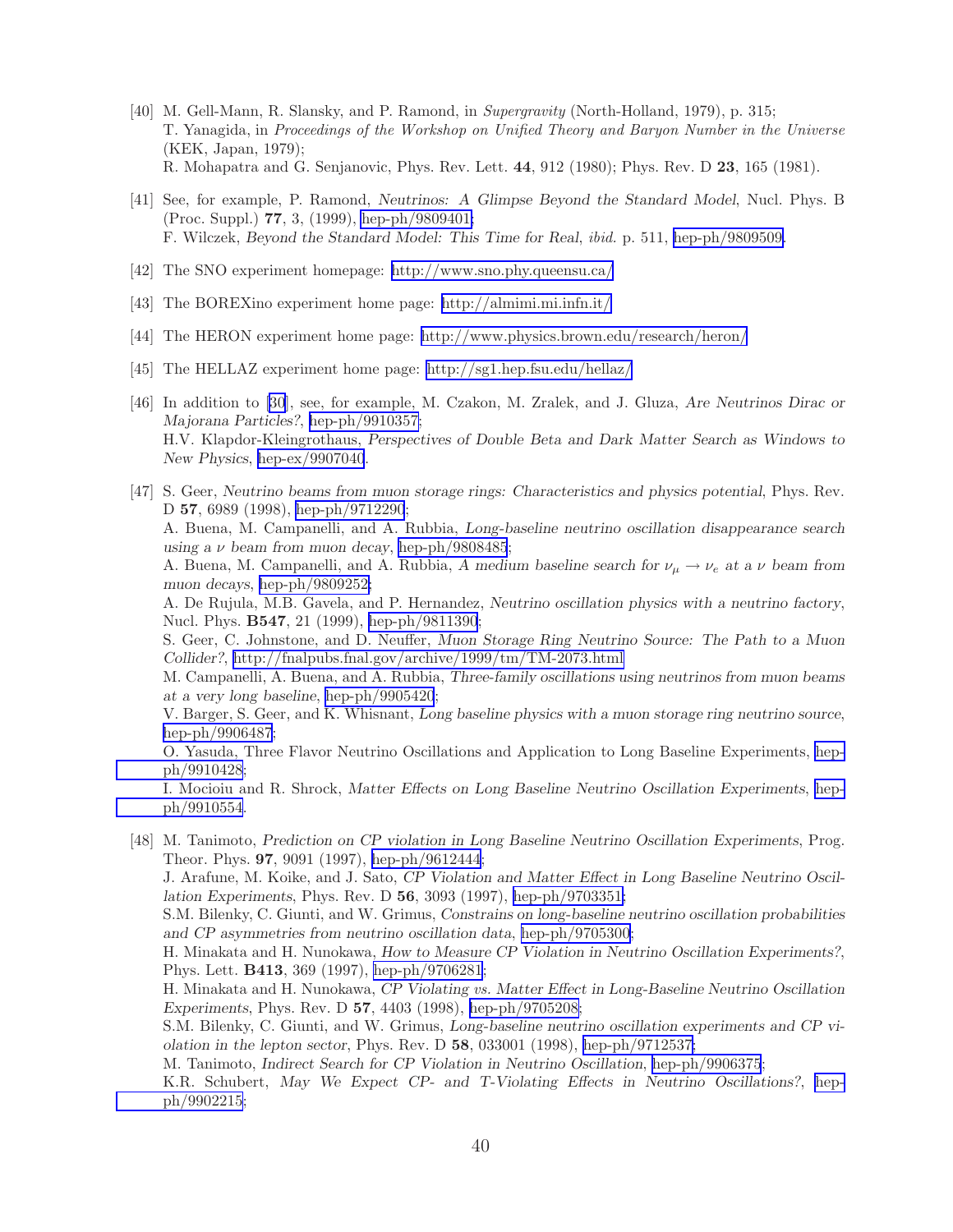<span id="page-46-0"></span>K. Dick, M. Freund, M. Lindner, and A. Romanino, *CP-Violation in Neutrino Oscillations*, [hep](http://arXiv.org/abs/hep-ph/9903308)[ph/9903308](http://arXiv.org/abs/hep-ph/9903308);

- J. Bernabeu, *CP-T Violation in Neutrino Oscillations*, [hep-ph/9904474](http://arXiv.org/abs/hep-ph/9904474);
- M. Tanimoto, *Search for CP Violation with a Neutrino Factory*, [hep-ph/9906516;](http://arXiv.org/abs/hep-ph/9906516)

A. Donini, M.B. Gavela, P. Hernandez, and S. Rigolin, *Neutrino Mixing and CP Violation*, [hep](http://arXiv.org/abs/hep-ph/9909254)[ph/9909254](http://arXiv.org/abs/hep-ph/9909254);

H. Fritzsch and Z.-Z. Xiang, *Maximal Neutrino Mixing and Maximal CP Violation*, [hep-ph/9909304;](http://arXiv.org/abs/hep-ph/9909304) A. Romanino, *Measuring CP Violation with a neutrino factory*, [hep-ph/9909425;](http://arXiv.org/abs/hep-ph/9909425)

M. Koike and J. Sato, *CP and T violatin in long baseline experiments with low energy neutrinos from muon storage ring*, [hep-ph/9909469](http://arXiv.org/abs/hep-ph/9909469);

J. Sato, *CP and T violation in (long)long baseline neutrino oscillation experiments*, [hep-ph/9910442.](http://arXiv.org/abs/hep-ph/9910442)

- [49] A. Blondel, *Muon polarisation in the neutrino factory*; [http://alephwww.cern.ch/˜bdl/muon/nufacpol.ps](http://alephwww.cern.ch/~bdl/muon/nufacpol.ps)
- [50] V. Barger, Y.-B. Dai, K. Whisnant and B.-L. Young, *Neutrino Mixing, CP/T Violation and Textures in Four-Neutrino Models*, Phys. Rev. D 59, 113010 (1999), [hep-ph/9901388;](http://arXiv.org/abs/hep-ph/9901388) A. Kalliomaki, J. Mallampi, and M. Tanimoto, *Search for CP Violation at a Neutrino Factory in a Four-Neutrino Model*, [hep-ph/9909301](http://arXiv.org/abs/hep-ph/9909301); A. Donini, M.B. Gavela, P. Hernandez, and S. Rigolin, *Four species neutrino oscillations at* ν*-Factory: sensitivity and CP Violation*, [hep-ph/9910516](http://arXiv.org/abs/hep-ph/9910516).
- [51] See, for example, B.J. King, *Neutrino Physics at a Muon Collider*, AIP Conf. Proc. 435, 334 (1998), <http://pubweb.bnl.gov/people/bking/nufnal97.ps> D.A. Harris and K.S. McFarland, *A Small Target Neutrino Deep-Inelastic Scattering Experiment at the First Muon Collider*, *ibid.* p. 505; B.J. King, *High Rate Physics at Neutrino Factories*, [http://pubweb.bnl.gov/people/bking/jh99](http://pubweb.bnl.gov/people/bking/jh99_cap.ps) cap.ps
- [52] R.B. Palmer, *Draft Parameters of a Neutrino Factory*, MUC0046 (updated Oct. 14, 1999), <http://pubweb.bnl.gov/people/palmer/nu/params.ps>
- [53] See, for example, sec. 3.4 of the MINOS Technical Design Report, [http://www.hep.anl.gov/NDK/Hypertext/minos](http://www.hep.anl.gov/NDK/Hypertext/minos_tdr.html) tdr.html or Appendix C of the Addendum to the NGS Technical Design Report, <http://www.cern.ch/NGS/ngs99.pdf>
- [54] N. Mokhov, π/µ *Yield and Power Dissipation for Carbon and Mercury Targets in 20-T Solenoid with Matching*, MUC0061 (Oct. 14, 1999),<http://www-mucool.fnal.gov/mcnotes/muc0061.ps>
- [55] For a 45-T hybrid magnet, see<http://www.magnet.fsu.edu/science/magtech/lhfs/>
- [56] B.J. King, S.S. Moser, R.J. Weggel, N.V. Mokhov, *A Cupronickel Rotating Band Pion Production Target for Muon Colliders* (Apr. 1, 1999), [http://pubweb/bnl.gov/people/bking/target](http://pubweb/bnl.gov/people/bking/target_pac99.ps) pac99.ps
- [57] J.R.J. Bennett, *A High Power, Radiation Cooled Rotating Toroidal Target for Neutrino Production*, (Sept. 20, 1999),<http://muonstoragerings.cern.ch/Welcome.html/Events/200999/Bennett.pdf>
- [58] D. Neuffer, *Simulation of the pre-cooling stages of the neutrino factory*, MUC0052 (Sep. 1999), <http://www-mucool.fnal.gov/mcnotes/muc0052.pdf> V. Balbekov and N. Holtkamp, *Phase Rotation of Muons Using an Induction Linac*, MUC0059 (Oct. 11, 1999),<http://www-mucool.fnal.gov/mcnotes/muc0059.pdf>
- [59] G.K. O'Neill, *Storage-Ring Synchrotron: Device for High-Energy Physics Research*, Phys. Rev. 102, 1418 (1956); D.B. Lichtenberg, P. Stehle and K.R. Symon, *Modification of Liouville's Theorem Required by the Presence of Dissipative Forces*, MURA Report 126 (July 12, 1956),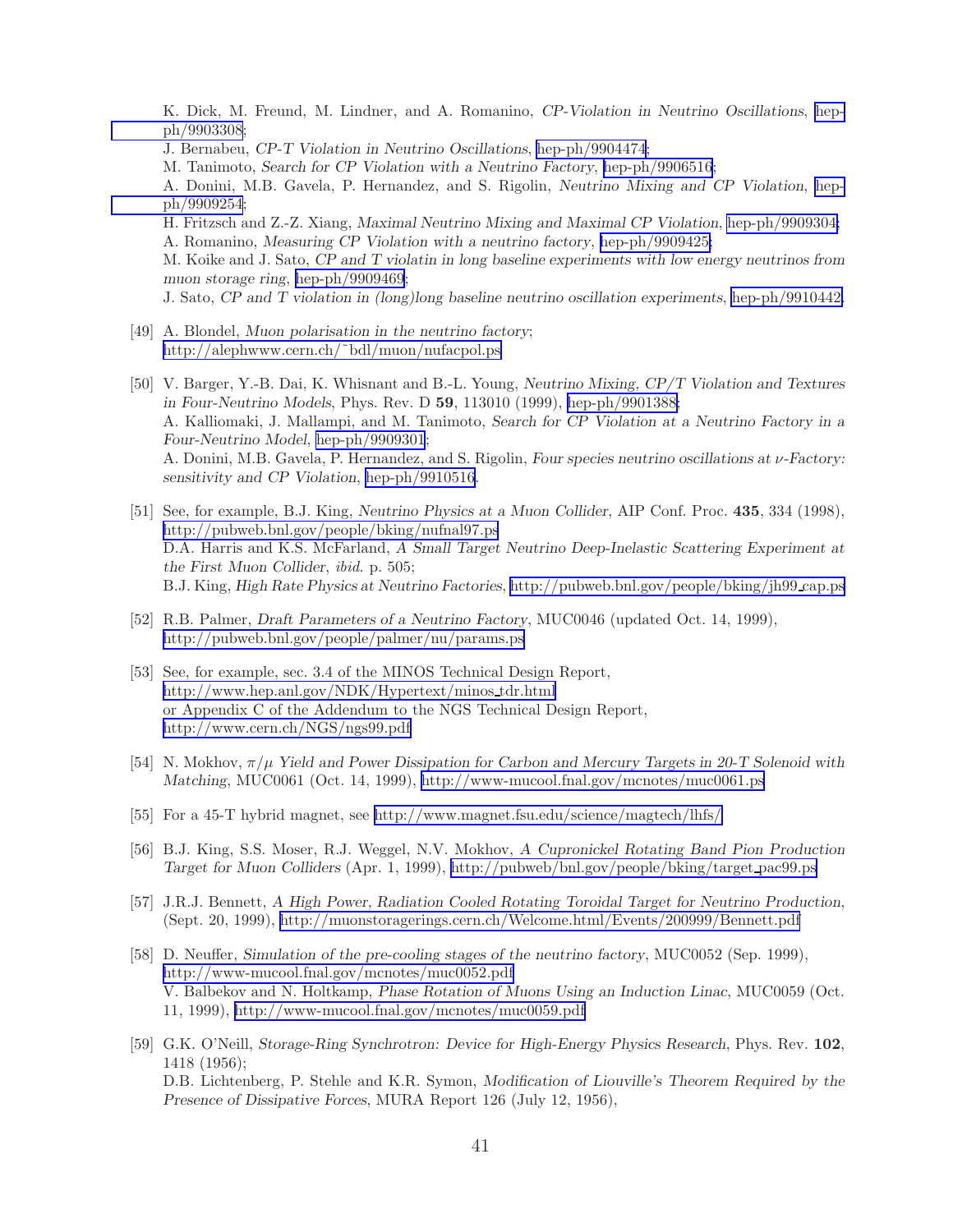<span id="page-47-0"></span><http://puhep1.princeton.edu/mumu/physics/symon/1.html> A.A. Kolomensky, *On the Oscillation Decrements in Accelerators in the Presence of Arbitrary Energy Losses*, Sov. Atomic Energy 19, 1511 (1965), <http://puhep1.princeton.edu/mumu/physics/kolomensky/1.html> G.I. Budker, *An Effective Method of Damping Particle Oscillations in Proton and Antiproton Storage Rings*, Sov. Atomic Energy 22, 438 (1967), <http://puhep1.princeton.edu/mumu/physics/budker/1.html> Yu.M. Ado and V. I. Balbekov, *Use of Ionization Friction in the Storage of Heavy Particles*, Sov. Atomic Energy 31, 731 (1971),<http://puhep1.princeton.edu/mumu/physics/ado/1.html> V.I. Balbekov, *Achievable Transverse Emittance of Beam in Muon Collider*, AIP Conf. Proc. 372, 140 (1996),<ftp://ftp.mumu.bnl.gov/pub/documents/balbekov.ps>

- [60] Y. Fukui, *Simulation of the pre-cooling stages of the neutrino factory*, MUC0055 (Oct. 5, 1999), <http://www-mucool.fnal.gov/mcnotes/muc0055.ps>
- [61] E.-S. Kim *et al.*, *LBNL progress report on simulation and theoretical studies of muon ionization cooling*, MUC0036 (July 30,, 1999),<http://www-mucool.fnal.gov/mcnotes/muc0036.ps> E.-S. Kim *ICOOL Simulation of Muon Ionization Cooling*, MUC0044 (Aug. 18, 1999), <http://www-mucool.fnal.gov/mcnotes/muc0044.ps> E.-S. Kim *Cooling for a Neutrino Factory*, MUC0050 (Sep. 13, 1999), <http://www-mucool.fnal.gov/mcnotes/muc0050.ps>
- [62] R.B. Palmer, C. Johnson, E Keil, *A Cost-Effective Design for a Neutrino Factory*, http://wwwslap.cern.ch∼[keil/MuMu/Doc/PJK/pjk.ps](http://wwwslap.cern.ch~keil/MuMu/Doc/PJK/pjk.ps)
- [63] S. Geer, *Neutrino Oscillation Rates at a Neutrino Factory*, MUC0051 (Sep. 13, 1999); <http://www-mucool.fnal.gov/mcnotes/muc0051.ps>
- [64] M. Tigner, *Imperatives for Future High Energy Accelerators*, AIP Conf. Proc. 279, 1 (1993).
- [65] A.N. Skrinsky, *Towards Ultimate Luminosity Polarized Muon Collider (Problems and Prospects)*, AIP Conf. Proc. 441, p. 249 (1998); B.J. King, *Discussion on Muon Collider Parameters at Center of Mass Energies from 0.1 TeV to 100 TeV*,<http://www.cern.ch/accelconf/e98/PAPERS/WEP05G.PDF> Workshop on *Studies on Colliders and Collider Physics at the Highest Energies: Muon Colliders at 10 TeV and 100 TeV* (Montauk, NY, Sept. 27-Oct. 1, 1999), <http://pubweb.bnl/gov/people/bking/heshop/>
- [66] R.B. Palmer *et al.*, *Muon Collider Design*, Nucl. Phys. B (Proc. Suppl.) 51A, 61 (1996); *Muon Colliders*, AIP Conf. Proc. 372, 3 (1996), acc-phys/960201; R.B. Palmer and J.C. Gallardo, *Muon-Muon and Other High Energy Colliders*, in *Techniques and Concepts of High Energy Physics IX*, ed. by T. Ferbel (Plenum Press, New York, 1997), p. 183, [ftp://ftp.mumu.bnl.gov/pub/documents/master](ftp://ftp.mumu.bnl.gov/pub/documents/master_stcroix.ps) stcroix.ps *High Energy Colliders*, in *Critical Problems in Physics*, ed. by V.L. Fitch, D.R. Marlow, M.A.E. Dementi (Princeton U. Press, Princeton, NJ, 1997), p. 247, [physics/9702016;](http://arXiv.org/abs/physics/9702016) R.B. Palmer, *Progress on*  $\mu^+\mu^-$ <sup>−</sup> *Colliders*, Proc. PAC97 (Vancouver, 1997), <http://www.triumf.ca/pac97/papers/pdf/6B002.PDF> *Muon Collider: Introduction and Status*, [physics/9802005](http://arXiv.org/abs/physics/9802005); *Muon Collider Design*, [physics/9802002;](http://arXiv.org/abs/physics/9802002) R.B. Palmer, A. Sessler, A. Tollestrup and J. Gallardo, *Muon Collider Overview: Progress and Future Plans*,<http://www.cern.ch/accelconf/e98/PAPERS/WEP03G.PDF>
- [67] R. Raja and A. Tollestrup, *Calibrating the energy of a* 50 × 50 *GeV Muon Collider using* g − 2 *spin precession*, Phys. Rev. D 58, 013005 (1998), [hep-ex/9801004](http://arXiv.org/abs/hep-ex/9801004).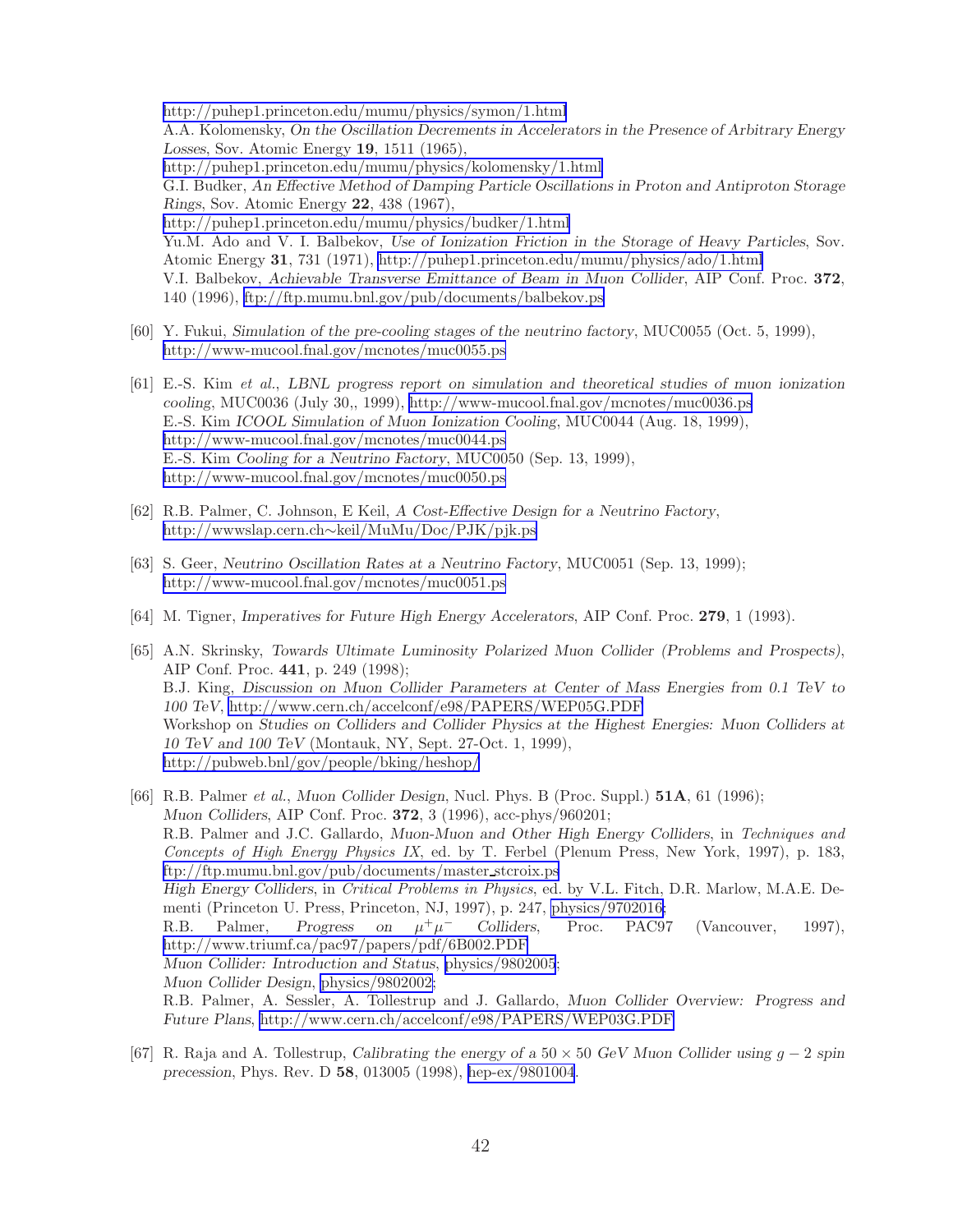- <span id="page-48-0"></span>[68] D. Neuffer, *Multi-TeV Muon Colliders*, AIP Conf. Proc. 156, 201 (1987), <http://www-ppd.fnal.gov/muscan/munotes/mc-006.pdf>
- [69] V. Barger, M. Berger, J. Gunion and T. Han, *Higgs Boson Physics in the s-Channel at*  $\mu^+\mu^-$  *Colliders*, Phys. Rep. 286, 1 (1997), [hep-ph/9602397](http://arXiv.org/abs/hep-ph/9602397).
- [70] G. I. Budker, *Accelerators and Colliding Beams* (in Russian), in *Proc. 7*th *Int. Conf. on High Energy Accel.* (Yerevan, 1969), p. 33; extract: AIP Conf. Proc. 352, 4 (1996); Int. High Energy Conf. (Kiev, 1970), unpublished; extract: AIP Conf. Proc. 352, 4 (1996).

[71] A. N. Skrinsky, *Intersecting Storage Rings at Novosibirsk*, Proc. Int. Seminar on Prospects of High-Energy Physics (Morges, Mar. 1971), unpublished; extract: AIP Conf. Proc. 352, 6 (1996); G. I. Budker and A. N. Skrinsky, *Electron cooling and new possibilities in elementary particle physics*, Sov. Phys. Usp. 21, 277 (1978); A. N. Skrinsky, *Acceleration and Instrumentation Prospects of Elementary Particle Physics*, AIP Conf. Proc. 68, 1056 (1980); A. N. Skrinsky and V. V. Parkhomchuk, *Methods of cooling beams of charged particles*, Sov. J. Part. Nucl. 12, 223 (1981); A. N. Skrinsky, *Accelerator and detector prospects of elementary particle physics*, Sov. Phys. Usp. 25, 639 (1982), sec. 3n; V. V. Parkhomchuk and A. N. Skrinsky, *Ionization Cooling: Physics and Applications*, in *Proc. 12*th *Int. Conf. on High Energy Accel.*, ed. by F. T. Cole and R. Donaldson (Fermilab, 1983), p. 485; <http://www-ppd.fnal.gov/muscan/munotes/mc-003.pdf> A. N. Skrinsky, *Ionization Cooling and Muon Collider*, AIP Conf. Proc. 372, 133 (1996); A. N. Skrinsky, *Polarized Muons Beams for Muon Collider*, Nucl. Phys. B (Proc. Suppl.) 51A, 201 (1996).

[72] D. Neuffer, *Colliding Muons Beams at 90 GeV*, Fermilab report FN-319 (July 1979); <http://www-ppd.fnal.gov/muscan/munotes/mc-001.pdf> *Principles and Applications of Muon Cooling*, in *Proc. 12*th *Int. Conf. on High Energy Accel.*, ed. by F. T. Cole and R. Donaldson (Fermilab, 1983), p. 481; Part. Acc. 14, 75 (1983); reproduced in AIP Conf. Proc. 353, 12 (1996);

 $\mu^+\mu^-$  colliders: possibilities and challenges, Nucl. Instr. & Meth. **A350**, 27 (1994).

[73] J. Wurtele (ed.), *Advanced Accelerator Concepts* (Port Jefferson, NY, June 14-20, 1992), AIP Conf. Proc. 279 (1993); see P. Chen and K. T. McDonald, *Summary of the Physics Opportunities Working Group*, p. 853;

D.B. Cline (ed.), Proc. of the Mini-Workshop on  $\mu^+\mu^-$  Colliders (Napa, CA, Dec. 1992), Nucl. Instr. & Meth. A350, 24-56 (1994);

H.A. Thiessen (ed.), *Proceedings of the Muon Collider Workshop*, Los Alamos National Laboratory Report LA-UR-93-866 (Feb. 1993);

P. Schoessow (ed.), *Advanced Accelerator Concepts* (Fontana, WI, 1994), AIP Conf. Proc. 335 (1995); see R.B. Palmer and D. Neuffer, *A Practical High-energy High-Luminosity*  $\mu^+\mu^-$  Collider, p. 635;

D.B. Cline (ed.), *Physics Potential and Development of*  $\mu^+\mu^-$  *Colliders* (Sausalito, CA, Nov. 1994), AIP Conf. Proc. 352 (1996);

T. Tajima (ed.), *The Future of Accelerator Physics*, Proc. of the Tamura Symposium (Austin, TX, Nov. 1994), AIP Conf. Proc. 356 (1996); see D. V. Neuffer and R. B. Palmer, *Progress Toward a High-Energy, High-Luminosity*  $\mu^+ \mu^-$  *Collider, p.* 344;

J. Gallardo (ed.), *Transparencies presented at the*  $2+2 TeV \mu^+\mu^-$  *Collider Collaboration Meeting*, (BNL, Feb. 6-8, 1995);

R. Noble (ed.), *Transparencies presented at the 2+2 TeV*  $\mu^+\mu^-$  *Collider Collaboration Meeting*, (Fermilab, July 11-13, 1995)

 $J.C.$  Gallardo (ed.), *Beam Dynamics and Technology Issues for*  $\mu^+\mu^-$  *Colliders*, 9<sup>th</sup> Advanced ICFA Beam Dynamics Workshop (Montauk, NY, Oct. 15-20, 1995), AIP Conf. Proc. 372 (1996); also *Transparencies* from the Workshop;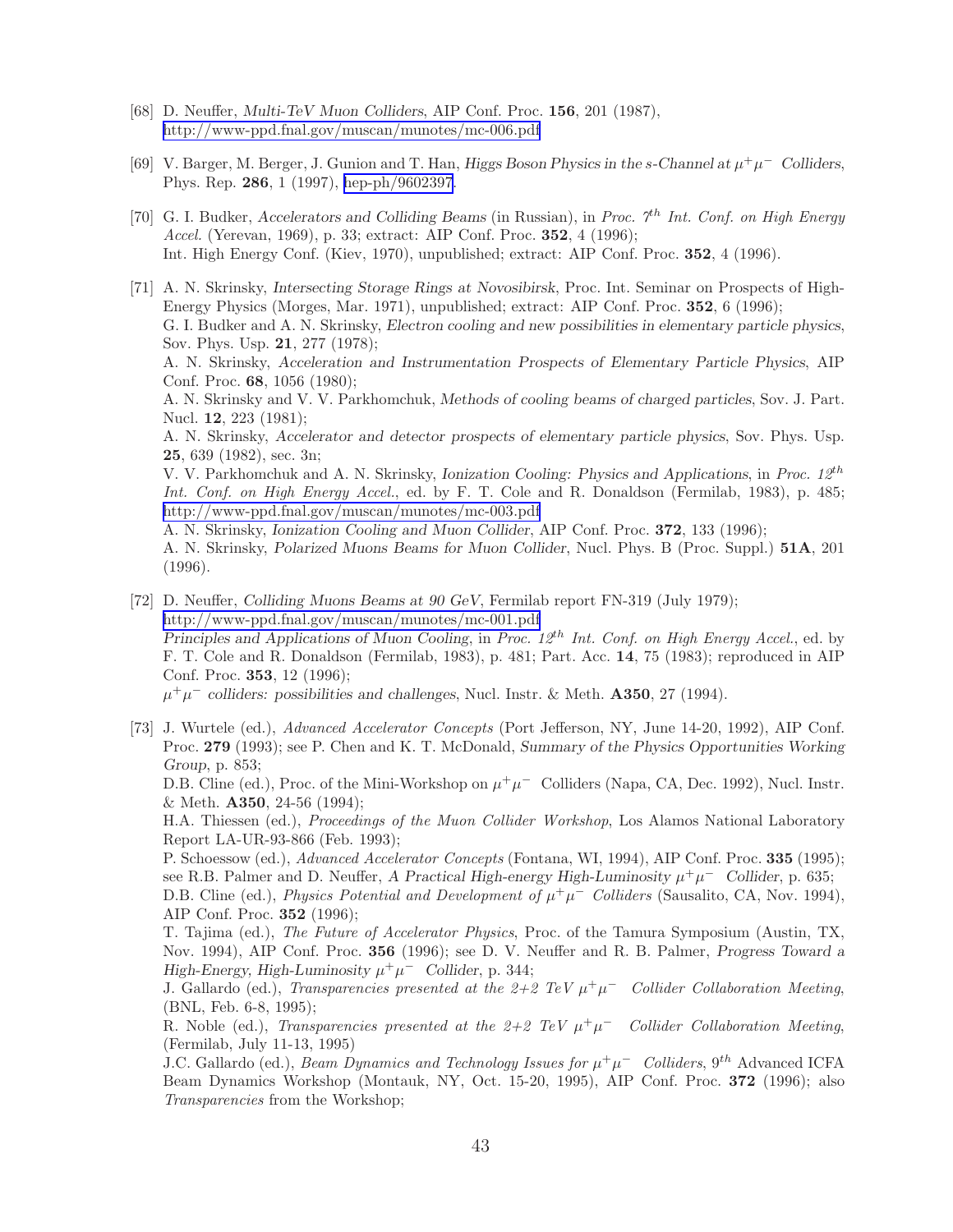<span id="page-49-0"></span>D. B. Cline (ed.), *Transparency Book,*  $3^{rd}$  *Int. Conf. on Physics Potential and Development of*  $\mu^+\mu^-$ *Colliders*, (San Francisco, CA, Dec. 13-15, 1995);

J. Gallardo (ed.), *Transparencies presented at the 2+2 TeV*  $\mu^+\mu^-$  *Collider Collaboration Meeting*, (BNL, Jan. 31-Feb. 2, 1995);

R. Noble (ed.), *Transparencies presented at the 2+2 TeV*  $\mu^+\mu^-$  *Collider Collaboration Meeting*, (Fermilab, April 1-3, 1996);

D. G. Cassel, L. T. Gennari, R. H. Siemann (eds.), *New Directions for High-Energy Physics*, Proc. of the 1996 DPF/DPB Summer Study on High-Energy Physics, (Stanford Linear Accelerator Center, Menlo Park, CA, 1997);

Z. Parsa (ed.), *Future High Energy Colliders* (Santa Barbara, CA, Oct. 1996), AIP Conf. Proc. 397 (1997); see D. B. Cline, *The Problems and Physics Prospects for a*  $\mu^+\mu^-$  *Collider*, p. 203;

Transparency book: *Workshop on the Proton Driver for the Muon Collider*, (Argonne Lab, Nov. 14-15, 1996);

D. Summers and M. Taylor (eds.), *Transparencies Presented at the Muon Collider Workshop* (Oxford, MS, Jan. 17-18, 1997);

Workshop on Muon Colliders (LBNL, Feb. 1997);

R. C. Fernow (ed.), *Transparencies Presented at the*  $\mu^+\mu^-$  *Collider Ionization Cooling Meeting* (BNL, Apr. 7-8, 1997);

J. Wurtele (ed.), *Transparencies of the Muon Collider Workshop* (Eastsound, Orcas Island, WA, May 17-20, 1997);

Proc. 1997 Part. Accel. Conf. (PAC97) (Vancouver, 1997);

<http://www.triumf.ca/pac97/papers/>

D. B. Cline, A. Garren and K. Lee (eds.), *Transparency Book from Higgs Factory*  $\mu^+\mu^-$  *Collider Mini Workshop* (UCLA, July 1-3, 1997);

Mini-Workshop on the Muon Collider Lattice (BNL, 1997);

Mini-Workshop on Ionization Cooling (Fermilab, Oct. 1997);

Proc.  $4^{th}$  Int. Conf. on the Physics Potential & Development of  $\mu^+\mu^-$  Colliders (San Francisco, CA, Dec. 10-12, 1997), to be published; also *Transparency Book*;

M. Atac, D. Cline, A. Garren and K. Lee (eds.), *Transparency Book for the 2*nd *Mini-Workshop on Higgs Factory: Lattice and Detector* (UCLA, Feb. 12-13, 1998);

Muon Collider Collaboration meeting (Gulf Shores, AL, Mar. 1998);

Mini-Workshop on Ionization Cooling (BNL, 1998).

- [74] D. B. Cline (ed.), *Physics Potential and Development of*  $\mu^+\mu^-$  *Colliders* (Sausalito, CA, Nov. 1994), AIP Conf. Proc. 352 (1996).
- [75] The  $\mu^+\mu^-$  Collider Collaboration,  $\mu^+\mu^-$  *Collider Feasibility Study*, BNL-52503, FERMILAB-Conf-96/092, LBNL-38946 (July 1996);<http://www.cap.bnl.gov/mumu/book.html>
- [76] The Neutrino Factory and Muon Collider Collaboration home page: [http://www.cap.bnl.gov/mumu/mu](http://www.cap.bnl.gov/mumu/mu_home_page.html) home page.html
- [77] The Collaboration Charter is at<http://www.cap.bnl.gov/mumu/charter.ps>
- [78] The Muon Storage Rings at CERN home page:<http://muonstoragerings.cern.ch/Welcome.html/>
- [79] MUon steering Group (MUG) home page: [http://alephwww.cern.ch/˜bdl/muon/MUG/welcome.html](http://alephwww.cern.ch/~bdl/muon/MUG/welcome.html)
- [80] J. Alessi *et al.*, *An R&D Program for Targetry and Capture at a Muon-Collider Source*, BNL-AGS-E951 (Sept. 30, 1998),<http://puhep1.princeton.edu/mumu/target/targetprop.ps>
- [81] C.N. Ankenbrandt *et al.*, *Ionization Cooling Research and Development Program for a High Luminosity Muon Collider*, FNAL-P904 (April 15, 1998), [http://www.fnal.gov/projects/muon](http://www.fnal.gov/projects/muon_collider/) collider/